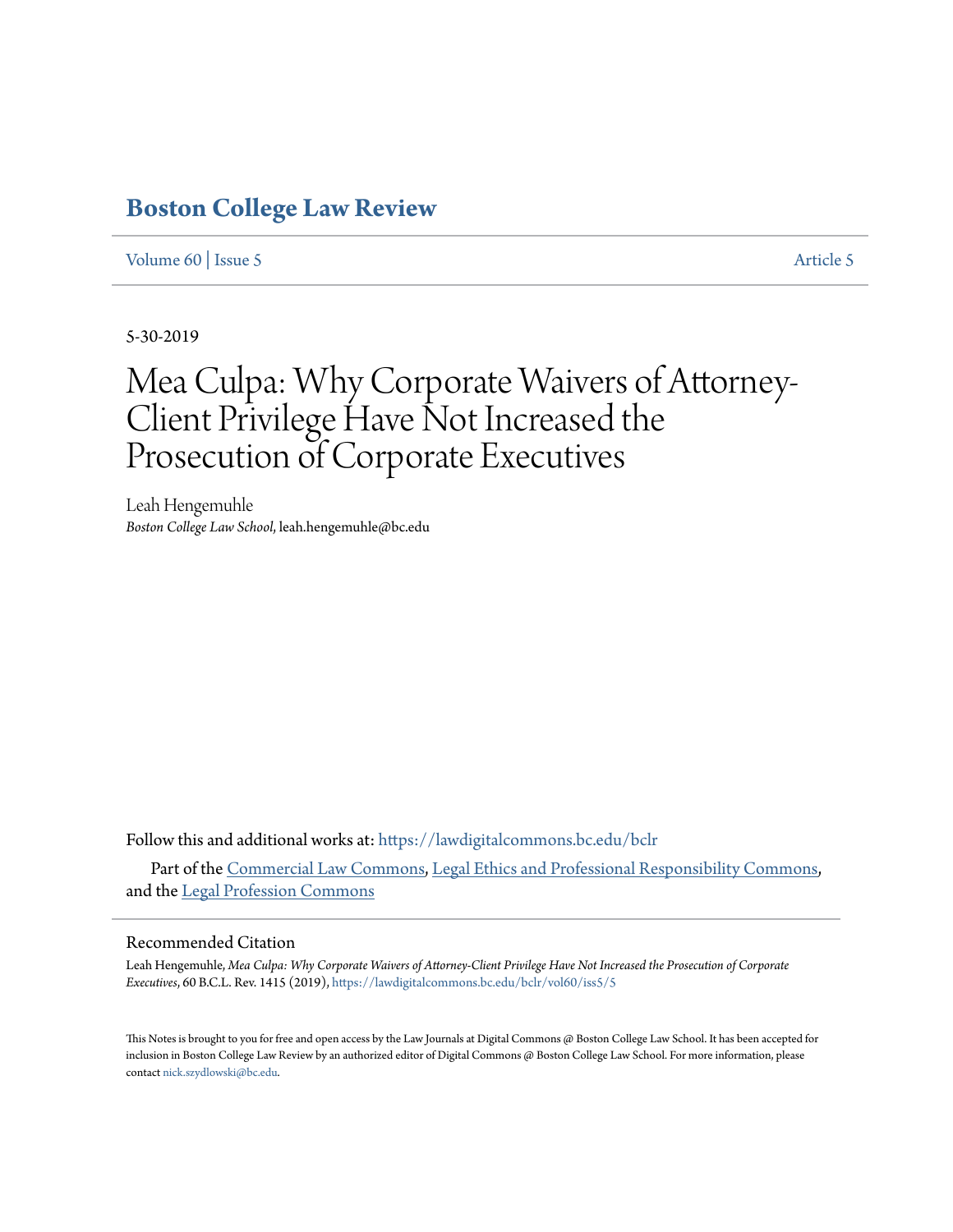# **MEA CULPA: WHY CORPORATE WAIVERS OF ATTORNEY-CLIENT PRIVILEGE HAVE NOT INCREASED THE PROSECUTION OF CORPORATE EXECUTIVES**

**Abstract:** Up until the most recent financial crisis, the Justice Department consistently prosecuted individuals responsible for corporate misconduct. In recent times, few executives are prosecuted for their vast corporate misconduct and most received a deferred prosecution agreement in exchange for waiving the corporation's attorney-client privilege. This Note discusses how the waiver of attorney-client privilege has, in effect, reduced the prosecution of executives responsible for corporate crimes. It argues that the Justice Department must conduct its own investigations into corporate misconduct and should not rely on a corporation waiving its attorney-client privilege in exchange for a lenient deal. Successfully reducing corporate misconduct depends, in part, on the government's ability to deter the individuals running the corporation, which cannot be met when leniency replaces investigative work.

#### <span id="page-1-5"></span><span id="page-1-3"></span>**INTRODUCTION**

<span id="page-1-4"></span>2001: the sixth largest energy company in the world, Enron, revealed it overstated its earnings by hundreds of millions.<sup>[1](#page-1-0)</sup> Twenty-thousand people lost their jobs and twenty-four executives were convicted as a result of this scan-dal.<sup>[2](#page-1-1)</sup> Jeffrey Skilling, Enron's former chief executive officer (CEO), and Andrew Fastow, Enron's former chief financial officer (CFO), were sentenced to twenty-four years and six years in prison respectively.<sup>[3](#page-1-2)</sup> 2004–2005: World-

<span id="page-1-2"></span>2006), https://www.nytimes.com/2006/09/27/business/27enron.html [https://perma.cc/RP9D-B7Q8] (explaining the fate of Enron's former CFO). Andrew Fastow, Enron's former CFO, was given a sixyear plea deal for his cooperation in the trial against Kenneth Lay and Jeffrey Skilling. *See id.* Jeffrey Skilling was sentenced to twenty-four years in prison but reached a deal with the Justice Department in 2013 to end the years of appeals that reduced his sentence to fourteen years. *See* Kristen Hays & Anna Driver, *Former Enron CEO Skilling's Sentence Cut to 14 Years*, REUTERS (June 21, 2013),

<span id="page-1-0"></span><sup>&</sup>lt;sup>1</sup> *See Enron Fast Facts*, CNN (Apr. 27, 2017), https://www-m.cnn.com/2013/07/02/us/enron-fast-<br>facts/index.html [https://perma.cc/5T7S-EZGM] (explaining the Enron scandal).

<span id="page-1-1"></span><sup>&</sup>lt;sup>2</sup> See 10 Years Later: What Happened to the Former Employees of Enron?, BUS. INSIDER (Dec. 1, 2011), https://www.businessinsider.com/10-years-later-what-happened-to-the-former-employeesof-enron-2011-12 [https://perma.cc/9Y5L-XMPM] (describing the consequences of Enron's collapse); Scott Cohn, *Some Enron Victims Still Trying to Recover—Massive Fraud Left Major Damage in Its Wake for Employees, Charities*, CNBC (May 26, 2006), http://www.nbcnews.com/id/12976443/ns/ business–cnbc\_tv/t/some–enron–victims–still–trying–recover/#.WoHdW5M–cdU [https://perma.cc/ 5W6B-EZRG] (noting former Enron employees are still suffering as a result of Enron's demise). <sup>3</sup> *See* Kate Murphy & Alexei Barrionuevo, *Fastow Sentenced to 6 Years*, N.Y. TIMES (Sept. 27,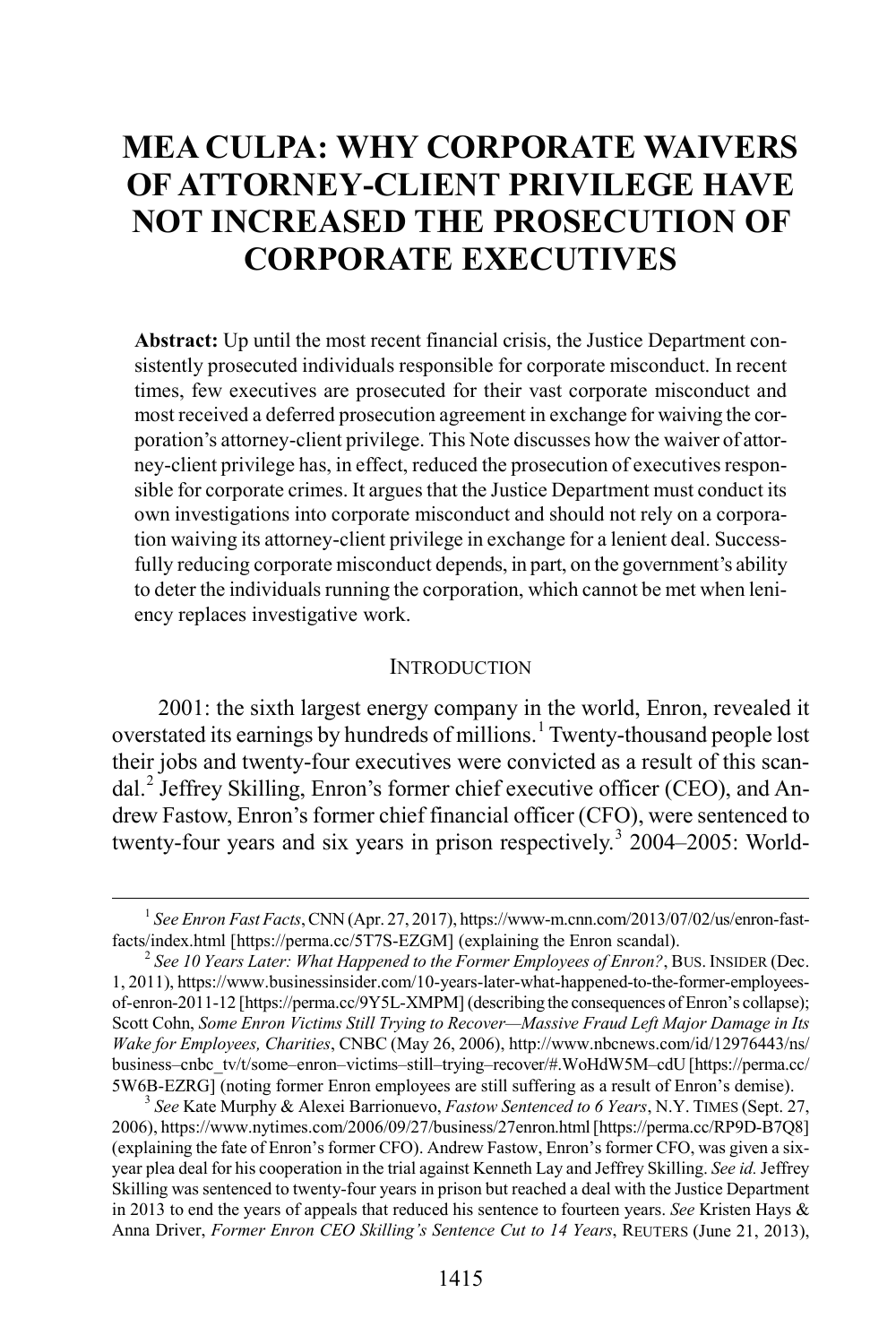<span id="page-2-8"></span><span id="page-2-0"></span>Com's accounting fraud was discovered, investors lost tens of billions of dollars, thousands of employees were left without jobs and medical benefits, and WorldCom filed for the largest bankruptcy in American history.<sup>[4](#page-2-1)</sup> Ex-WorldCom CEO, Bernard Ebbers was sentenced to twenty-five years in prison and ex-WorldCom CFO, Scott Sullivan, was sentenced to five years in prison.[5](#page-2-2) Sullivan's sentence was half the length of Enron's former CFO's sentence and twenty years less than WorldCom's CEO's sentence due to Sullivan's coopera-tion with the government.<sup>[6](#page-2-3)</sup>

<span id="page-2-7"></span><span id="page-2-6"></span>2007–2008: The financial markets collapsed due in large part to faulty subprime mortgages.<sup>[7](#page-2-4)</sup> Millions of people lost their jobs and life savings, and the fallout of the crisis cost the global economy trillions of dollars.<sup>[8](#page-2-5)</sup> Banks such as Wells Fargo, J.P. Morgan Chase, Citigroup, Bank of America, Goldman Sachs, HSBC, MetLife Bank, and Ally Financial paid fines of over \$150 billion for their roles in selling fraudulent mortgages and making misrepresen-

<span id="page-2-2"></span>for their roles in WorldCom's fraud); Frieden, *supra* note [4](#page-2-0) (describing WorldCom's former CFO's sentence). WorldCom was once the country's second-largest phone carrier. *See* Bayot & Farzad, *supra*  not[e 4](#page-2-0) (explaining WorldCom's business). Under Ebbers' and Sullivan's leadership, employees were directed to overstate revenue and conceal expenses. *See id.* (noting how the WorldCom fraud was perpetuated). This scheme ultimately resulted in an \$11 billion fraud that led to the company's demise and subsequent bankruptcy. *See* Frieden, *supra* not[e 4](#page-2-0) (detailing WorldCom's fraud). Four other former executives were prosecuted as a result of the WorldCom scandal but received lighter sentences because of their cooperation with the government in building its case against Bernard Ebbers, the former CEO. *See* Bloomberg News, *Ex-WorldCom Controller Sentenced to One Year*, N.Y. TIMES (Aug. 11, 2005), https://www.nytimes.com/2005/08/11/business/exworldcom-controller-sentenced-toone-year.html [https://perma.cc/4DVZ-L6VU] (commenting on the sentences that the former executives at WorldCom received). The four executives received sentences ranging from probation to one year and one day in prison. *See id.* (describing the different lengths of sentences the former World-

<span id="page-2-3"></span>Com executives received).<br><sup>6</sup> *See* Bayot & Farzad, *supra* not[e 4](#page-2-0) (noting Sullivan's sentence is more lenient than Enron's for-<br>mer CEO received).

<span id="page-2-4"></span>mer CEO received). <sup>7</sup> *See* Noah Rayman, *Here's How Much Banks Have Paid Out Since the Financial Crisis*, TIME (Aug. 21, 2014), http://time.com/3154590/bank–payouts–since–financial–crisis/ [https://perma.cc/ L5JP-P5CB] (explaining the financial market collapse).

<span id="page-2-5"></span><sup>8</sup> *See* Joseph L. Zales, \$*22 Trillion Lost, Zero Wall Street Executives Jailed: Prosecutors Should Utilize Whistleblowers to Establish Criminal Intent*, 6 NOTRE DAME J. INT'L & COMP. L. 167, 167 (2016) (describing the consequences of the financial crisis).

https://www.reuters.com/article/us-enron-skilling-idUSBRE95K12520130621 [https://perma.cc/<br>Z6ED-MLS9] (describing how Jeffrey Skilling's sentence was reduced).

<span id="page-2-1"></span><sup>&</sup>lt;sup>4</sup> See Jennifer Bayot & Roben Farzad, *Ex-WorldCom Executive Sentenced to 5 Years in Accounting Fraud*, N.Y. TIMES (Aug. 12, 2005), https://www.nytimes.com/2005/08/12/business/exworldcomofficer-sentenced-to-5-years-in-accounting-fraud.html [https://perma.cc/9MAR-U8MZ] (emphasizing the dire situation Enron employees were left in following the collapse of the company); Terry Frieden, *Ebbers Indicted, Ex-CFO Pleads Guilty*, CNN MONEY (Mar. 2, 2004), http://money.cnn.com/2004/ 03/02/technology/ebbers/ [https://perma.cc/F3U9-YTWM] (explaining the fraudulent overstatement by WorldCom caused the largest bankruptcy in American history). WorldCom overstated revenue and minimized its expensesin what amounted to an \$11 billion fraud scheme. *See* Frieden, *supra* (describing the magnitude of the WorldCom scandal). <sup>5</sup> *See* Bayot & Farzad, *supra* not[e 4](#page-2-0) (detailing the sentences the WorldCom executives received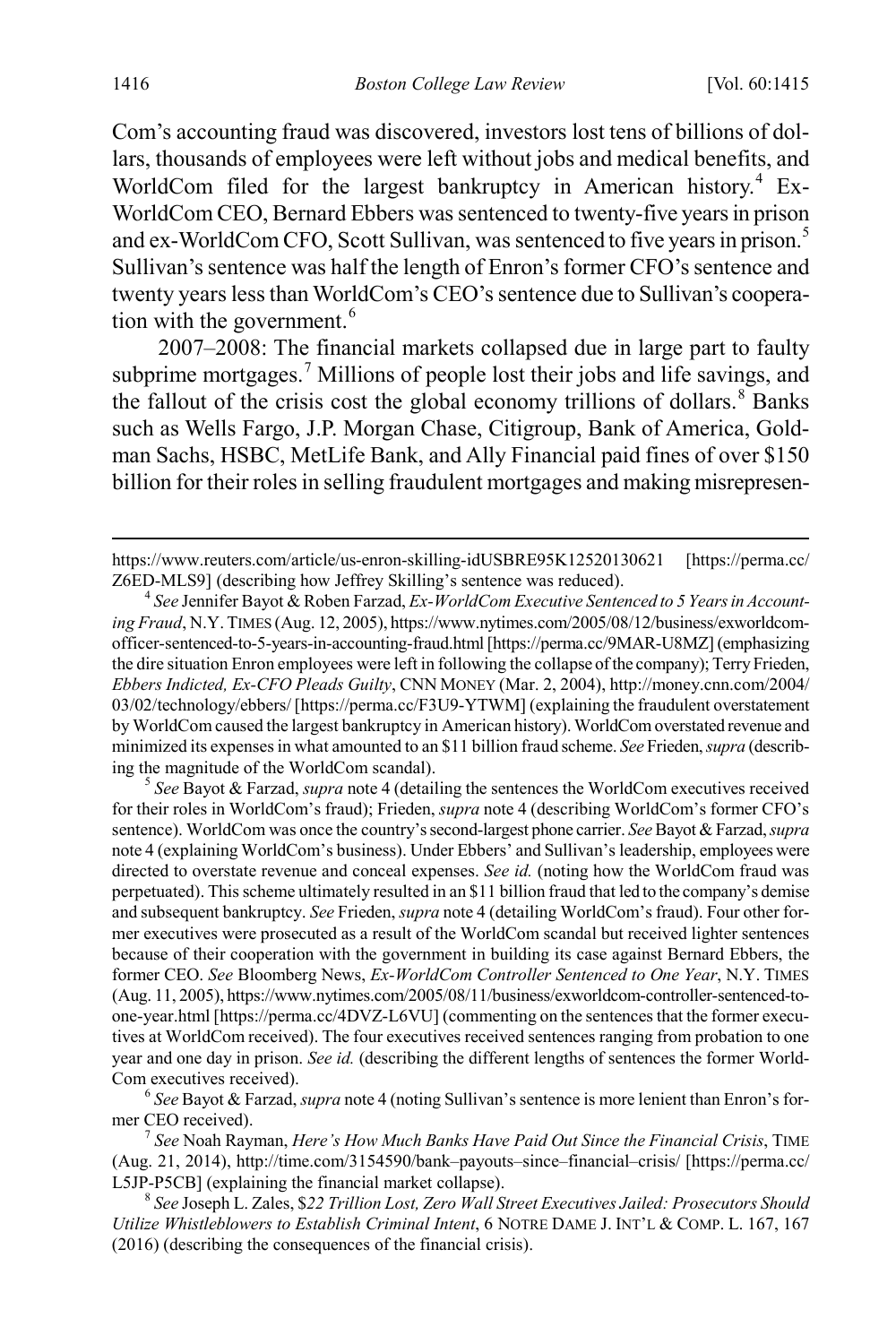tations about complex investments.<sup>[9](#page-3-2)</sup> Yet, unlike Enron, only one Wall Street executive was convicted for his role in the crisis—the rest of the executives walked away unscathed.<sup>[10](#page-3-3)</sup>

<span id="page-3-8"></span><span id="page-3-1"></span><span id="page-3-0"></span>2012: Federal investigators discovered that HSBC transferred billions of dollars for nations under sanctions by the United States, accepted money from a Saudi Arabian bank associated with terrorists, and allowed the Mexican drug cartel, Sinaloa, to launder money through the American financial system.<sup>[11](#page-3-4)</sup> In total, HSBC allowed, at a minimum, \$811 billion of drug cartel money to be laundered through HSBC bank accounts.<sup>[12](#page-3-5)</sup> Yet, once again, unlike Enron and WorldCom, not one of HSBC's executives faced criminal charges.<sup>[13](#page-3-6)</sup> All of HSBC's executives escaped with nothing but a promise to clean up their cor-porate culture and a fine of nearly \$2 billion against the corporation.<sup>[14](#page-3-7)</sup>

<span id="page-3-4"></span>*Corrupt Bankers Avoid Jail*, NEW YORKER (July 31, 2007), https://www.newyorker.com/magazine/ 2017/07/31/why-corrupt-bankers-avoid-jail [https://perma.cc/W48K-8FJM] (noting the allegations that HSBC faced from federal investigators in 2012). The federal investigations into HSBC's conduct were performed by Senate investigators. *See* Keefe, *supra*. 12 *See* Dominic Rushe & Jill Treanor, *HSBC's Record \$1.9bn Fine Preferable to Prosecution, US* 

<span id="page-3-5"></span>*Authorities Insist*, THE GUARDIAN (Dec. 11, 2012), https://www.theguardian.com/business/2012/ dec/11/hsbc-fine-prosecution-money-laundering [https://perma.cc/PB3R-8P5H] (detailing the HSBC scandal). Some of the egregious conduct the bank took to assist in laundering drug cartel money was increasing the size of windows at some of the branches so that more cash could fit through them. *See id.* (detailing HSBC's conduct).

<span id="page-3-6"></span><sup>13</sup> *See* Keefe, *supra* note [11](#page-3-1) (explaining no criminal charges were filed against HSBC and no executives were prosecuted).<br><sup>14</sup> *See id.* (describing how HSBC laundered drug cartel money). The fine of almost \$2 billion to

<span id="page-3-7"></span>HSBC may seem like a significant amount of money but equated to one month's worth of profit to HSBC. *See id.* (explaining how much profit HSBC made). The fine comprised of a \$1,256,000,000 forfeiture and an agreement to pay \$665,000,000 in civil penalties. *See* Aruna Viswanatha & Brett

<span id="page-3-2"></span> <sup>9</sup> *See* Rayman, *supra* not[e 7](#page-2-6) (noting the fines that large banks paid for their roles in the 2008 financial crisis). In February 2012, Wells Fargo, J.P. Morgan Chase, Citigroup, Bank of America, and Ally Financial agreed to a \$25 billion settlement relating to their foreclosure techniques. *See id.* (explaining the settlements that large banks made). In November 2013, J.P. Morgan Chase entered into a \$14 billion settlement with the Justice Department for "knowingly bundl[ing] toxic loans and sell[ing] them to unsuspected investors." *See id.* (demonstrating the details in the settlements that large banks made in the aftermath of the financial crisis). In January 2013, March 2014, and August 2014, Bank of America entered into a \$11.6 billion, \$9.5 billion, and \$16.65 billion settlement related to its faulty mortgages and selling them to Fannie Mae. *See id.* (detailing the fines Bank of America paid). <sup>10</sup> *See Jesse Eisinger, Why Only One Top Banker Went to Jail for the Financial Crisis*, N.Y.

<span id="page-3-3"></span>TIMES MAG.(Apr. 30, 2014), https://www.nytimes.com/2014/05/04/magazine/only-one-top-bankerjail-financial-crisis.html [https://perma.cc/7LD6-PUDL] (detailing that Kareem Serageldin, a midlevel executive at Credit Suisse, was the only executive who went to jail as a result of the financial crisis). Serageldin ultimately pled guilty to conspiracy to falsify books and records. *See* Bernard Vaughan, *Ex-Credit Suisse Trader Pleads Guilty in U.S. Mortgage Case*, REUTERS (Apr. 12, 2013), https://www.reuters.com/article/us-creditsuisse-serageldin-plea/ex-credit-suisse-trader-pleads-guiltyin-u-s-mortgage-case-idUSBRE93B0SI20130412 [https://perma.cc/574F-F3G3] (explaining the plea deal Serageldin took). Serageldin, a British citizen, allegedly covered Credit Suisse's losses on subprime mortgage-backed bonds by inflating their prices. *See id.* (providing background on the Credit Suisse employee that went to jail).<br><sup>11</sup> *See* Eisinger, *supra* not[e 10](#page-3-0) (explaining HSBC's transgressions); Patrick Radden Keefe, *Why*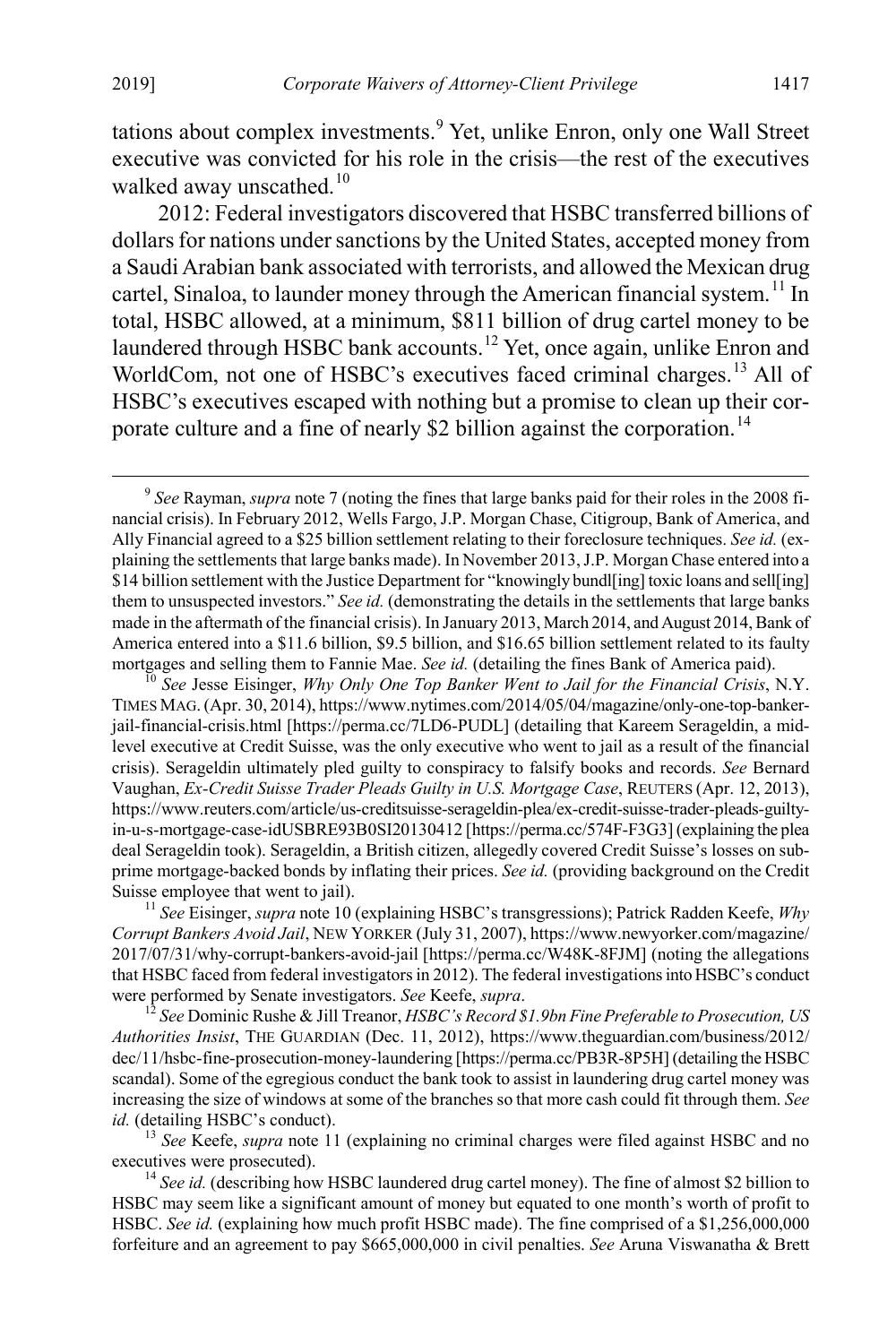<span id="page-4-0"></span>2016: Executive culpability looked to be a relic of the past when, despite an admission of widespread fraud, Wells Fargo executives evaded all criminal consequences for their fraudulent corporate culture.<sup>[15](#page-4-1)</sup> Wells Fargo admitted that its employees fraudulently opened 1.5 million fictitious checking accounts and half a million fictitious credit cards.<sup>[16](#page-4-2)</sup> Later that same year, Wells Fargo discovered an additional 1.4 million fake accounts, making its total fictitious accounts over 3.5 million.<sup>[17](#page-4-3)</sup> Wells Fargo acknowledged its employees fraudulently charged thousands of customers overdraft and maintenance fees for accounts they never opened and unfairly repossessed over twenty-thousand ac-count holders' cars.<sup>[18](#page-4-4)</sup> Wells Fargo fired over five-thousand employees, yet, not one executive faced criminal charges.[19](#page-4-5) Instead, Wells Fargo walked away with an agreement to pay a \$185 million fine and continued business as usual.<sup>[20](#page-4-6)</sup>

This leads to a major question: what changed?<sup>[21](#page-4-7)</sup> Why are modern day ex-ecutives walking away with nothing more than a slap on the wrist and a fine?<sup>[22](#page-4-8)</sup>

<span id="page-4-8"></span><span id="page-4-1"></span>*Scheme*, N.Y. MAG. (Sept. 9, 2016), http://nymag.com/intelligencer/2016/09/why-no-one-will-go-tojail-over-wells-fargos-fraud-scheme.html [https://perma.cc/Z68W-EVG3]. <sup>16</sup> *See id.* (explaining the Wells Fargo scandal). <sup>17</sup> Matt Egan, *Wells Fargo Uncovers up to 1.4 Million More Fake Accounts*, CNN MONEY (Aug.

<span id="page-4-3"></span><span id="page-4-2"></span>31, 2017), https://money.cnn.com/2017/08/31/investing/wells-fargo-fake-accounts/index.html [https:// perma.cc/7S7J-R7B7]. The additional fake bank and credit cards were found in an analysis that the bank conducted. *See id.* (detailing the Wells Fargo scandal). As a result of the Wells Fargo scandal, Independent Directors on the Board of Wells Fargo hired Shearman & Sterling LLP to conduct an internal investigation to discover how the improper sales practices in the Community Banks started and how to fix and prevent this type of misconduct in the future. *See Independent Directors of the Board of Wells Fargo & Company Sales Practices Investigation Report*, WELLS FARGO (Apr. 10, 2017), https://www08.wellsfargomedia.com/assets/pdf/about/investor-relations/presentations/2017/

<span id="page-4-4"></span>board-report.pdf [https://perma.cc/9ET6-S2H5] (reporting on the results of the internal investigation). <sup>18</sup> *See* Stacy Cowley, *Wells Fargo May Have Found More Fake Accounts Created by Employees*, N.Y. TIMES (Aug. 4, 2017), https://www.nytimes.com/2017/08/04/business/dealbook/wells-fargofraud-accounts.html [https://perma.cc/MQ9B-GXDY] (uncovering more of the details behind the Wells Fargo scandal). <sup>19</sup> *See* Singal, *supra* not[e 15](#page-4-0) (explaining why no Wells Fargo executive will go to jail over the

<span id="page-4-5"></span>scandal). <sup>20</sup> *See id.* (detailing the fine that Wells Fargo paid). <sup>21</sup> *Compare Enron Fast Facts*, *supra* not[e 1](#page-1-3) (describing the consequences Enron executives faced

<span id="page-4-7"></span><span id="page-4-6"></span>for their misconduct), *with* Keefe, *supra* not[e 11](#page-3-1) (explaining how no HSBC executive was punished for their alleged crimes). After the Enron scandal, twenty-four executives were convicted, yet despite HSBC's alleged facilitation of laundering money, not one executive was prosecuted. *Compare 10 Years Later: What Happened to the Former Employees of Enron?*, *supra* not[e 2](#page-1-4) (detailing how many executives at Enron were convicted), *with* Keefe, *supra* not[e 11](#page-3-1) (describing how no HSBC executive was indicted or convicted). Similarly, only one mid-level executive was convicted as a result of the

Wolf, *HSBC to Pay \$1.9 Billion U.S. Fine in Money-Laundering Case*, REUTERS (Dec. 11, 2012), https://www.reuters.com/article/us-hsbc-probe/hsbc-to-pay-1-9-billion-u-s-fine-in-money-launderingcase-idUSBRE8BA05M20121211 [https://perma.cc/ZNA8-L6D7] (detailing the deal between HSBC and the United States government). Assistant Attorney General Lanny Breuer defended the nonprosecution agreement (NPA) given to HSBC by explaining that if HSBC were prosecuted, the bank would lose its U.S. banking license and as a result the "collateral consequences" would be dire. *See*  Rushe & Treanor, *supra* not[e 12.](#page-3-8)<br><sup>15</sup> Jesse Singal, *Why It's Unlikely Anyone Will Go to Jail over Wells Fargo's Massive Fraud*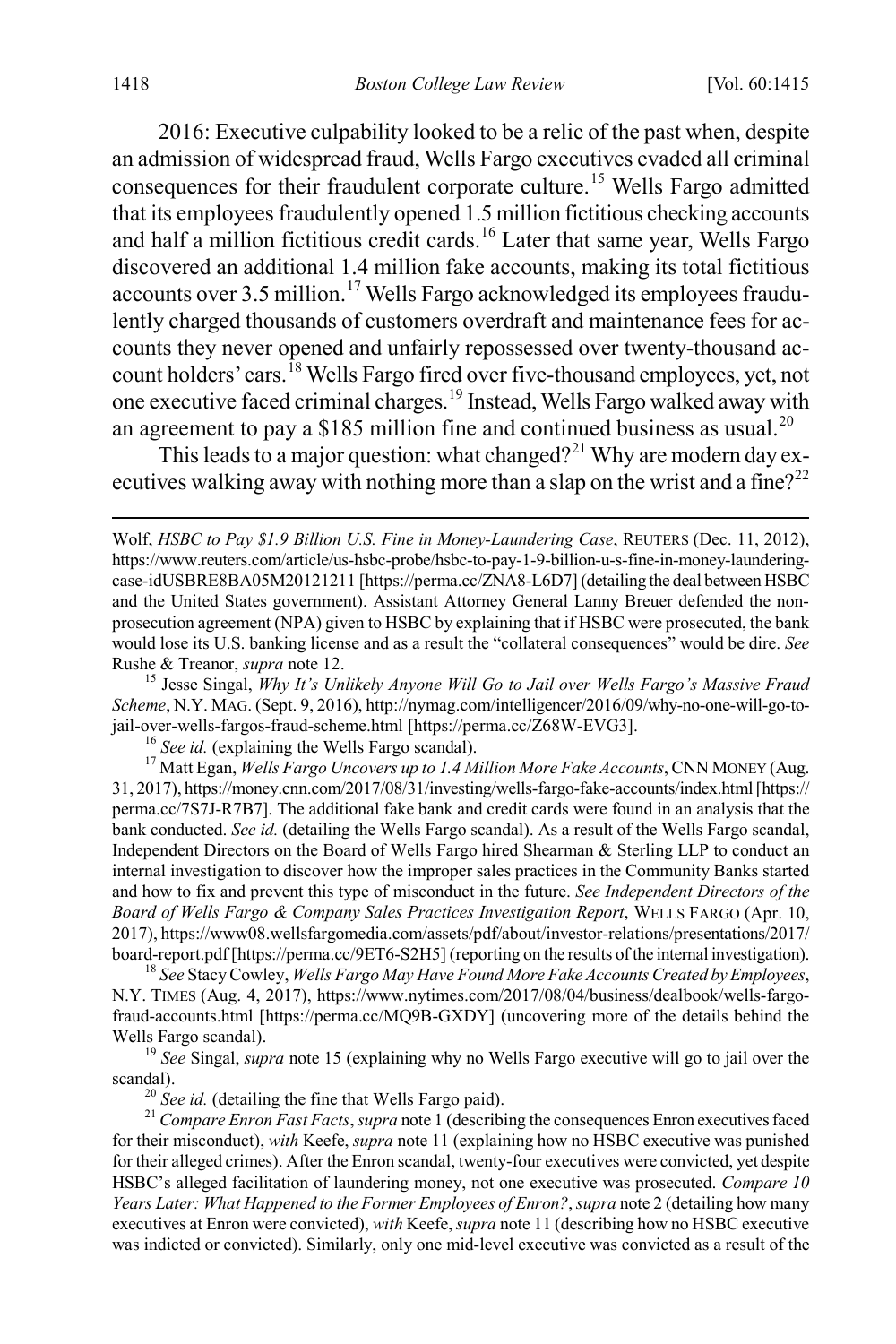Are executives less culpable?<sup>[23](#page-5-0)</sup> Are large corporations less culpable?<sup>[24](#page-5-1)</sup> Or is the culture of waiver preventing the Justice Department from prosecuting white collar corporate crime?<sup>[25](#page-5-2)</sup>

Part I of this Note explores the history of corporate prosecution and the use of attorney-client waivers.<sup>[26](#page-5-3)</sup> It also discusses the waiver of attorney-client privilege and the policy changes within the Justice Department regarding the waiver of attorney-client privilege.<sup>[27](#page-5-4)</sup> Part II analyzes the difficulty of prosecuting corporations, and further looks at judicial oversight over deferred prosecu-tion agreements involving the waiver of attorney-client privilege.<sup>[28](#page-5-5)</sup> Part III argues that Congress should pass a statute barring the corporate waiver of attorney-client privilege to encourage the Justice Department to return to its previous practices of conducting independent investigations of corporate misconduct to preserve the sanctity of attorney-client privilege and deter future corpo-rate crimes<sup>[29](#page-5-6)</sup>

Zales, *supra* not[e 8,](#page-2-7) at 167, 177 (detailing the fates of different executives at different points in time). <sup>22</sup> *See* Keefe, *supra* not[e 11.](#page-3-1) HSBC allegedly laundered money for a drug cartel and a bank associated with terrorists yet not one individual was prosecuted and the company only faced a fine of about \$2 billion. *See id.* (noting the alleged crimes HSBC committed). <sup>23</sup> *See* Peter Henning, *Why It Is Getting Harder to Prosecute Executives for Corporate Miscon-*

<span id="page-5-0"></span>*duct*, CLSBLUE SKY BLOG (June 13, 2017), http://clsbluesky.law.columbia.edu/2017/06/13/why-it-isgetting-harder-to-prosecute-executives-for-corporate-misconduct/ [https://perma.cc/Y5Z7-CV7B] (explaining that the days where high-level executives like Jeff Skilling are prosecuted are over and there is a "responsibility gap" between the top management and day-to-day conduct that violates the law). *See id.* (explaining that the "responsibility gap" is the gap between holding executives accountable for corporate misconduct). <sup>24</sup> *See* Arthur E. Wilmarth, Jr., *Too Big to Fail, Too Few to Serve? The Potential Risks of Nation-*

<span id="page-5-1"></span>*wide Banks*, 77 IOWA L. REV. 957, 994 (1992) (detailing the pitfalls of large nationwide banks). As early as the 1990s legal scholars were worried that the "megamergers" in the banking industry were going to create a small number of banks that would be "too big to fail." *See id.* at 960. "Too big to fail" refers to the Federal Deposit Insurance Corporation's ("FDIC") policy of protecting both uninsured and insured deposits in large banks that are failing. *See id.* at 994 (explaining what "too big to fail" is). The FDIC is an independent agency that Congress created to ensure public confidence and stability in the financial system. *See* FED. DEPOSIT INS. CORP., 2018–2022 STRATEGIC PLAN (2018), https://www.fdic.gov/about/strategic/strategic/mission.html [https://perma.cc/WZ6G-CX5M]. <sup>25</sup> *See* Note, *Developments in White Collar Criminal Law and the Culture of Waiver*, 14 BERKE-

<span id="page-5-3"></span><span id="page-5-2"></span>LEY J. CRIM. L. 199, 203–04 (2009) (providing an overview of how and why white collar crime has evolved). The culture of waiver is the policy the Justice Department had that was viewed to encourage the disclosure of privileged information. *See id.* at 203 (explaining the culture of waiver).<br><sup>26</sup> *See infra* note[s 30–](#page-6-0)[128](#page-21-0) and accompanying text.<br><sup>27</sup> *See infra* notes 30–128 and accompanying text.<br><sup>28</sup> *See infra* not

- <span id="page-5-4"></span>
- <span id="page-5-5"></span>
- <span id="page-5-6"></span>

financial crisis and trading faulty sub-prime mortgages, whereas in the case of WorldCom, six executives were prosecuted and convicted for their roles in fraudulently covering WorldCom's losses. *See*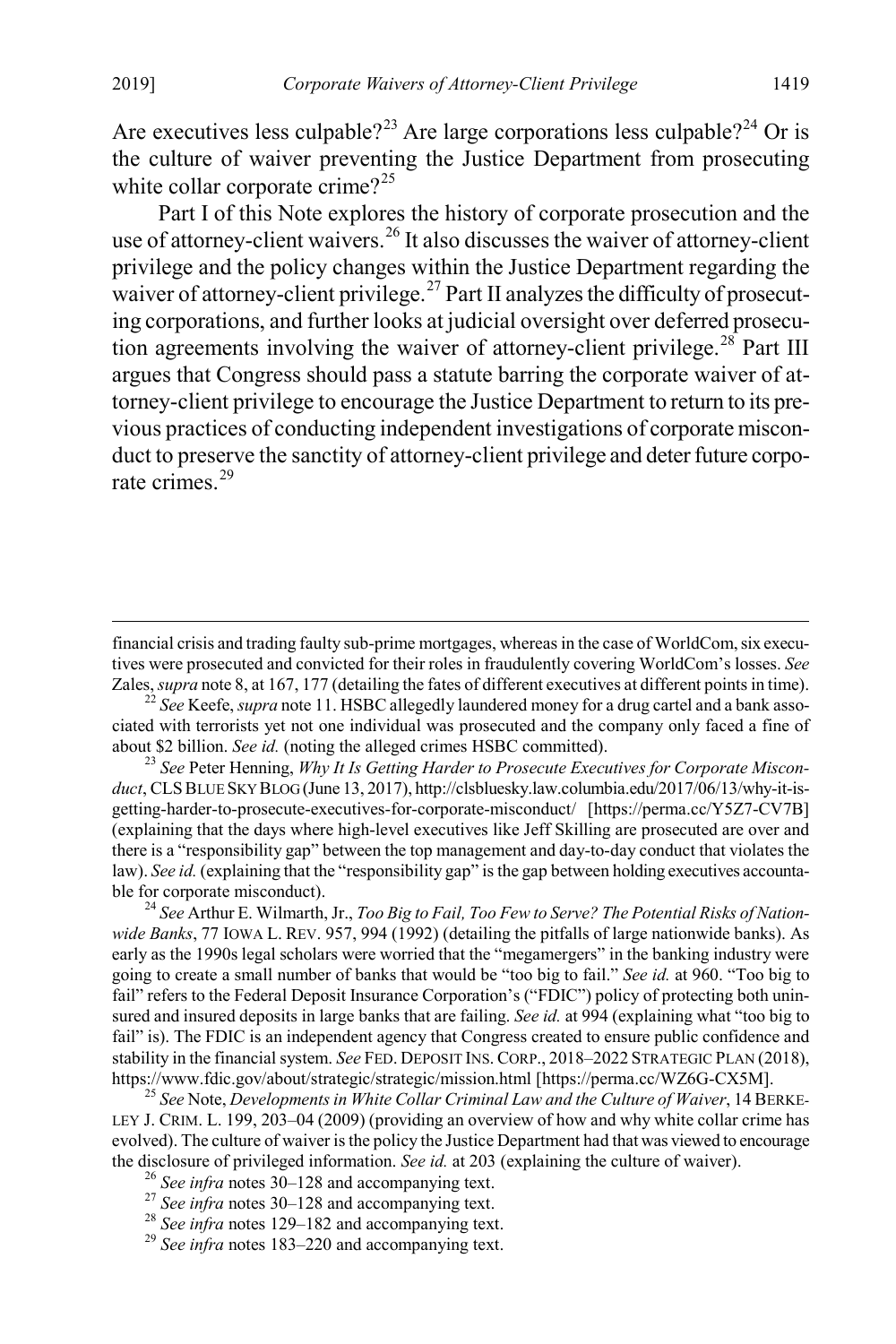### I. THE EVOLUTION OF WHITE COLLAR PROSECUTION, THE INCREASE OF DEFERRED PROSECUTIONS, WAIVER OF ATTORNEY-CLIENT PRIVILEGE, AND THE JUSTICE DEPARTMENT'S MANY MEMOS ON CORPORATE PROSECUTION

<span id="page-6-0"></span>Prosecuting a corporation involves many nuances related to attorneyclient privilege, deferred prosecution agreements, and unintended collateral consequences.<sup>[30](#page-6-2)</sup> This Part of the Note has four sections.<sup>[31](#page-6-3)</sup> Section A gives a brief overview of the progression of white collar prosecution.<sup>[32](#page-6-4)</sup> Section B describes the Justice Department's evolving guidance regarding corporate prose-cution and how the waiver of attorney-client privilege relates to its policies.<sup>[33](#page-6-5)</sup> Section C explains attorney-client privilege in a corporate setting.<sup>[34](#page-6-6)</sup> Section D details deferred prosecution agreements ("DPAs").<sup>[35](#page-6-7)</sup>

#### <span id="page-6-1"></span>*A. The Ebb and Flow of White Collar Prosecution*

Criminal corporate liability emerged after a 1909 landmark case, *New York Central and Hudson River Rail Road Company v. United States*, where the Supreme Court found that corporations can be held criminally responsible for their employees' or directors' misdeeds.<sup>[36](#page-6-8)</sup> As a result of this landmark decision, historically after every financial downturn, corporations and their execu-tives were prosecuted for their roles.<sup>[37](#page-6-9)</sup> For instance, in the 1980s, after the "junk bond" collapse and the Saving and Loan Crisis, the government responded by creating a task force to prosecute over eight-hundred bankers many of them executives. $38 \text{ In the } 2000$  $38 \text{ In the } 2000$ s, after the collapse of Enron, over

<span id="page-6-11"></span><span id="page-6-2"></span> <sup>30</sup> *See* Upjohn v. United States, 449 U.S. 383, 389–90 (1981) (discussing the complications in applying attorney-client privilege to a corporation); Lonnie T. Brown, Jr., *Reconsidering the Corporate Attorney-Client Privilege: A Response to the Compelled-Voluntary Waiver Paradox*, 34 HOFSTRA L. REV. 897, 923 (2006) (detailing the nuances of attorney-client privilege in a corporate setting); David M. Uhlmann, *Deferred Prosecution and Non-Prosecution Agreements and the Erosion of Corporate Criminal Liability*, 72 MD. L.REV. 1295, 1311 (2013) (explaining that thousands of employees lost their jobs in the wake of the prosecution of Arthur Andersen); Frieden, *supra* not[e 4](#page-2-0) (explaining that as a result of WorldCom's fraud, WorldCom entered into the "largest bankruptcy in U.S. history").<br>
<sup>31</sup> See infra note[s 36–](#page-6-1)[128](#page-21-0) and accompanying text.<br>
<sup>32</sup> See infra notes 36–[43](#page-8-0) and accompanying text.<br>
<sup>33</sup> See infra note[s 44–](#page-8-1)[84](#page-15-0) and accompanying text.<br>
<sup>34</sup> See infra note[s 85–](#page-15-1)[105](#page-18-0) and accompanying text.<br>
<sup>35</sup> See

<span id="page-6-3"></span>

<span id="page-6-8"></span><span id="page-6-7"></span><span id="page-6-6"></span><span id="page-6-5"></span><span id="page-6-4"></span>Podgor, *100 Years of White Collar Crime in "Twitter*,*"* 30 REV. LITIG. 535, 536 (2011) (commenting that *N.Y. Central & Hudson River Railroad* is cited as the first case to impose criminal liability). <sup>37</sup>*See* Keefe, *supra* note [11](#page-3-1) (noting that the lack of prosecution after the financial crisis was a

<span id="page-6-9"></span>departure from the historic pattern of prosecuting the institutions and people responsible for the down-

<span id="page-6-10"></span><sup>&</sup>lt;sup>38</sup> *See Zales, supra* not[e 8,](#page-2-7) at 177 (noting the lack of prosecutions after the financial crisis); Jed S. Rakoff, *The Financial Crisis: Why Have No High Level Executives Been Prosecuted?*, N.Y.REV.BOOKS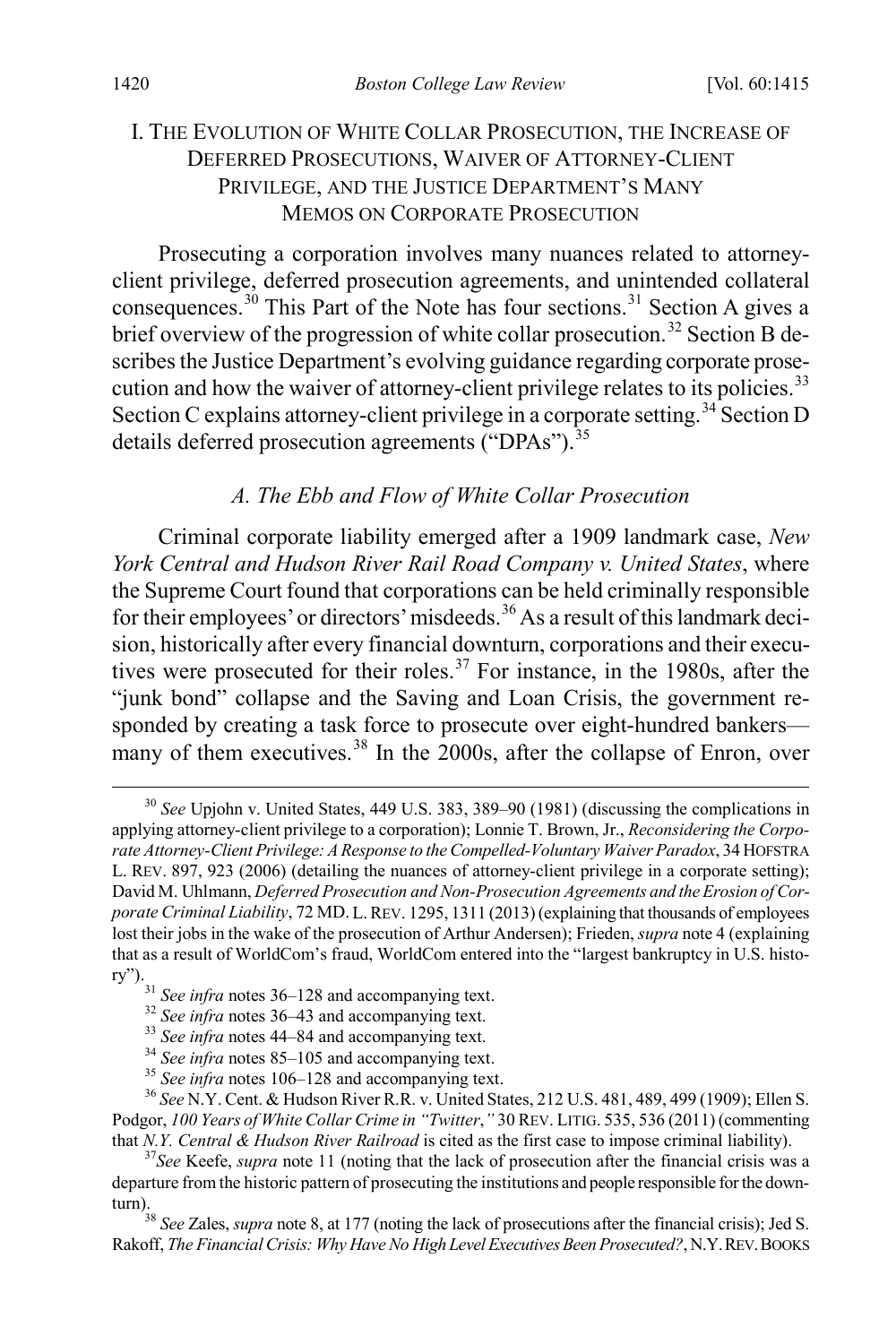<span id="page-7-4"></span>twenty-four individuals were prosecuted.<sup>[39](#page-7-0)</sup> The Justice Department did not stop with Enron—it also indicted Arthur Andersen, Enron's accounting firm, for its role in destroying documents related to Enron's fraud.<sup>[40](#page-7-1)</sup> As a result of Arthur Andersen's indictment, the firm collapsed and twenty-eight thousand employees lost their jobs.<sup>[41](#page-7-2)</sup> Fast forward to today where, in stark contrast, after the financial crisis in 2008, only one mid-level executive was prosecuted.<sup>[42](#page-7-3)</sup> This drastic change in white collar prosecution can be attributed to the differ-

<span id="page-7-0"></span>plaining that the Enron scandal resulted from the corporation deceiving investors about its true profits). As a result, the company filed for bankruptcy and over twenty-one thousand employees lost their jobs. *See Enron Scandal at-a-Glance*,BBCNEWS WORLD ED.(Aug. 22, 2002), http://news.bbc.co.uk/ 2/hi/business/1780075.stm [https://perma.cc/42KA-VD9F] (detailing the Enron scandal). <sup>40</sup> *See* Paul J. Larkin, Jr. & John-Michael Seibler, *All Stick and No Carrot: The Yates Memoran-*

<span id="page-7-1"></span>*dum and Corporate Criminal Liability*, 46 STETSON L. REV. 7, 17 (2016) (explaining Arthur Andersen's role in destroying documents in the wake of the Enron scandal).<br><sup>41</sup> *See id.* (noting that despite overturning its conviction, Arthur Andersen ceased to exist and its

<span id="page-7-2"></span>employees, even the ones not working on Enron, subsequently lost their jobs). <sup>42</sup> *See* Eisinger,*supra* not[e 10](#page-3-0) (commenting that only one mid-level executive was prosecuted as

<span id="page-7-3"></span>a result of the financial crisis).

 <sup>(</sup>Jan. 9, 2014), https://www.nybooks.com/articles/2014/01/09/financial-crisis-why-no-executiveprosecutions/ [https://perma.cc/E2AQ-KCF4] (providing the prosecution histories of executives). Junk bonds are high-yield bonds rated "BB" or lower and issued by companies that carry a large amount of debt or have risky business plans. *See* Christopher Matthews, *Junk Bonds: Wall Street's Newest Bubble?*, TIME (Aug. 20, 2010), http://business.time.com/2012/08/20/junk-bonds-wall-streets-newestbubble/ [https://perma.cc/V33R-DZT3] (describing what junk bonds are). These loans have a higher yield (normally 3–4% interest more) than U.S. government bonds because of their riskiness. *See id.*  The junk bond bubble was perpetrated by Michel Milken and his firm, Drexel Brunham Lambert. *See*  William D. Cohan, *Michel Milken Invented the Modern Junk Bond, Went to Prison, and Then Became One of the Most Respected People on Wall Street*, BUS.INSIDER (May 2, 2017), https://www.business insider.com/michael-milken-life-story-2017-5 [https://perma.cc/T3YE-S8VW] (explaining who Michael Milken was). Milken recognized that high-yield bonds (junk bonds) were more profitable than traditional bonds and with his firm created a new supply of junk bonds by encouraging companies who could not get traditional bonds to issue bonds underwritten by Drexel Brunham. *See id.*(detailing why junk bonds became so popular). The Savings and Loan Crisis occurred from 1980–1989. *See*  Kenneth J. Robinson, *Savings and Loan Crisis: In the 1980s, the Financial Sector Suffered Through a Period of Distress That Was Focused on the Nation's Saving and Loan Industry*, FED. RESERVE HIS-TORY (Nov. 22, 2013), https://www.federalreservehistory.org/essays/savings\_and\_loan\_crisis [https:// perma.cc/V5NA-4Q2M] (describing what the savings and loan crisis was). Savings and Loan institutions ("S&Ls") were created in 1932 and paid lower interest rates in return for lower mortgage rates that promoted home ownership. *See The S&L Crisis; A Chrono-Bibliography*, FED. DEPOSIT INS. CORP., https://www.fdic.gov/bank/historical/sandl/ [https://perma.cc/QC74-APGK] (explaining how S&Ls functioned). As a result, S&Ls were affected by increased interest rates, especially during the 1970s when the economy became more stagnant, and under the Garn-St. Germaine Act, S&Ls were permitted to make riskier loans and investments such as junk bonds in order to become more profitable. *See* Peter Cohan, *Today's Financial Meltdown vs. the 1990s S&L Crisis: Which Was Worse?*, AOL (July 3, 2010), https://www.aol.com/2010/07/03/financial-meltdown-vs-savings-loan-crisisrecession/ [https://perma.cc/R9JP-VZK4] (explaining the fallout from the S&L crisis). When the junk bond market collapsed, the United States had to give the S&L industry a \$220 billion bailout. *See id.* <sup>39</sup> *See 10 Years Later: What Happened to the Former Employees of Enron?*, *supra* note [2](#page-1-4) (ex-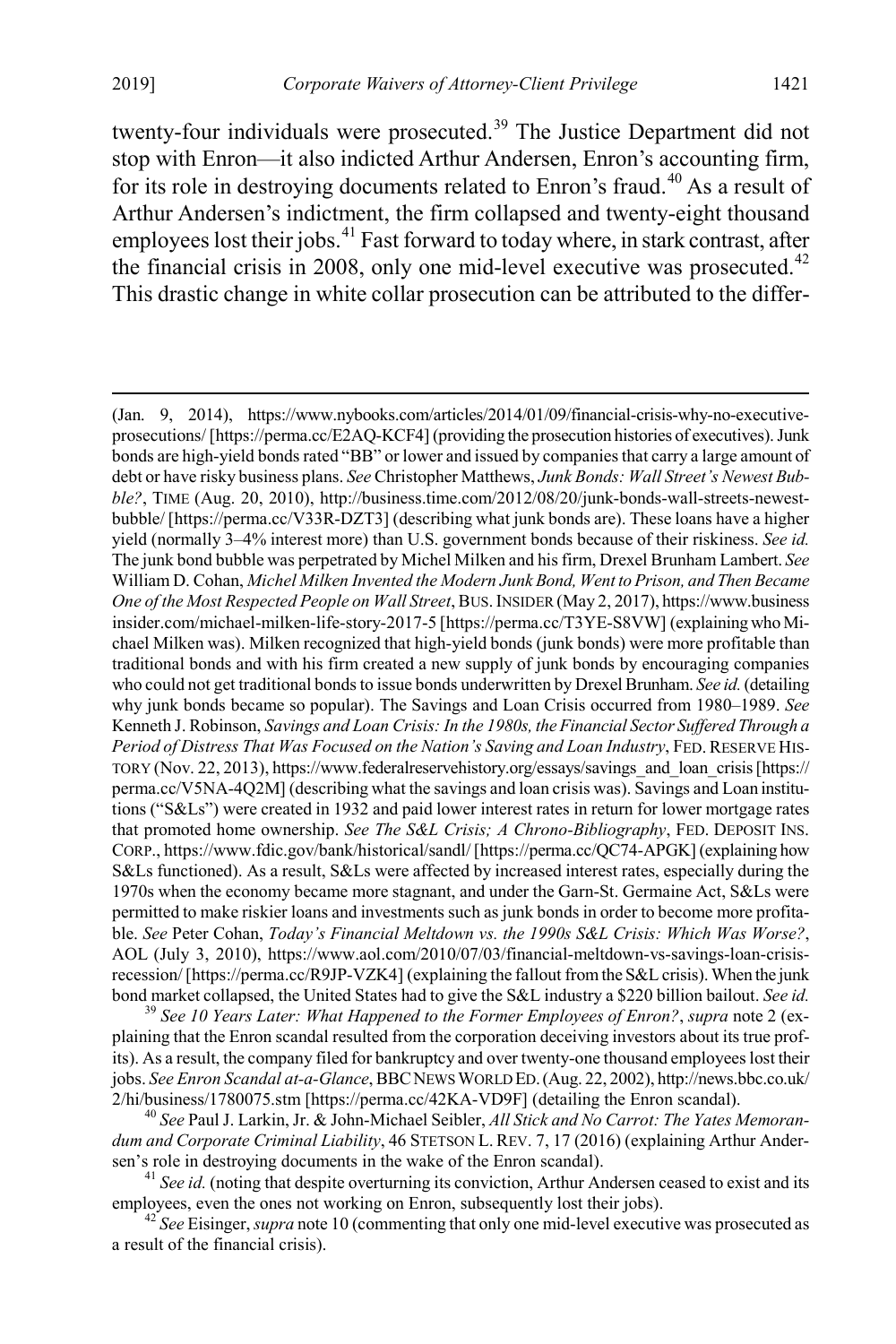ent policies and guidelines that the Justice Department created for its U.S. at-torneys and their reliance on deferred prosecution agreements ("DPAs").<sup>[43](#page-8-2)</sup>

#### <span id="page-8-1"></span><span id="page-8-0"></span>*B. The Justice Department's Many Memos Instructing Prosecutors How to Prosecute Corporations*

Before former Deputy Attorney General Eric Holder issued his infamous memorandum known as the "Holder Memo," federal corporate prosecutions were guided by the Justice Manual.<sup>[44](#page-8-3)</sup> As the prosecution of corporations became more prevalent in the 1990s, Deputy Holder sought to provide federal prosecutors additional guidance on the matter.<sup>[45](#page-8-4)</sup> In his memorandum, Deputy Holder stressed that corporations should be treated the same as individuals and emphasized the numerous benefits of prosecuting corporations, such as being "a force for positive change of corporate culture."<sup>[46](#page-8-5)</sup> One such benefit Deputy Holder expounded was the ability to alter corporate behavior through prosecution of corporate misconduct.[47](#page-8-6) The Holder Memo also contained a list of factors to be considered when prosecuting a corporation, such as the nature and seriousness of the offenses, the pervasiveness of wrongdoing within the corporation, the collateral consequences that would result from prosecution, and the corporation's cooperation with the Justice Department.<sup>[48](#page-8-7)</sup> Of particular interest,

<span id="page-8-2"></span> <sup>43</sup> *See generally* Memorandum from Eric Holder, Deputy Att'y Gen., U.S. Dep't of Justice, to All Component Heads & U.S. Att'ys (June 16, 1999), https://www.justice.gov/sites/default/files/criminalfraud/legacy/2010/04/11/charging-corps.PDF [https://perma.cc/K4MP-LVPW] [hereinafter Holder Memo] (promulgating the U.S. Attorney guidelines under Deputy Holder). A deferred prosecution agreement ("DPA") is an agreement where the prosecutor charges a party but agrees to defer prosecution of the charges and potentially to dismiss the charges if certain conditions are met. *See* Uhlmann, *supra* not[e 30,](#page-6-0) at 1304 (explaining what a DPA is). <sup>44</sup> *See Developments in White Collar Criminal Law and the Culture of Waiver*, 14 BERKELEY J.

<span id="page-8-3"></span>CRIM. L. 199, 204–05 (2009) (explaining the source of guidance that U.S. Attorney's received prior to the Holder Memo regarding how to prosecute). *See generally* U.S. DEP'T OF JUSTICE,JUSTICE MAN-UAL § 9-28.1100 (2018) [hereinafter 2018 JUSTICE MANUAL] (providing guidance on how to prosecute). The Justice Manual instructed prosecutors to consider a corporation's cooperation when deciding whether to prosecute. *See id.* § 9-28.300 (listing the factors for a prosecutor to consider when deciding whether to prosecute a corporation). Prior to 2018, the Justice Manual was entitled the U.S. Attorney's Manual, but this Note will refer to it as the Justice Manual, as it is now called. *See id.* <sup>45</sup> *See* Holder Memo, *supra* not[e 43](#page-8-0) (commenting that federal prosecutors are faced with the crim-

<span id="page-8-4"></span>inal conduct of corporations more frequently); Uhlmann, *supra* not[e 30,](#page-6-0) at 1309 (noting that as corporate crime became an increased focus of prosecution within the Justice Department, Deputy Holder circulated a memorandum advising U.S. Attorneys on how to prosecute corporations). <sup>46</sup> *See* Holder Memo, *supra* not[e 43,](#page-8-0) § I (explaining that corporations should be treated the same

<span id="page-8-5"></span>as individuals, not more leniently and not more severely); Uhlmann, *supra* not[e 30,](#page-6-0) at 1309 (summa-

<sup>&</sup>lt;sup>47</sup> See Holder Memo, *supra* note [43,](#page-8-0) § I (detailing the benefits of prosecuting corporations).<br><sup>48</sup> See id. (listing factors to consider when prosecuting a corporation). Collateral consequences of

<span id="page-8-7"></span><span id="page-8-6"></span>prosecuting a corporation included the harm that would occur to employees who were not personally culpable and the unfair harm that could befallshareholders. *See id.* (including collateral consequences as a factor for a U.S. Attorney to consider in prosecuting a corporation).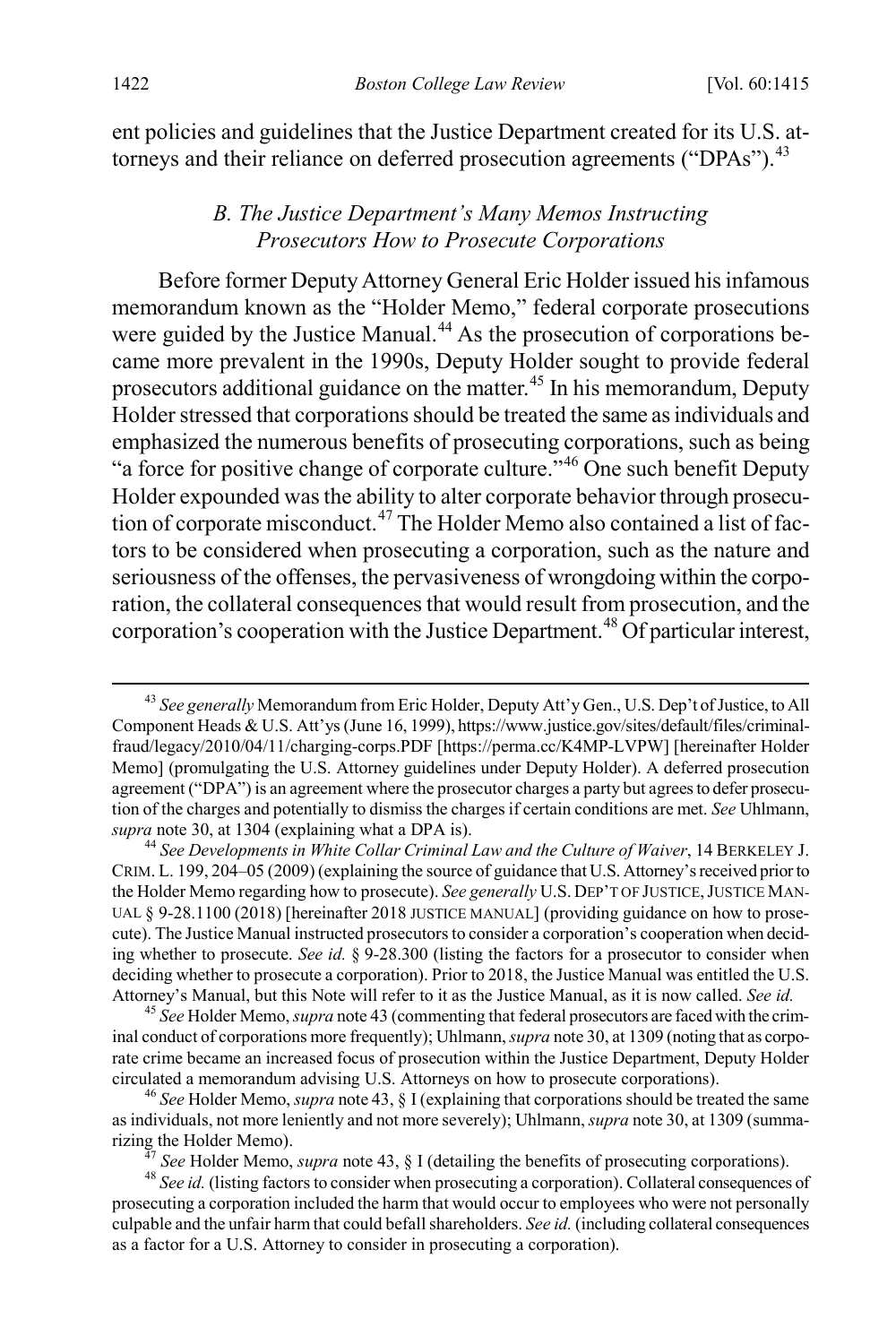the Holder Memo listed the waiver of attorney-client privilege as evidence of a corporation's cooperation.<sup>[49](#page-9-0)</sup> The memorandum explicitly stated that such waivers demonstrate a corporation's willingness to cooperate and enable the government to obtain the statements of employees, who in these instances are often potential witnesses or targets.<sup>[50](#page-9-1)</sup>

<span id="page-9-7"></span><span id="page-9-5"></span>Under the Holder Memo's guidance, DPAs and non-prosecution agreements ("NPAs") were used sparsely prior to 2001, but after the prosecution and collapse of Enron and Arthur Andersen, the use of DPAs increased drastical-ly.<sup>[51](#page-9-2)</sup> To prevent future devastating business collapses related to the prosecution of corporate crimes, the Justice Department once again revised its guidance regarding prosecuting corporations.<sup>[52](#page-9-3)</sup> Specifically, in 2003, Deputy Attorney General Larry Thompson circulated a new memorandum, the Thompson Memo, that fortified the use of DPAs and NPAs as opposed to costly criminal trials.<sup>[53](#page-9-4)</sup> The Thompson Memo is particularly notable because it contradicts the Justice

<span id="page-9-2"></span>client privilege). From 1992–2001 the Justice Department only entered into thirteen DPAs and NPAs. *See id.* (detailing a more in-depth history of waivers of attorney-client privilege). From 2001–2014 there were hundreds of DPAs and NPAs entered into by federal prosecutors. Brandon L. Garrett, *The Corporate Criminal as Scapegoat*, 101 VA. L. REV. 1789, 1802 (2015)*.* The Justice Department was criticized heavily after the collapse of Arthur Andersen with claims that the prosecution was the equivalent of the death penalty to the firm. *See* Uhlmann, *supra* not[e 30,](#page-6-0) at 1311 (explaining the backlash of prosecuting corporations). The Justice Department defended its prosecution of Arthur Andersen due to the massive losses that Arthur Andersen fraudulently concealed for Enron and the fact that the firm obstructed justice by destroying documents. *See id.* at 1310 (for the Justice Department's justification for prosecuting Anderson).

<span id="page-9-3"></span><sup>52</sup> *See* Uhlmann, *supra* note [30,](#page-6-0) at 1311 (explaining that prior to the Memorandum from Larry Thompson in 2003, there was not guidance regarding the possibility of offering a corporation pretrial diversion). *See generally* Memorandum from Larry D. Thompson, Deputy Att'y Gen., U.S. Dep't of Justice, to U.S. Att'ys (Jan. 20, 2003) [hereinafter Thompson Memo] (providing U.S. Attorneys with a manual regarding how they should prosecute corporations). <sup>53</sup> *See* Lisa Kern Griffin, *Compelled Cooperation and the New Corporate Criminal Procedure*, 82

<span id="page-9-4"></span>N.Y.U. L. REV. 311, 322 (2007) (for a summary of why U.S. Attorneys used DPAs and NPAs). Criminal trials were both economically costly and costly because of the collateral consequences that could result, such as the bankruptcy of a company. *See* Uhlmann, *supra* not[e 30,](#page-6-0) at 1303, 1310–11 (explaining a criminal indictment was the equivalent to a death penalty for a corporation).

<span id="page-9-6"></span><span id="page-9-0"></span> <sup>49</sup> *See id.* §§ II.A.4, VI (providing examples of cooperation). The Holder Memo also listed disclosing the results of a company's internal investigation, the corporation's willingness to identify the individuals responsible for the conduct and a corporation's willingness to make witnesses available as factors of cooperation. *See id.* (detailing what is considered cooperation by a corporation). These gauges of a corporation's cooperation were meant to help overcome the obstacles a prosecutor would face when prosecuting a corporation. *See id.* § VI (noting the obstacles prosecutors face in prosecuting corporations). <sup>50</sup> *See id.* § VI.B (explaining why the waiver of attorney-client privilege helped the government);

<span id="page-9-1"></span>*see also* Uhlmann, *supra* not[e 30,](#page-6-0) at 1312 (noting the Holder Memo instructed federal prosecutors to seek attorney-client privilege waivers as a condition of being considered cooperative). *But see* Bloomberg News, *supra* not[e 5](#page-2-8) (explaining that four ex-WorldCom executives cooperated with prosecutors against WorldCom's ex-CEO and detailing the sentencing of WorldCom's former controller); Murphy & Barrionuevo, *supra* not[e 3](#page-1-5) (commenting that Enron's ex-CFO helped the government prosecute the CEO for a plea deal and not a DPA). <sup>51</sup> *See* Uhlmann, *supra* not[e 30,](#page-6-0) at 1308 (explaining the history of corporate waivers of attorney-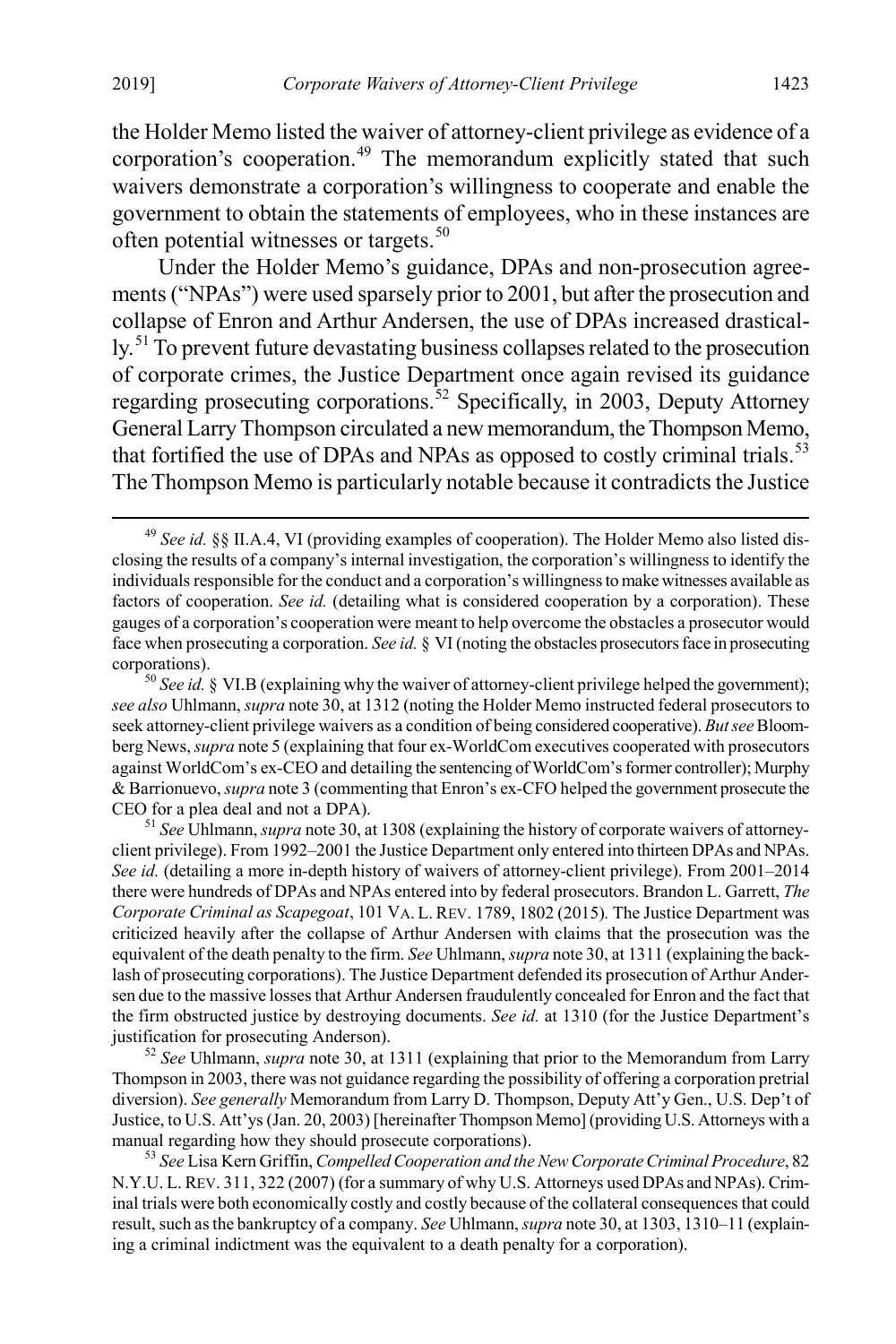<span id="page-10-0"></span>Manual's express preference for plea agreements rather than NPAs.<sup>[54](#page-10-2)</sup> The Justice Manual makes it clear that NPAs and DPAs should only be used when there is no other means to encourage corporate cooperation—they were not meant as an everyday tool to avoid a costly or difficult trial.[55](#page-10-3) Unlike DPAs for individuals, however, DPAs for corporations were typically only granted when the corporation was viewed as cooperative by waiving its attorney-client privi $lege.$ <sup>[56](#page-10-4)</sup>

<span id="page-10-1"></span>In 2015, Sally Yates, the then Deputy Attorney General, once again modified the Justice Department's guidelines relating to the prosecution of corporations.[57](#page-10-5) Of particular interest in the Yates Memo was its emphasis on "all or nothing" cooperation from corporations.<sup>[58](#page-10-6)</sup> Prior to this new guidance in the

<span id="page-10-3"></span>(commenting that the U.S. Attorney's manual has an express preference for preventing a defendant from escaping liability for his or her conduct and an alternative to a non-prosecution agreement should be considered first). Originally, DPAs and NPAs were used for first-time offenders but they have been increasingly used against corporations. *See* Uhlmann, *supra* not[e 30,](#page-6-0) at 1303 (detailing how deferred prosecution and non-prosecution agreements were used for a wide variety of reasons such as preserving both prosecutorial and judicial resources and avoiding the unreasonable effects on first-time offenders). *See* 2018 JUSTICE MANUAL, *supra* not[e 44,](#page-8-1) § 9-27.620 (instructing the attorney for the government to weigh all relevant considerations such as, the importance of the investigation, the value of the person's cooperation to the investigation, the person's culpability, and the interests of any victims when weighing the public's interest in offering a NPA); Modlish, *supra* not[e 54,](#page-10-0) at 758 (describing the Justice Manual). <sup>56</sup> *See* Uhlmann, *supra* not[e 30,](#page-6-0) at 1304 (explaining the requirements for individuals who enter

<span id="page-10-4"></span>into a DPA). In the Thompson Memo, one of the factors of determining if a corporation is deemed cooperative is if it waived its attorney-client privilege. *See* Thompson Memo, *supra* not[e 52,](#page-9-5) at 6 (for the full list of factors). <sup>57</sup> *See* Memorandum from Sally Quillian Yates, Deputy Att'y Gen., U.S. Dep't of Justice, to As-

<span id="page-10-5"></span>sistant Att'y Gen., Antitrust Div., et al. 5 (Sept. 9, 2015), https://www.justice.gov/archives/dag/file/ 769036/download [https://perma.cc/GNZ2-HPQW] [hereinafter Yates Memo]. *See generally* Yi An Pan, Note, *The Yates Memo: Watch Out, the DOJ Is Coming—Or Is It?*, 69 RUTGERS U. L. REV. 791 (2017) (describing the details of the Yates Memo). <sup>58</sup> *See* Pan, *supra* note [57,](#page-10-1) at 804 (detailing the "all or nothing" provision in the Yates Memo);

<span id="page-10-6"></span>Katrice Bridges Copeland, *The Yates Memo: Looking for "Individual Accountability" in All the Wrong Places*, 102 IOWA L. REV. 1897, 1900 (2017).

<span id="page-10-7"></span><span id="page-10-2"></span> <sup>54</sup> *See* 2018 JUSTICE MANUAL, *supra* not[e 44,](#page-8-1) § 9-27.600.2 (dictating that plea deals are preferable to DPAs); Christopher Modlish, Note, *The Yates Memo: DOJ Public Relations Move or Meaningful Reform That Will End Impunity for Corporate Criminals?*, 58 B.C. L. REV. 743, 758 (2017) (explaining how the Thompson Memo is unique). A DPA occurs when the government files charges but makes a deal with the defendant to dismiss the charges after a certain amount of time if the defendant follows the terms of the agreement. *See* United States. v. Fokker Servs. B.V., 818 F.3d 733, 738–39 (D.C. Cir. 2016) (describing how a DPA functions). The Justice Manual goes on to emphasize that even where a DPA is appropriate, a balancing test weighing the public's interest should be conducted. *See* 2018 JUSTICE MANUAL, *supra* not[e 44,](#page-8-1) § 9-27.620 (instructing the attorney for the government to weigh all relevant considerations such as, the importance of the investigation, the value of the person's cooperation to the investigation, the person's culpability, and the interests of any victims when weighing the public's interest in offering a NPA); Modlish, *supra*, at 758 (describing the U.S. Attorney's Manual). An NPA is an agreement that the Justice Department makes directly with the corporation or defendant not to prosecute them unless the defendant breaches the terms of the contract. *See*  Modlish, *supra*, at 759 (detailing what an NPA is). <sup>55</sup> *See* 2018 JUSTICE MANUAL, *supra* not[e 44,](#page-8-1) § 9-27.600; *see also* Modlish,*supra* not[e 54,](#page-10-0) at 758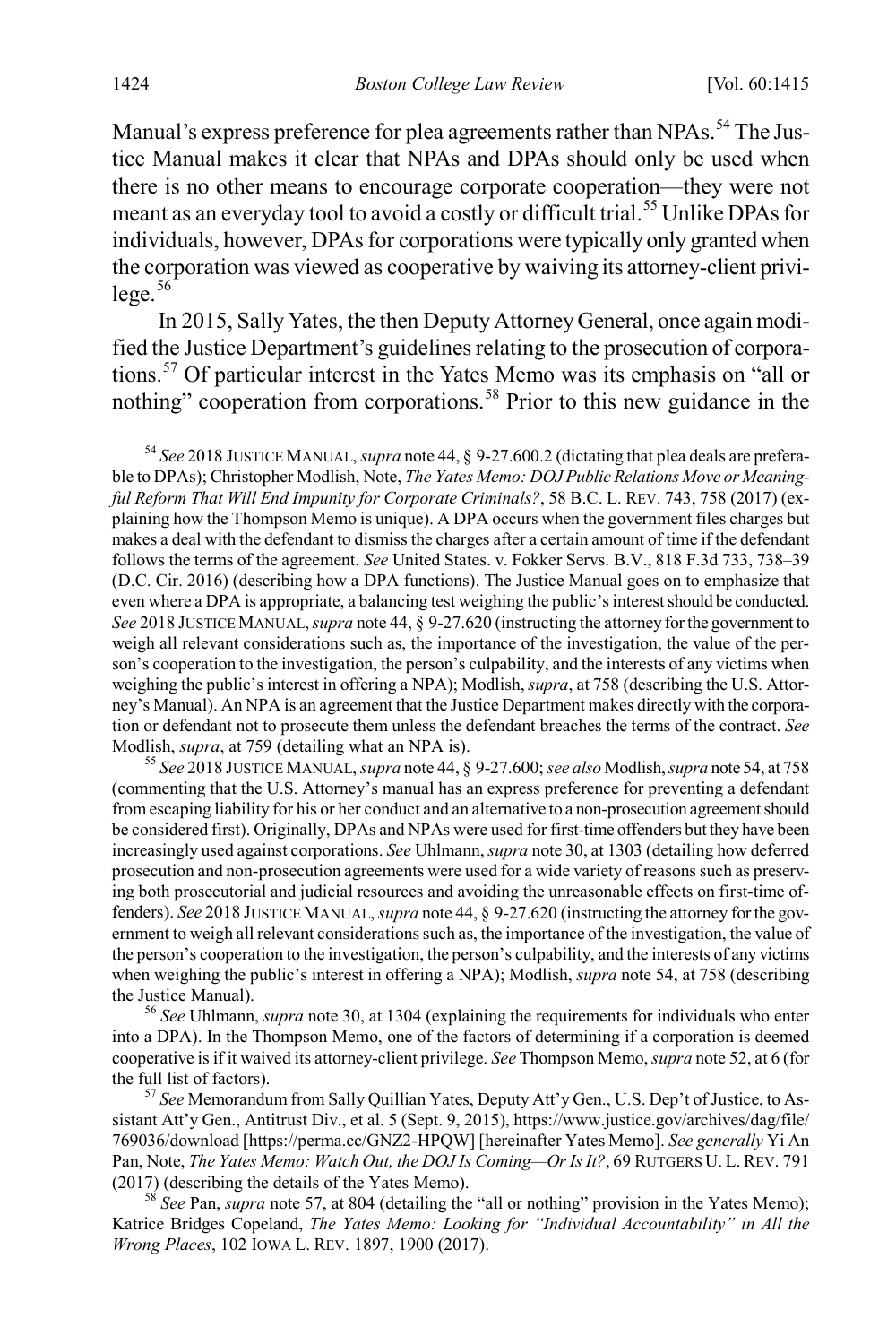Yates Memo, corporations could get cooperation credit without disclosing the particular individuals responsible for the misconduct.<sup>[59](#page-11-0)</sup> Now, in order for a corporation to receive cooperation credit under the Yates Memo, it needed to disclose all facts related to the individuals responsible or involved in the cor-porate misconduct.<sup>[60](#page-11-1)</sup> Under the Thompson Memo and prior to the Yates Memo, corporations could get cooperation credit without disclosing the particular individuals responsible for the misconduct. $61$  These large corporations could simply feign ignorance when it came to what individuals caused the in-vestigation and still receive cooperation credit.<sup>[62](#page-11-3)</sup> The Yates Memo clarified that this conduct would no longer be acceptable and companies must now investigate the misconduct and determine which individual(s) were responsible for it, with particular focus on the executives.<sup>[63](#page-11-4)</sup> This reliance upon a corporation to investigate misconduct or wrongdoing within its own organization is not necessarily new, but the Yates Memo's focus on finding the individual(s) responsible is.<sup>[64](#page-11-5)</sup> Although the Yates Memo allows corporations themselves to enjoy the benefits of DPAs, it specifically expresses that a prosecutor should not agree to any resolution that dismisses charges or provides immunity for individual officers and employees.<sup>[65](#page-11-6)</sup>

<span id="page-11-2"></span><sup>61</sup> *See* Pan, *supra* not[e 57,](#page-10-1) at 804 (noting under the Yates Memo corporations could no longer

<span id="page-11-3"></span>pretend to be ignorant about the culpable individuals if they wanted to receive cooperation credit).<br>
<sup>62</sup> *See id.* (explaining how corporations could receive cooperation credit without implicating any specific employee).

<span id="page-11-4"></span> $63$  *See* Yates Memo, *supra* not[e 57,](#page-10-1) at 5 (instructing that "absent extraordinary circumstances . . . [d]epartment lawyers should not agree to a corporate resolution that includes an agreement to dismiss charges against, or provide immunity for, individual officers or employees"); Modlish,*supra* not[e 54,](#page-10-0) at 764 (describing the focus of the Yates Memo). <sup>64</sup> *See* Copeland, *supra* not[e 58,](#page-10-7) at 1902 (explaining the significance of the Yates Memo's focus

<span id="page-11-5"></span>on individuals responsible for misconduct); Pan, *supra* not[e 57,](#page-10-1) at 804 (noting the focus on turning over individuals); *see also* Rakoff, *supra* not[e 38](#page-6-11) (commenting on the common practice of the corporation's counsel to ask the Justice Department to defer its investigation until the corporation has conducted its own investigation). The internal investigation is then turned over in exchange for a DPA without the Justice Department doing its own investigation and everyone goes home feeling like it is a win. *See id.* (describing what giving a DPA to a corporation looks like);*see also* Copeland, *supra* note [58,](#page-10-7) at 1901–02 (commenting that the Justice Department relies heavily on corporations sharing the results of their internal investigations). <sup>65</sup> *See* Yates Memo, *supra* not[e 57,](#page-10-1) at 5 (instructing U.S. attorneys that absent extraordinary cir-

<span id="page-11-6"></span>cumstances, prosecutors should not agree to a resolution that requires the dismissal of charges against individual employees or officers). The Yates Memo also provides that prosecutors cannot release any individual from criminal (or civil) liability without getting it approved by the Assistant Attorney General or United States Attorney. *See id.* (detailing the new rules for prosecutors).

<span id="page-11-0"></span> <sup>59</sup> *See* Copeland, *supra* not[e 58,](#page-10-7) at 1907 (explaining that under the Yates Memo, corporations now had to turn over the individuals responsible for the misconduct in order to receive a DPA or NPA); Pan, *supra* note [57,](#page-10-1) at 804 (commenting that prior to the Yates Memo corporations could get

<span id="page-11-1"></span>cooperation credit without turning over a culpable individual).<br><sup>60</sup> *See* Copeland, *supra* not[e 58,](#page-10-7) at 1900 (noting the new Yates Memo rules for corporations receiving cooperation credit).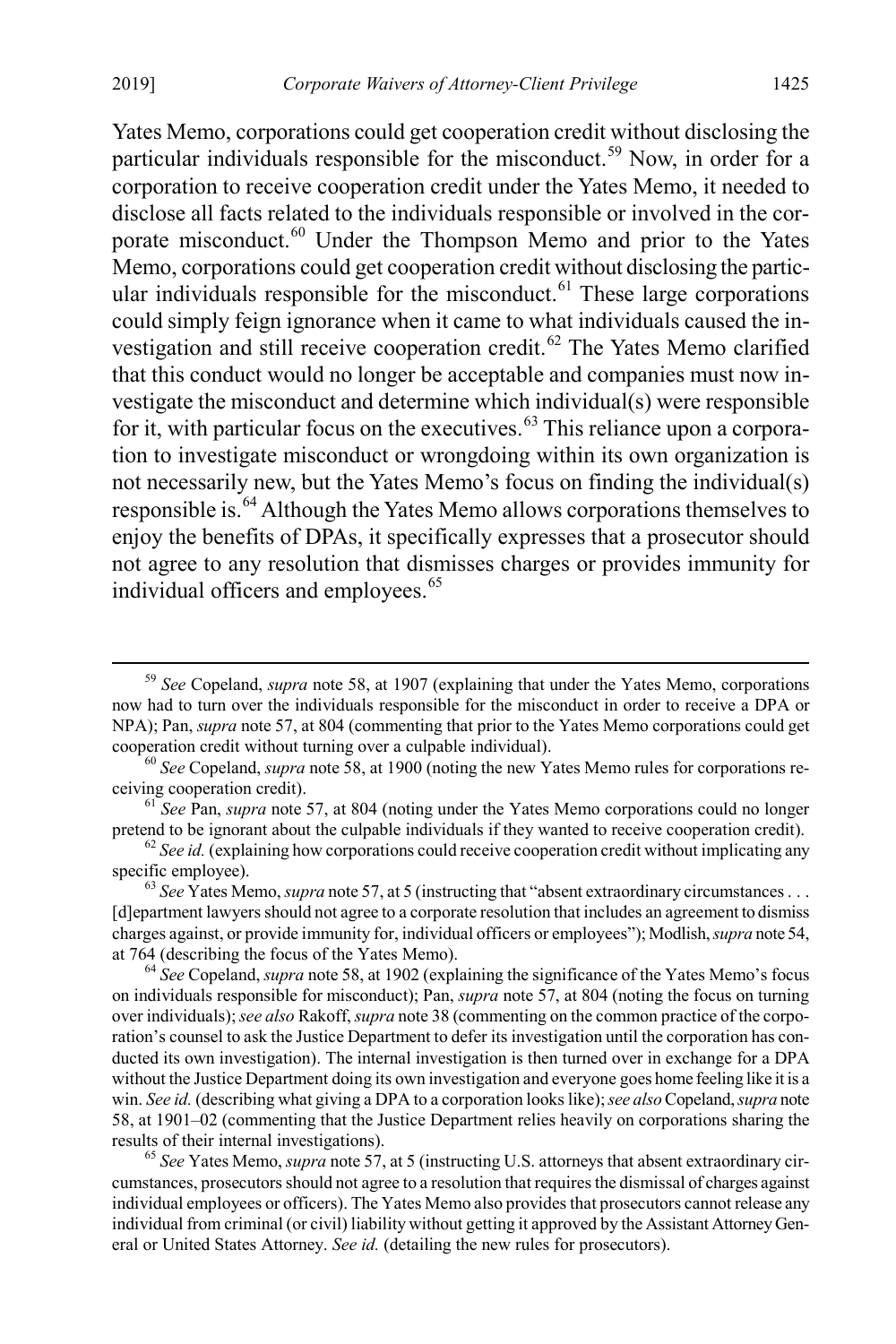Many perceived the Yates Memo's newfound focus on the individual as another attempt by the Justice Department to force corporations to waive their attorney-client privilege.<sup>[66](#page-12-1)</sup> The Yates Memo leveraged cooperation credit in exchange for previously protected internal investigation information.<sup>[67](#page-12-2)</sup> Despite this, the Justice Department maintained that there was no pressure to waive attorney-client privilege because the language in the Yates Memo states that prosecutors should be proactive in their investigations before, during, and after to determine if a corporation should receive any cooperation credit.<sup>[68](#page-12-3)</sup> Yet, the Yates Memo explicitly states that "all relevant facts" must be disclosed to the Justice Department to receive any cooperation credit for a DPA, NPA, or plea deal.[69](#page-12-4) This requirement that "all relevant facts" must be disclosed to receive cooperation credit likely results in a corporation disclosing privileged material.<sup>[70](#page-12-5)</sup>

In the wake of the Yates Memo, companies under investigation seeking a NPA or DPA, in order to avoid a fate like Enron, began providing the Justice Department with information regarding the individuals responsible for the company's misconduct.<sup>[71](#page-12-6)</sup> For instance, in a NPA with GNC Holdings, Inc., the NPA stated that the agreement was due in part to GNC's "cooperation in this matter, including its providing of the Government with information about the conduct of individuals within and outside of GNC."<sup>[72](#page-12-7)</sup> In a DPA between the

<span id="page-12-3"></span>every step of the process); Yates Memo, *supra* note [57,](#page-10-1) at 4 (instructing prosecutors to be active in investigating corporate misconduct). Critics maintain that despite the Justice Department's assertion that the "culture of waiver" does not exist, it does. *See* Copeland, *supra* not[e 58,](#page-10-7) at 1908 (explaining the "culture of waiver" at the Justice Department).<br><sup>69</sup> *See* Yates Memo, *supra* not[e 57,](#page-10-1) at 2 (instructing prosecutors that if a corporation wants any

<span id="page-12-4"></span>cooperation credit it must turn over "all relevant facts" regarding the individuals that are culpable); Copeland, *supra* not[e 58,](#page-10-7) at 1907 (explaining the nuances of the Yates Memo). 70 *See* Copeland, *supra* note [58,](#page-10-7) at 1908 (noting that the Yates Memo attacked attorney-client

<span id="page-12-5"></span>privilege and pit employers against their own employees). Corporations were expected to give up their culpable employees rather than face indictment. *See id.* at 1909 (describing the corporation's obligations under the Yates Memo). Furthermore, unless there is an *Upjohn* warning given by the corporation's counsel, many employees do not realize that the corporation can waive attorney-client privilege and what they reveal to corporate counsel can be used against them. *See id.* (detailing the potential consequences of the Yates Memo). An *Upjohn* warning is a statement made by the corporation's counsel informing the corporation's employee that the attorney represents the corporation and not the employee. *See* Ivonne Mena King & Nicholas A. Fromherz, *Getting the* Upjohn *Warning Right in Internal Investigations*, 17 PRAC. LITIGATOR 59, 60 (2006).<br><sup>71</sup> *See infra* note[s 72–](#page-12-0)[75](#page-13-0) and accompanying text.<br><sup>72</sup> *See* Non-Prosecution Agreement, United States v. GNC Holdings, Inc. (N.D.Tex. Dec. 7,

<span id="page-12-7"></span><span id="page-12-6"></span>2016), http://lib.law.virginia.edu/Garrett/corporate-prosecution-registry/agreements/GNC.pdf [https:// perma.cc/H7CS-DPXH] (explaining that GNC allegedly violated the Federal Food, Drug, and Cos-

<span id="page-12-1"></span><span id="page-12-0"></span> <sup>66</sup> *See* Copeland, *supra* not[e 58,](#page-10-7) at 1907 (explaining that the Yates Memo's focus on a corporation turning over "all relevant facts" regarding culpable individuals necessitates that information protected by attorney-client privilege must be turned over). <sup>67</sup> *See id.* (concluding that the Yates Memo is another example of the Justice Department holding

<span id="page-12-2"></span>the threat of prosecution over a corporation in order to acquire a corporation's internal investigation results and have the corporation waive attorney-client privilege). <sup>68</sup> *See id.* (explaining that the Yates Memo encourages prosecutors to investigate individuals at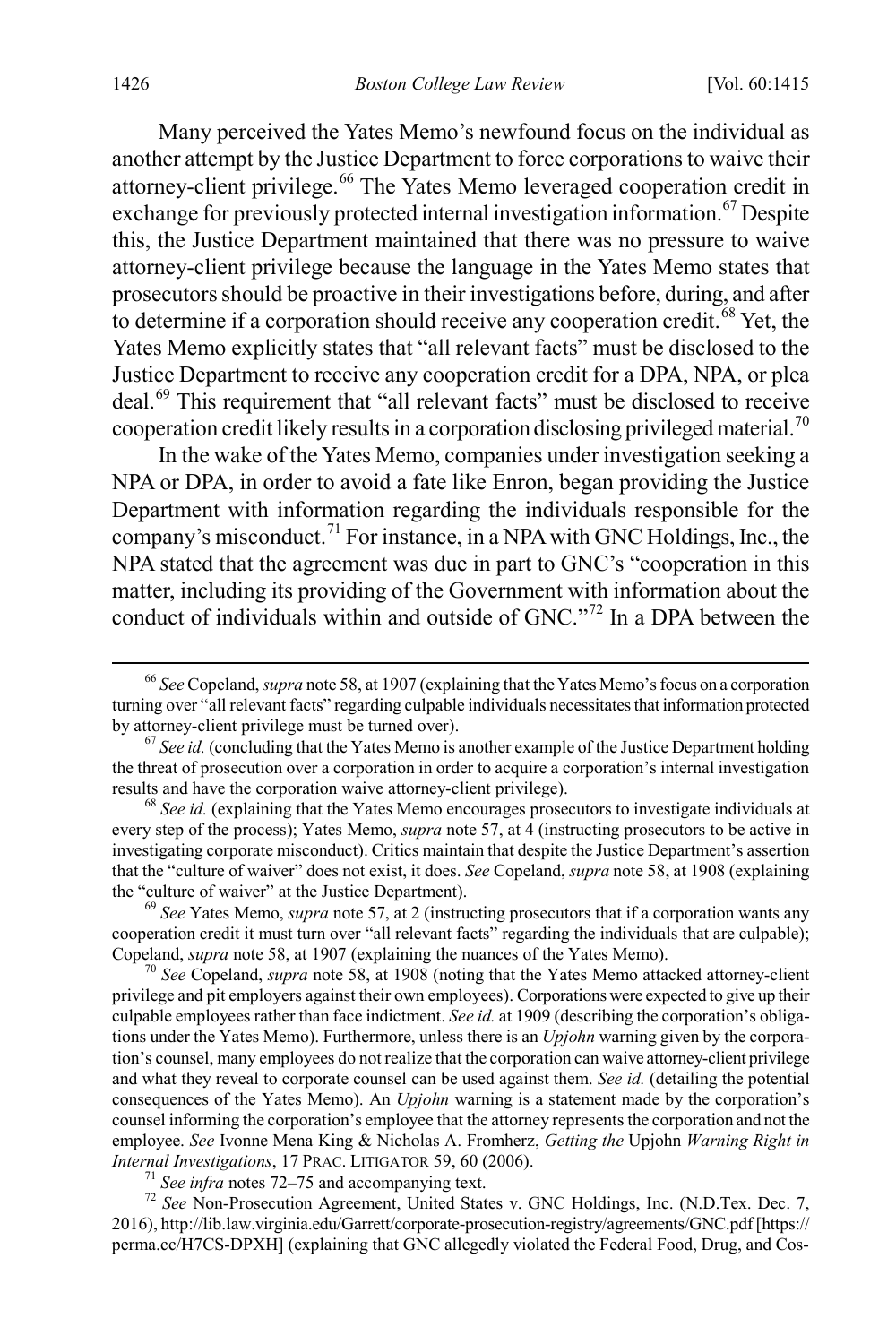<span id="page-13-1"></span>Justice Department and PLAZA, a construction group, the Justice Department cited that a DPA was appropriate as a result of  $PLAZA$ 's cooperation.<sup>[73](#page-13-2)</sup> Specifically PLAZA agreed to disclose all relevant information in its possession, in-cluding information about PLAZA's employees and officers.<sup>[74](#page-13-3)</sup> Notably missing from the DPA was any mention of attorney-client privilege with respect to the documents about PLAZA's activities and employees that it disclosed to the Justice Department.<sup>[75](#page-13-4)</sup>

<span id="page-13-0"></span>On paper, the Justice Department's policy regarding cooperation has remained stagnant under the current administration.[76](#page-13-5) Former Deputy Attorney General Rod Rosenstein recently articulated that any modifications to the Yates Memo would focus on the Justice Department's "resolve to hold individuals accountable for corporate wrongdoing."<sup>[77](#page-13-6)</sup> Although he maintained that any changes made to the Yates Memo would be clarifying policy, he noted that he agreed with the Yates Memo that prosecutors should be wary of closing investigations without first going after any of the individuals responsible for the

<span id="page-13-3"></span>ing cooperation was a material factor in the Justice Department agreeing to a DPA). PLAZA was additionally required to take remedial actions as part of the DPA that included establishing a general counsel position, creating a Compliance Department, developing a Compliance Committee, holding an annual training for all non-union employees and officers on ethics and relevant laws to construction projects, creating an ethics hotline for employees to report ethics violations, ensuring that PLAZA does not bill its clients for more than the contracts permit, and revamping its time sheet and billing policies. See id. (detailing the agreement between PLAZA and the prosecutors).<br><sup>75</sup> See generally id. (finding no mention of attorney-client privilege in the DPA).<br><sup>76</sup> See generally Rod J. Rosenstein, Deputy Att'y Gen., U

<span id="page-13-5"></span><span id="page-13-4"></span>the New York University School of Law Program on Corporate Compliance and Enforcement (Oct. 6, 2017), *in* COMPLIANCE & ENF'T, https://wp.nyu.edu/compliance\_enforcement/2017/10/06/nyuprogram-on-corporate-compliance-enforcement-keynote-address-october-6-2017/ [https://perma. cc/7RC8-T5CP] (explaining that when the Justice Department issues new policies regarding prosecution it will be an update to the U.S. Attorney's Manual rather than a memo).<br><sup>77</sup> *See id.* (Deputy Rosenstein agreed with Sally Yates that prosecutors should be careful about

<span id="page-13-6"></span>settling corporate prosecutions without going after the individuals responsible for the conduct).

metic Act ("FDCA") and distributed products with false information about the ingredients). GNC is a global specialty health and wellness retailer. *See Company Overview*, GNC, https://www.gnc. com/company-overview.html [https://perma.cc/4KX3-RKTL]. GNC sells performance supplements, vitamins, herbs and greens, health and beauty products as well as food. *See id.*(reflecting a description of GNC's business). <sup>73</sup> *See* Deferred Prosecution Agreement at 17, United States v. PLAZA Constr. LLC, No. 1:16-cr-

<span id="page-13-2"></span><sup>00532 (</sup>E.D.N.Y. Oct. 14, 2016), http://lib.law.virginia.edu/Garrett/corporate-prosecution-registry/ agreements/plaza-construction.pdf [https://perma.cc/E8XQ-DVED] (explaining a DPA was appropriate because of PLAZA's cooperation). PLAZA allegedly conspired to commit mail fraud and wire fraud by adding fees to clients' construction bills that were not actually incurred. *See id.* at 9–10 (explaining PLAZA's alleged illegal conduct). PLAZA is a construction management and general contracting firm. *See Who We Are*, PLAZA CONSTRUCTION, https://www.plazaconstruction.com/profile/ profile/ [https://perma.cc/36U6-RPMV] (providing background information on PLAZA).<br><sup>74</sup> *See* Deferred Prosecution Agreement, *supra* not[e 73](#page-13-1), at 6 (explaining PLAZA's prior and ongo-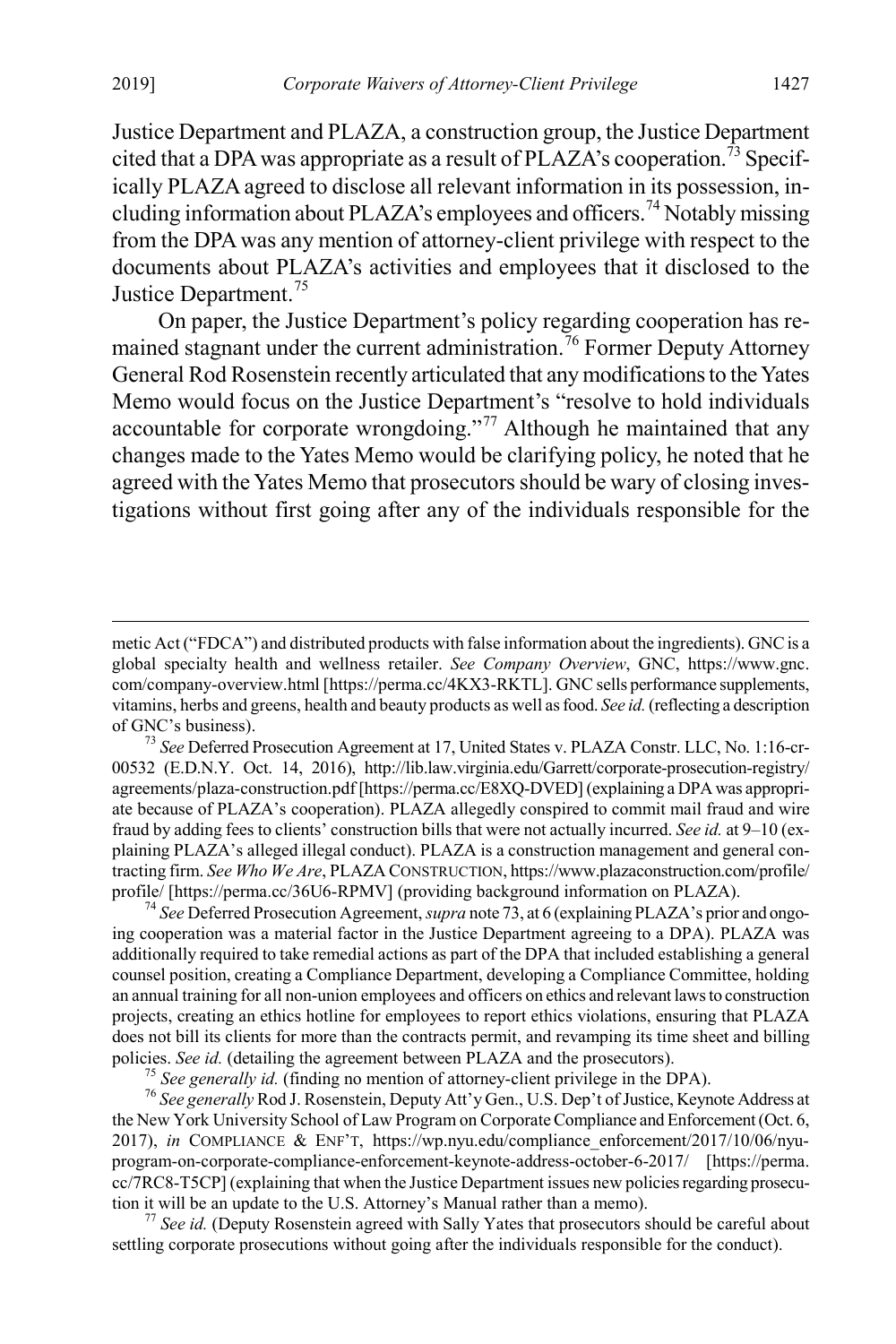corporation's misconduct.<sup>[78](#page-14-1)</sup> Remarkably missing from the Deputy's speech was any mention of attorney-client privilege or the waiver thereof.<sup>[79](#page-14-2)</sup>

<span id="page-14-7"></span><span id="page-14-0"></span>In reality, DPAs under the current administration of the Justice Department include language protecting attorney-client privilege but the cooperation credit remains tied to providing evidence of individual misconduct. $80$  For instance, in a recent 2017 DPA entered into by SBM Offshore and the Justice Department, the agreement states that, going forward, the company will disclose all information not protected under attorney-client privilege.[81](#page-14-4) Yet, in the section describing why the DPA was appropriate, the agreement states that SBM received full credit for its cooperation with the investigation, including conducting a complete internal investigation and making presentations regarding this investigation to the U.S. Attorneys.[82](#page-14-5) Furthermore, SBM provided "all relevant facts" to the Justice Department, assisting their prosecution of the culpable individuals.[83](#page-14-6) The initial language regarding protecting attorney-client privilege seems to conflict with providing the Justice Department with "all relevant facts" and briefing the Justice Department regarding the results of

<span id="page-14-3"></span>(S.D.Tex. Nov. 29, 2017), http://lib.law.virginia.edu/Garrett/corporate-prosecution-registry/agreements/ sbm-offshore-dpa.pdf [https://perma.cc/X44A-ZFU7] (mentioning attorney-client privilege). <sup>81</sup> *See id.* (detailing what the DPA between SBM and the Justice Department contained). SBM

<span id="page-14-4"></span>Offshore was alleged to have partaken in a bribery scheme in Brazil, Equatorial Guinea, Angola, Iraq, and Kazakhstan from 1996 to 2012. *See* Press Release, U.S. Dep't of Justice, SBM Offshore N.V. and the United States-Based Subsidiary Resolve Foreign Corrupt Practices Act Case Involving Bribes in Five Countries(Nov. 29, 2017), https://www.justice.gov/opa/pr/sbm-offshore-nv-and-united-statesbased-subsidiary-resolve-foreign-corrupt-practices-act-case [https://perma.cc/8YXH-CLFS] (describing the crimes SBM allegedly committed). The DPA did not include any protection for individuals and in fact two executives with the company were prosecuted by the Justice Department and took a plea deal. *See id.* (explaining the DPA). SBM Offshore designs, installs, supplies, and operates floating production systems for the offshore energy industry. *See Company Profile*, SBM OFFSHORE, https://www.sbmoffshore.com/who-we-are/company-profile/ [https://perma.cc/VXA6-R7NF] (for a background on SBM's business).<br><sup>82</sup> See Deferred Prosecution Agreement, *supra* not[e 80](#page-14-0) (providing details of the SBM DPA).<br><sup>83</sup> See id. (explaining that the DPA was appropriate because SBM provided "all relevant facts" t

<span id="page-14-6"></span><span id="page-14-5"></span>the Justice Department including those about the individuals responsible for the misconduct). The "all relevant facts" language is the same as the Yates Memo. *See* Yates Memo, *supra* note [57,](#page-10-1) at 5 (instructing prosecutors to only consider deals if "all relevant facts" are turned over).

<sup>&</sup>lt;sup>78</sup> *See id.* (describing Deputy Rosenstein's speech regarding corporate prosecution).<br><sup>79</sup> *See generally id.* (reflecting the speech by Deputy Rosenstein regarding the Justice Depart-

<span id="page-14-2"></span><span id="page-14-1"></span>ment's policies). NPAs under the Sessions-led Justice Department also mention a corporation's cooperation. *See* Non-Prosecution Agreement, United States v. RBS Secs. Inc. (D.Conn. Oct. 25, 2017) https://www.justice.gov/file/1006796/download [https://perma.cc/7JVY-6WA6] (noting that the U.S. Attorney's Office will not criminally prosecute RBS in part because of RBS's extensive cooperation); Non-Prosecution Agreement, United States v. Prime Partners SA (S.D.N.Y. Aug. 14, 2017), https:// www.justice.gov/usao-sdny/press-release/file/989741/download [https://perma.cc/VF7P-ETCL] (citing the corporation's "extraordinary cooperation with the office"). <sup>80</sup> *See* Deferred Prosecution Agreement, United States v. SBM Offshore, N.V., No. 17-cr-00686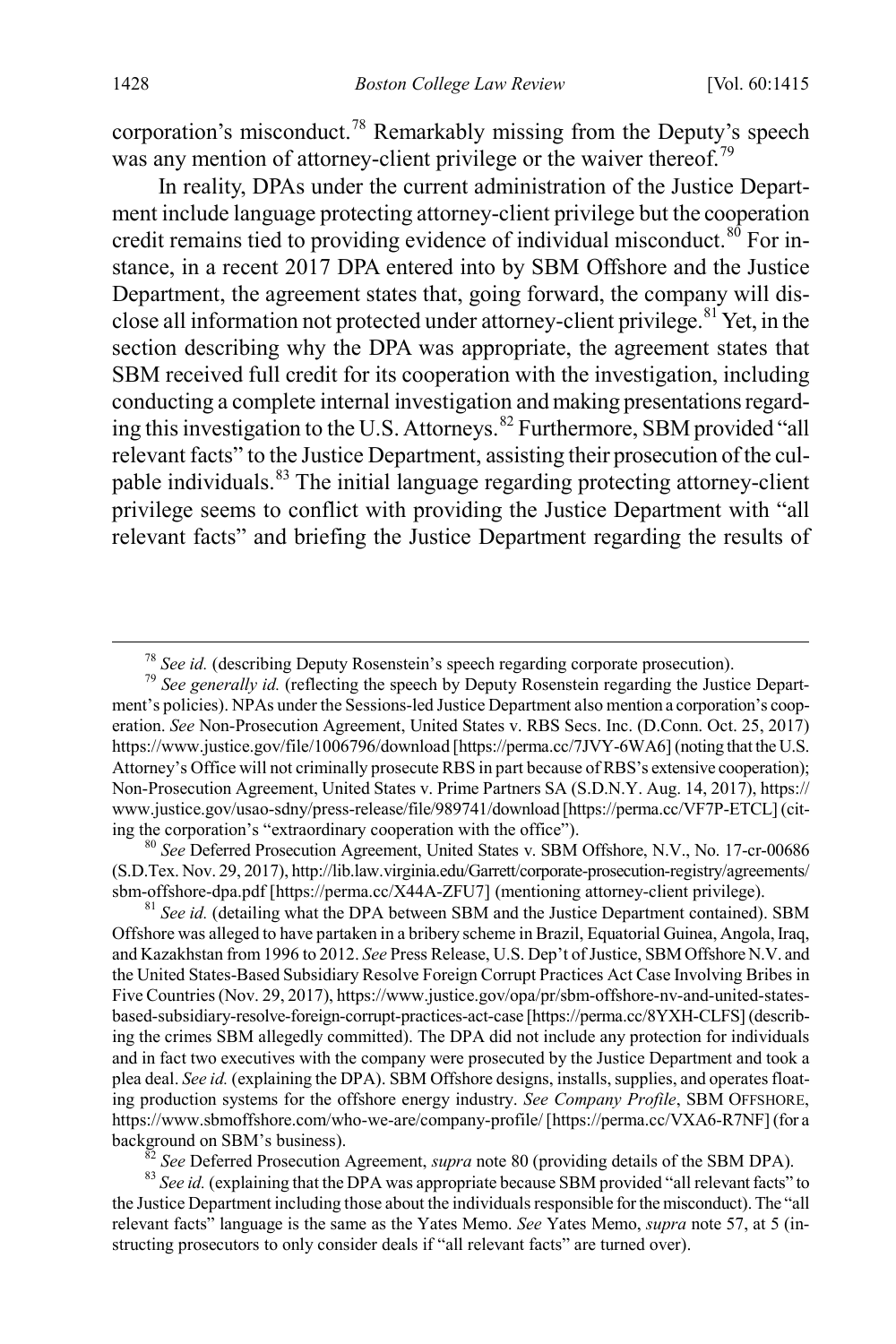<span id="page-15-0"></span>SBM's internal investigation, all information that would likely be protected by attorney-conflict privilege.[84](#page-15-2)

#### *C. Deferred Prosecution Agreements—the Federal Prosecutors' Sweetheart*

<span id="page-15-1"></span>DPAs have long been tools used within the U.S. Attorneys' Office as a means of pretrial diversion, but until recently they were primarily used for juveniles, first-time offenders, and drug offenders. $85$  Now, DPAs are increasingly used in the prosecution of corporations.<sup>[86](#page-15-4)</sup> A DPA is an agreement where the prosecutor charges a party but agrees to defer prosecution of the charges and potentially to dismiss the charges if certain conditions are met.<sup>[87](#page-15-5)</sup> When a DPA  $\overline{\text{a}}$  is used, the prosecutor still must formally initiate prosecution.<sup>88</sup> In exchange for the deferral of charges, the defendant is usually required to recognize and admit responsibility for the misconduct, agree to terms of rehabilitation, and pay restitution to any victims.<sup>[89](#page-15-7)</sup> If at the end of the "deferral" period, the prosecutor finds the defendant met the conditions of the DPA, the charges are dis-missed.<sup>[90](#page-15-8)</sup> If the prosecutor finds the defendant has breached the agreement during the deferral period, charges may be brought and the prosecutor can use any

<span id="page-15-7"></span>get a more lenient deal); Uhlmann, *supra* note [30,](#page-6-0) at 1304 (noting that the defendant usually must admit guilt to get a DPA).<br><sup>90</sup> *See* Benjamin M. Greenblum, *What Happens to a Prosecution Deferred? Judicial Oversight of* 

<span id="page-15-2"></span> <sup>84</sup> *See* Deferred Prosecution Agreement, *supra* not[e 80](#page-14-0) (explaining that the DPA was appropriate because SBM provided "all relevant facts" to the Justice Department including those about the individuals responsible for the misconduct). As a result of the investigation, the Justice Department prosecuted two executives, which resulted in two separate plea deals. *See* Press Release, *supra* note [81](#page-14-7) (detailing the results of the internal investigation into SBM). <sup>85</sup> *See* Allen R. Brooks, *A Corporate Catch-22: How Deferred and Non-Prosecution Agreements* 

<span id="page-15-3"></span>*Impede the Full Development of the Foreign Corrupt Practices Act*, 7 J.L. ECON. & POL'Y 137, 147 (2010) (commenting that DPAs were an alternative for juveniles and first-time offenders who would face stigma if convicted criminally); Uhlmann, *supra* no[te 30](#page-6-0), at 1303 (detailing that deferred prosecution and non-prosecution agreements were used for a wide variety of reasons such as conserving prosecutorial and judicial resources and avoiding the severe effects on first-time offenders). <sup>86</sup> *See* Uhlmann, *supra* not[e 30,](#page-6-0) at 1312. After the collapse of Arthur Andersen, the Justice De-

<span id="page-15-4"></span>partment used DPAs much more frequently with corporations to avoid collateral consequences. *See id.* (providing examples of what the collateral consequences of prosecuting corporations are).<br><sup>87</sup> See id. at 1304 (describing a DPA).<br><sup>88</sup> See Fokker, 818 F.3d at 738–39 (explaining under a DPA, the prosecution initiates char

<span id="page-15-6"></span><span id="page-15-5"></span>agrees to dismiss them if the defendant follows the conditions of the agreement). Once charges are initiated against a defendant the parties must go before the court to obtain a waiver from the Speedy Trial Act's requirement that a criminal trial begin within seventy days from when the defendant is charged or makes an initial appearance. *See* United States v. HSBC Bank USA, N.A., 863 F.3d 125, 130 (2d Cir. 2017) (detailing the Speedy Trial Act requirements). The parties must obtain this waiver or the charges will be dismissed. *See id.*; *see also* 18 U.S.C. § 3162(a)(2) (2012) (dictating the rules behind a speedy trial). <sup>89</sup> *See Fokker*, 818 F.3d at 738–39 (explaining what a defendant generally concedes in order to

<span id="page-15-8"></span>*Corporate Deferred Prosecution Agreements*, 105 COLUM. L. REV. 1863, 1864 (2005) (describing the dynamic between prosecutors and the judiciary).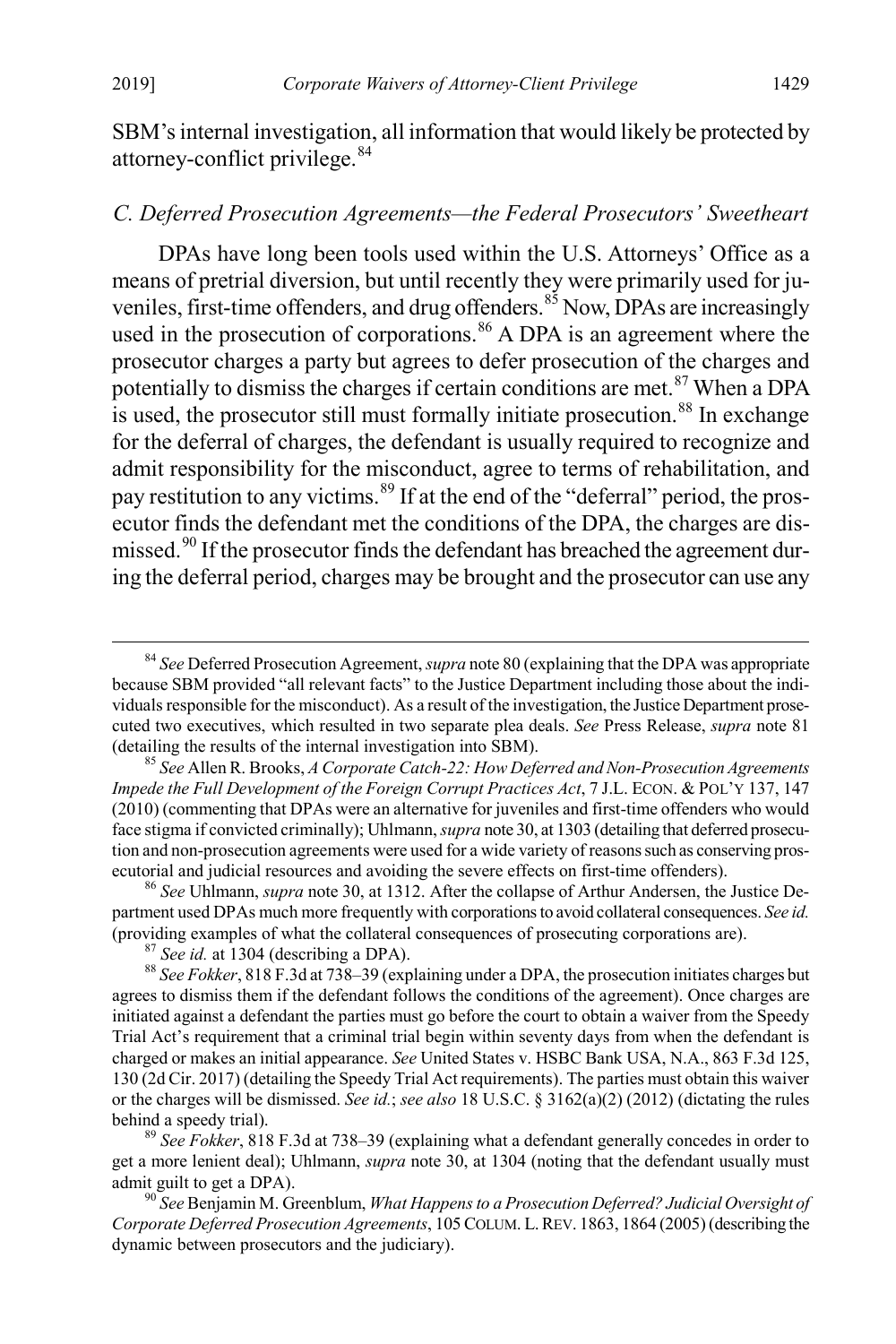self-incriminating evidence and admissions obtained during the DPA. $91$ <sup>91</sup> Therefore, once an individual or corporation enters into a DPA, it is a commitment to future cooperation as any admissions can be used against them if they fail to comply with the terms of the DPA. $92$  DPAs are viewed as a halfway point be-tween a plea agreement and the declination of prosecution.<sup>[93](#page-16-2)</sup>

Corporate prosecution has long involved aspects of voluntary self-regulation and cooperation with the government.<sup>[94](#page-16-3)</sup> The reality is, the government does not have the resources to prosecute every corporation allegedly in-volved in misconduct.<sup>[95](#page-16-4)</sup> As a result of this economic constraint, federal prosecutors rely heavily on DPAs and NPAs to incite corporations to cooperate ful-ly.<sup>[96](#page-16-5)</sup> Corporations are motivated to cooperate with the government in exchange for a DPA, NPA, or more lenient sentencing so that they may avoid the disas-trous fates like those of Enron, WorldCom, or Arthur Andersen.<sup>[97](#page-16-6)</sup>

<span id="page-16-2"></span>deciding not to prosecute and an outright guilty plea). Deferred prosecutions are seen by some as a type of probation because the government is agreeing not to prosecute if certain conditions are adhered to by the defendant. *See id.* Alternatives to a DPA would be non-prosecution, a trial, or a plea deal. See Saena Tech Corp., 140 F. Supp. 3d at 13 (noting the reason behind DPAs).<br><sup>94</sup> See Griffin, *supra* not[e 53,](#page-9-6) at 316 (detailing the history of corporate prosecution).<br><sup>95</sup> See Brown, *supra* not[e 30,](#page-6-0) at 902 (explai

<span id="page-16-4"></span><span id="page-16-3"></span>*The McNulty Memorandum, the KPMG Decision and Corporate Cooperation: Individual Rights and Legal Ethics*, 21 GEO. J. LEGAL ETHICS 341, 345 (2008) (noting prosecutors justify corporations' cooperation as a means of leveraging the government's resources and holding powerful corporations responsible for their misdeeds); Griffin, *supra* not[e 30,](#page-6-0) at 340. <sup>96</sup> *See* Brooks, *supra* not[e 85,](#page-15-1) at 149–50 (noting that the Justice Department realized how useful

<span id="page-16-5"></span>DPAs and NPAs were in prosecuting corporations as evidenced by the Holder Memo, which did not require prosecutors to follow the standard guidelines for using NPAs and DPAs when they were prosecuting a corporation). <sup>97</sup> *See* Samuel W. Buell, *Criminal Procedure Within the Firm*, 59 STAN. L. REV. 1613, 1664

<span id="page-16-6"></span>(2007) (noting how firms argue that an indictment is the death penalty for a business and therefore forces a company to accept liability and settle before they are even formally charged); Griffin *supra*  not[e 53,](#page-9-6) at 317–18 (commenting that the sentencing guidelines provided "carrots" to encourage corporations to cooperate and "sticks" to punish uncooperative corporations). DPAs are different from NPAs because under a DPA, charges are formally filed with the court whereas under an NPA there is an agreement between the Justice Department and the corporation with no judicial oversight. *See Fokker*, 818 F.3d at 738 (noting that NPAs are different from DPAs because no formal charges are filed and the agreement is overseen by the parties instead of the court). *See* Uhlmann, *supra* not[e 30,](#page-6-0) at 1311 (explaining that thousands of employees lost their jobs in the wake of the prosecution of Ar-

<span id="page-16-7"></span><span id="page-16-0"></span><sup>&</sup>lt;sup>91</sup> *Fokker*, 818 F.3d at 738. One of the benefits of a DPA is that during the deferral period, the government can attach various conditions to the DPA and monitor the defendant's actions. *See* United States v. Saena Tech Corp., 140 F. Supp. 3d 11, 13 (D.D.C. 2015) (providing a reason why a prosecutor would agree to a DPA). <sup>92</sup> *See* Griffin, *supra* not[e 53,](#page-9-6) at 322 (explaining that when a corporation enters into a DPA it is a

<span id="page-16-1"></span>commitment to cooperate because the corporation likely will have had to take full responsibility for any corporate misconduct that makes it difficult to defend against a future indictment). The Justice Manual states that a DPA can be appropriate for corporations because it acts to repair the corporation's integrity while maintaining the government's ability to prosecute a corporation if it fails to live up to the DPA agreement. *See* Uhlmann, *supra* not[e 30,](#page-6-0) at 1314 (detailing why DPAs were originally used).93 *See* Griffin, *supra* not[e 53,](#page-9-6) at 321 (explaining DPAs are viewed as a middle ground between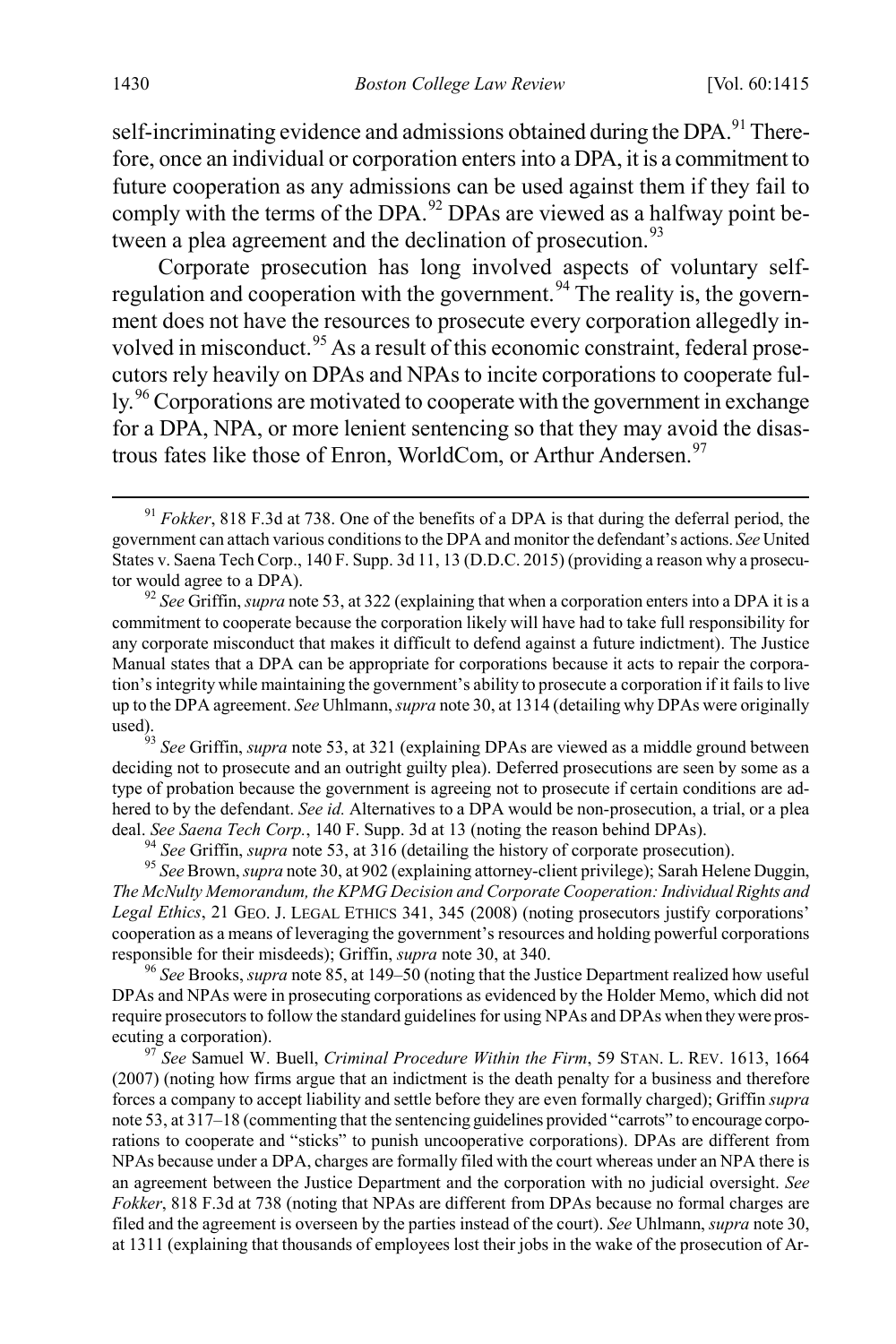Today, DPAs are being used with vigor—for example, HSBC recently entered into a DPA.[98](#page-17-0) According to a Senate report, HSBC helped both a Saudi bank connected with terrorism and Mexico's Sinaloa cartel launder money into the United States.<sup>[99](#page-17-1)</sup> Instead of fighting against a charge of money laundering, HSBC agreed to a DPA and paid a fine of almost two billion dollars.<sup>[100](#page-17-2)</sup> This is just one of the four hundred plus DPAs that the Justice Department used for corporations from  $2002-2016$ .<sup>[101](#page-17-3)</sup> Although some officials in the Justice Department wanted to prosecute HSBC and its executives, the fear of collateral consequenc-es much like those in the wake of Enron or Arthur Andersen prevailed.<sup>[102](#page-17-4)</sup> Unlike a trial, where a guilty verdict is not guaranteed, a deferred prosecution agreement

 thur Andersen); *see also* Rushe & Treanor, *supra* not[e 12](#page-3-8) (explaining how U.S. officials defended the decision not to prosecute HSBC for its role in laundering drug cartel money on the idea that the collateral consequences would be devastating to the U.S. economy). Arthur Andersen was a large accounting firm before it was prosecuted for its role in the Enron scandal and ultimately had to file for bankruptcy. *See* Alexander A. Zendeh, Note, *Can Congress Authorize Judicial Review of Deferred Prosecution and Nonprosecution Agreements? And Does It Need To?*, 95 TEX. L. REV. 1451, 1456 (2017) (noting Arthur Andersen went bankrupt and ceased to exist after the government indicted it). The Justice Manual sanctions DPAs when the collateral consequences of prosecuting and convicting a corporation would be significant to third parties that are innocent. *See* 2018 JUSTICE MANUAL, *supra* not[e 44,](#page-8-1) § 9-28.1100 (2015) (providing the guidelines to U.S. Attorneys). The Justice Manual goes on to explain that a DPA or NPA would be appropriate because it would not result in harm to innocent third parties that were removed from the corporation's misconduct and it is a way to reestablish integrity in the corporation. *See id.* (noting why a DPA or NPA would be an acceptable deal).<br><sup>98</sup> *See* Keefe, *supra* not[e 11](#page-3-1) (providing details regarding the HSBC DPA).<br><sup>99</sup> *See id.* (detailing the alleged criminal actions

<span id="page-17-1"></span><span id="page-17-0"></span>Mexican drug cartels launder at least \$881 billion through HSBC bank accounts. *See* Rushe & Treanor, *supra* note [12.](#page-3-8) Mexican drug cartels would deposit hundreds of thousands of dollars into

<span id="page-17-2"></span>HSBC accounts daily. *See id.* (describing the drug laundering by Mexican drug cartels). <sup>100</sup> See Rushe & Treanor, *supra* note [12](#page-3-8) (noting that the fine the company was assessed was equivalent to four weeks of profit for

<span id="page-17-3"></span><sup>101</sup> See Keefe, *supra* note [11](#page-3-1) (explaining how many DPAs and NPAs were entered into by the Justice Department). <sup>102</sup> *See id.* (explaining that Britain's Chancellor of the Exchequer warned U.S. authorities that the

<span id="page-17-4"></span>prosecution of HSBC might lead to severe implications for the financial market). The DPA with HSBC was a five-year agreement that required HSBC to install independent monitors to change the bank's current internal controls. *See* Rushe & Treanor, *supra* not[e 12](#page-3-8) (providing the details of the DPA with HSBC). When Enron collapsed and subsequently filed for bankruptcy, thousands of employees lost their jobs and \$60 billion of market value was wiped out. *See 10 Years Later: What Happened to the Former Employees of Enron?*, *supra* note [2](#page-1-4) (explaining the consequences of Enron's collapse). The \$60 billion in market value loss was a massive collateral consequence to the shareholders of Enron. *See id.* One employee who worked at Enron as a plant manager for thirty years lost his entire retirement savings worth \$1.3 million as a result of the Enron scandal. *See id.* As a result of indicting Arthur Andersen for its role in covering up Enron's massive losses, the collateral consequences included 28,000 employees of Arthur Andersen losing their jobs and the subsequent bankruptcy. *See* Uhlmann, *supra* not[e 30,](#page-6-0) at 1311 (describing the consequences of Arthur Andersen's demise). There were individuals within the Justice Department who wanted to indict HSBC but ultimately the Justice Department was troubled by the collateral consequences of indicting HSBC. *See* Keefe, *supra* not[e 11](#page-3-1) (regarding why collateral consequences were of such concern to the Justice Department).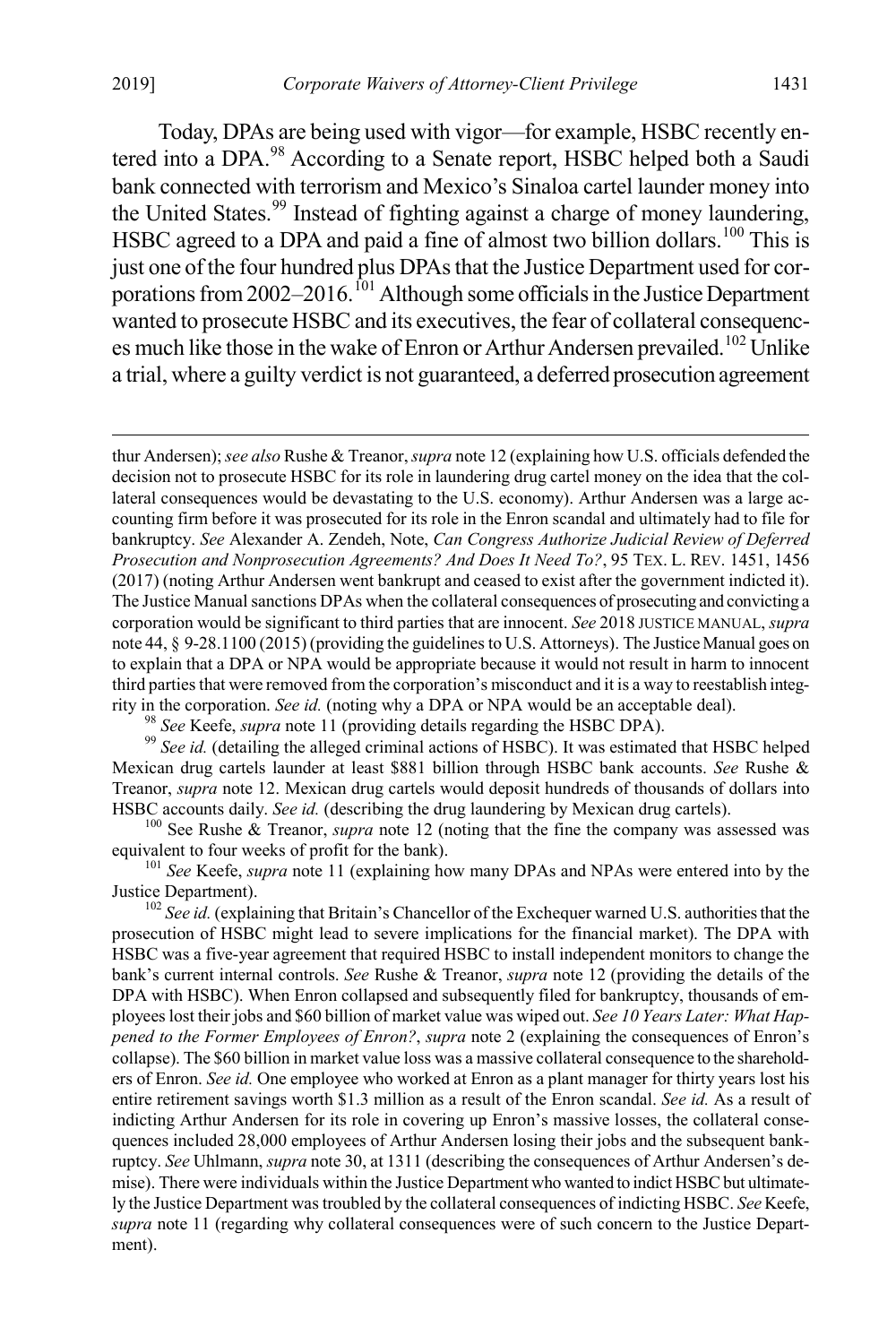is a safe bet.<sup>[103](#page-18-2)</sup> Yet, many of the corporations that enter into DPAs fail to admit the extent of their wrongdoing and/or fail to name even one executive or director that was culpable for the corporation's misconduct, meaning this "safe bet" for the prosecution equates to a mere fine for the corporations.<sup>[104](#page-18-3)</sup> Thus, notwithstanding the origins of DPAs, drug offenders are currently less likely to be offered DPAs than large corporations deemed "too big to jail."[105](#page-18-4)

#### <span id="page-18-1"></span><span id="page-18-0"></span>*D. Attorney-Client Privilege in a Corporate Setting*

Attorney-client privilege is one of the oldest privileges recognized in the United States.<sup>[106](#page-18-5)</sup> The privilege was created to protect and prevent the disclosure of confidential communications made between an attorney and a client for the purpose of seeking legal advice.<sup>[107](#page-18-6)</sup> It is deeply rooted in Anglo-American jurisprudence, where it was considered ungentlemanly for a lawyer to testify against his or her client.<sup>[108](#page-18-7)</sup> The justification for the recognition of attorneyclient privilege is primarily based on the need for confidence and trust within the relationship.<sup>[109](#page-18-8)</sup> In order for a lawyer to advocate effectively and zealously

<span id="page-18-7"></span><span id="page-18-6"></span><sup>107</sup> See Heyman, *supra* not[e 106,](#page-18-1) at 1132 (detailing attorney-client privilege).<br><sup>108</sup> See id. at 1133 (reflecting an overview of the importance of attorney-client privilege); Jones, *supra* not[e 106,](#page-18-1) at 421–22 (noting that the attorney-client privilege was created to prevent an attorney from testifying against his client because it would violate his honor as a gentleman). <sup>109</sup> *See Upjohn*, 449 U.S. at 389 (finding the attorney-client privilege is necessary to "encourage

<span id="page-18-8"></span>full and frank communication between attorneys and their clients"); Trammel v. United States, 445 U.S. 40, 51 (1980) (noting that the attorney-client privilege is based on the need for confidence and trust in the attorney-client relationship); Jones, *supra* not[e 106,](#page-18-1) at 424 (explaining that *Upjohn* found

<span id="page-18-2"></span> <sup>103</sup> *See* Garrett, *supra* not[e 51,](#page-9-7) at 1791 (explaining that when prosecutors do charge individuals involved in corporate misconduct it often results in a significant number of losses). A DPA is considered a sure bet because the company must admit to certain facts and adhere to the conditions that the government sets, in contrast to the low conviction rate of individual prosecutions. *See id.* (explaining the benefits of DPAs). For example, in a study of convictions from 2001 to 2014, only 10% of individuals who allegedly engaged in corporate misconduct were convicted at trial. *Id.* <sup>104</sup> *See* Keefe, *supra* not[e 11](#page-3-1) (explaining that when corporations enter into DPAs, the corporations

<span id="page-18-3"></span>will often acknowledge some level of criminal wrongdoing yet not name one person who was responsible for that wrongdoing). <sup>105</sup> *See id.* (noting that the Justice Department rarely offers DPAs to drug offenders even though

<span id="page-18-4"></span>DPAs were originally designed for drug offenses). DPAs were originally designed for first-time drug offenders and juveniles. *See* Uhlmann, *supra* not[e 30,](#page-6-0) at 1303 (describing the origins of DPAs). <sup>106</sup> *See* Susan B. Heyman, *Corporate Privilege and an Individual's Right to Defend*, 85 GEO.

<span id="page-18-5"></span>WASH. L. REV. 1112, 1132 (2017) (providing a history of attorney-client privilege); Emily Jones, *Keeping Client Confidences: Attorney-Client Privilege and Work Product Doctrine in Light of* United States v. Adlman, 18 PACE L.REV. 419, 421 (1998) (detailing the importance and history of attorneyclient privilege); *see Upjohn*, 449 U.S. at 389 (noting attorney-client privilege is the oldest privilege known in common law). Spousal privilege is another privilege that is rooted in English and American common law. *See* Kimberly Ann Connor, *A Critique of the Marital Privileges: An Examination of the Marital Privileges in the United States Military Through the State and Federal Approaches to the Marital Privileges*, 36 VAL. U. L. REV. 119, 134 (2001) (explaining spousal privilege). Historically, spouses were considered to be incompetent to testify for or against their spouse because a husband and wife were considered one person. See id. (describing the evolution of spousal privilege).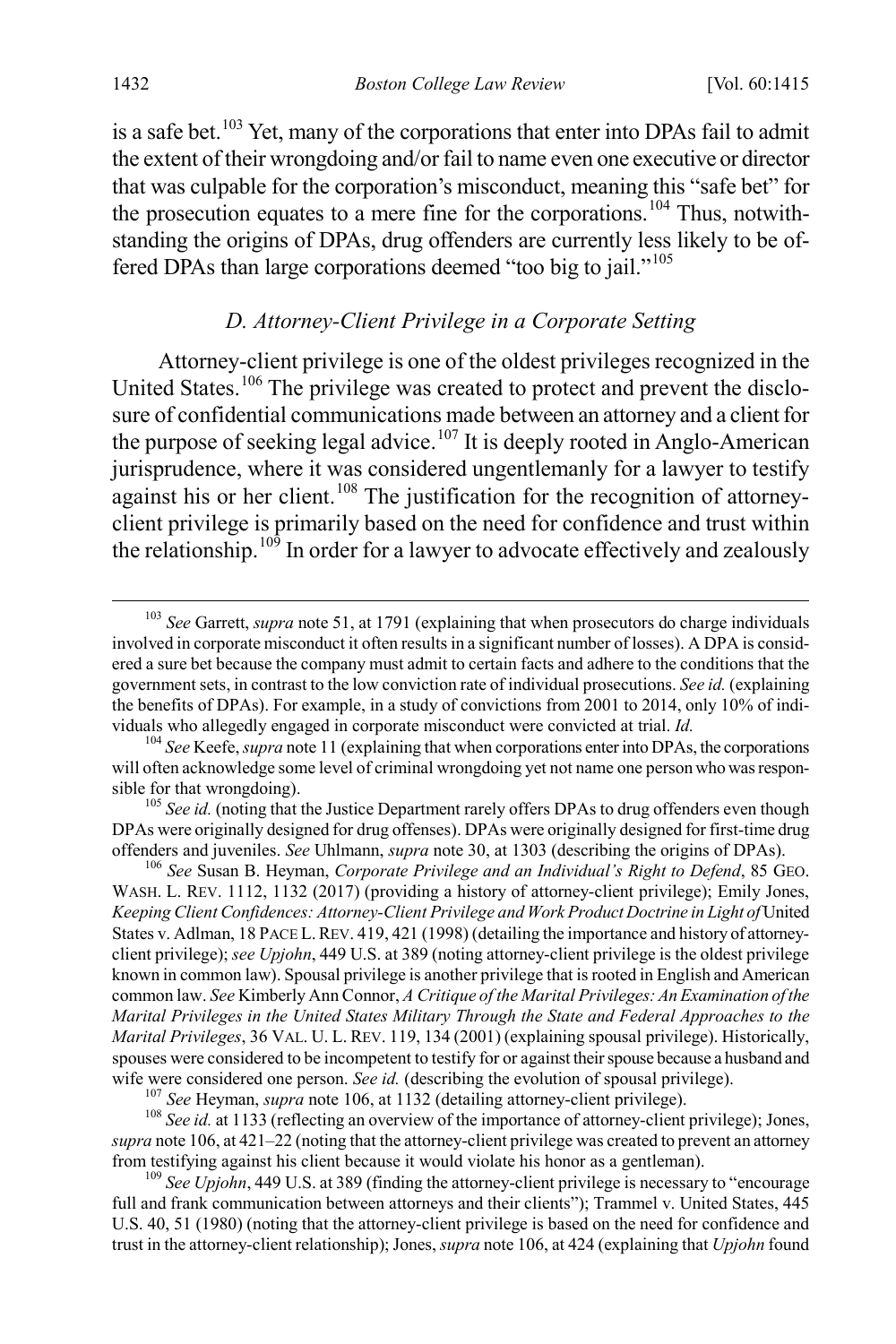for his or her client, a client must trust the attorney enough to speak candidly and openly.[110](#page-19-0) Although the attorney-client privilege has been codified under many state laws, Congress chose to allow federal courts to develop the privi-lege in "light of reason and experience."<sup>[111](#page-19-1)</sup>

To invoke attorney-client privilege, four elements must be met: (1) it must be a communication; (2) made between an attorney and his or her client; (3) in confidence; (4) for the primary purpose of seeking legal advice.<sup>[112](#page-19-2)</sup> Historically the privilege was held by the attorney, however, today it is held by the client.<sup>[113](#page-19-3)</sup> Therefore, the client is the one to decide whether to assert or waive the privi- $lege.<sup>114</sup>$  $lege.<sup>114</sup>$  $lege.<sup>114</sup>$ 

The attorney-client privilege is not limited to individuals—it can also be asserted by corporations.[115](#page-19-5) In 1981, in *Upjohn v. United States*, the United States Supreme Court extended this privilege to cover communication made by employees of the corporation.<sup>[116](#page-19-6)</sup> Instead of drafting a set of rules that applied to all situations involving statements made by a corporation's employees to its counsel, the Supreme Court dictated that this must be decided on a case-by-

<span id="page-19-2"></span>Although communications are protected between an attorney and client, the privilege does not protect the underlying facts*. See Upjohn*, 449 U.S. at 395 (noting that privilege only protects the communications and not the underlying facts); Brown, *supra* not[e 30,](#page-6-0) at 909 (noting the limitations of attorneyclient privilege). <sup>113</sup> *See* Jones, *supra* not[e 106,](#page-18-1) at 422 (explaining the history of attorney-client privilege); *see also* 

that attorney-client privilege is needed to ensure honest and complete communication, thus enabling

<span id="page-19-0"></span>the lawyer to provide sound legal advice).<br><sup>110</sup> *See Trammel*, 445 U.S. at 51 (explaining why attorney-client privilege exists); Heyman, *supra* note 106, at 1133 (detailing the importance of attorney-client privilege).

<span id="page-19-1"></span><sup>&</sup>lt;sup>111</sup> See Trammel, 445 U.S. at 47 (noting the Federal Rules of Evidence provides the authority for federal courts to develop the testimonial privileges in criminal trials "in the light of reason and experience"). "In the light of reason and experience" means that federal courts are permitted to develop the rules of privilege flexibly and on a case-by-case basis. *See id.* (explaining the flexibility of attorneyclient privilege). Having an open-ended privilege that should be interpreted according to reason and experience allows the privilege to change with time. *See id.* (defending why attorney-client privilege should evolve over time).<br><sup>112</sup> *See* Heyman, *supra* not[e 106,](#page-18-1) at 1133 (detailing the four elements of attorney-client privilege).

<span id="page-19-3"></span>United States v. Bilzerian, 926 F.2d 1285, 1292 (2d Cir. 1991) (noting that attorney-client privilege dates back to the 1600s). One theory is that attorney-client privilege was a response to testimonial compulsion that arose in Elizabethan England. *See* Jones, *supra* not[e 106,](#page-18-1) at 422 (describing why attorney-client privilege has remained so important in law). <sup>114</sup> *See* Jones, *supra* note [106,](#page-18-1) at 422 (noting the client determines whether a communication

<span id="page-19-4"></span>made to his or her attorney may be disclosed or waived). <sup>115</sup> *See Upjohn*, 449 U.S. at 390 (explaining the Court has settled that attorney-client privilege

<span id="page-19-5"></span>applies to corporations); Radiant Burners, Inc. v. Am. Gas Ass'n., 320 F.2d 314, 323 (7th Cir. 1963) (concluding attorney-client privilege extends to corporations); Jones, *supra* not[e 106,](#page-18-1) at 425 (explaining that attorney-client privilege can be used by a corporation); *see also* Heyman, *supra* not[e 106,](#page-18-1) at 1134 (noting *Radiant* was the first federal case to hold that the privilege applies to corporations). <sup>116</sup> *See Upjohn*, 449 U.S. at 386 (holding that the communications by Upjohn's employees to

<span id="page-19-6"></span>counsel are protected by the attorney-client privilege).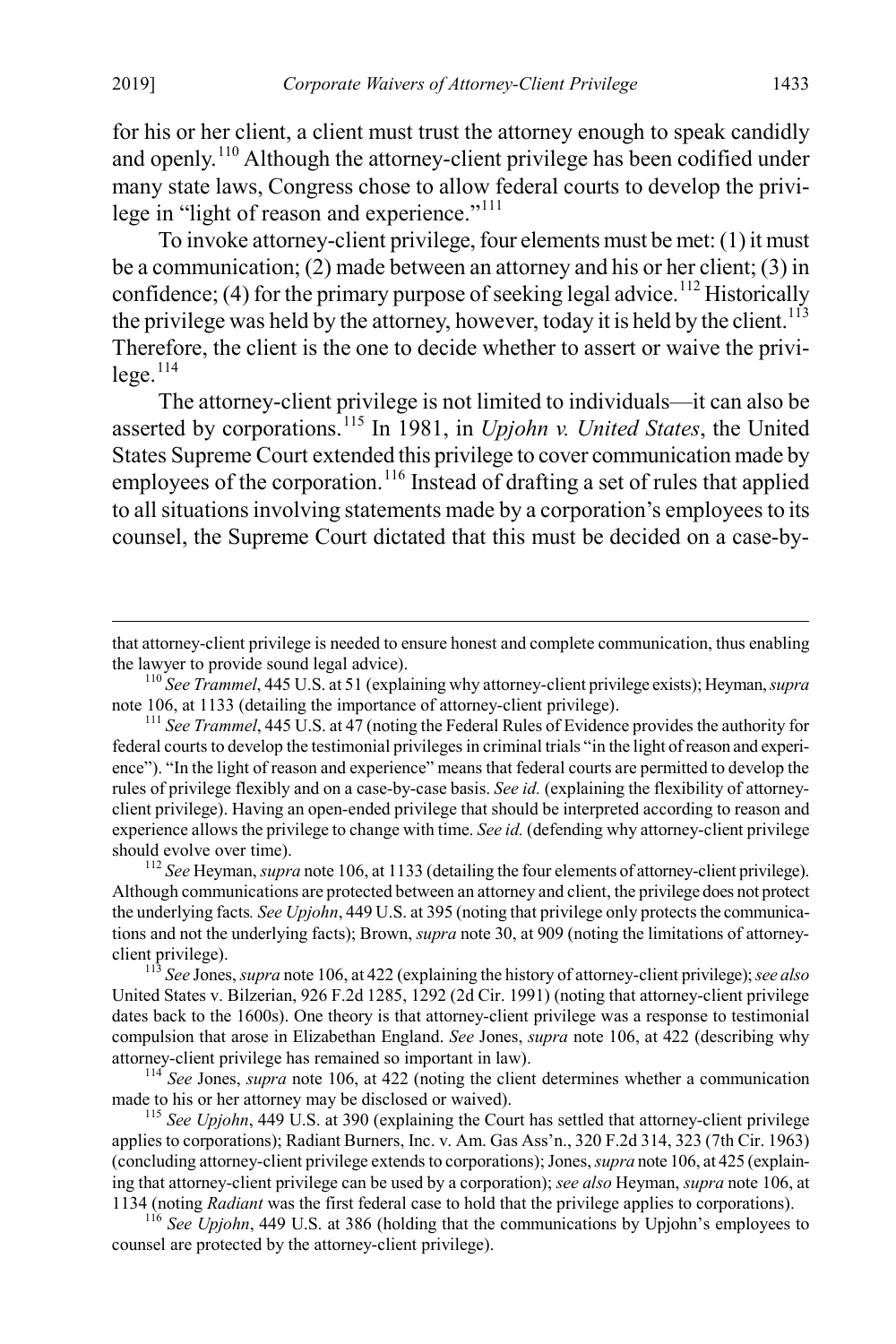case basis.[117](#page-20-1) Despite the fact that communications by a corporation's employees to its counsel are protected under the attorney-client privilege, only the corporation holds the privilege and not the individual employee that made the privileged communication.<sup>[118](#page-20-2)</sup> Thus, the corporation and not the individual em-ployee maintains the power to either assert or waive the privilege.<sup>[119](#page-20-3)</sup>

<span id="page-20-0"></span>To understand why the Justice Department may rely on the waiver of attorney-client privilege, it is essential to understand how a corporation protects itself during an investigation.<sup>[120](#page-20-4)</sup> When a corporation is implicated in miscon-duct, it often conducts an internal investigation.<sup>[121](#page-20-5)</sup> A corporation protects itself during an investigation by directing its own attorneys to conduct the internal investigation, rather than a government agency.[122](#page-20-6) Because the investigation is done by the corporation's counsel, the results of the internal investigation, meaning any interviews conducted during the investigation and/or memorandum related to the investigation, are protected by attorney-client privilege as

<span id="page-20-2"></span>conduct. *See id.* (detailing the test of privileged communication by an employee).<br><sup>118</sup> *See Upjohn*, 449 U.S. at 389–90 (majority opinion) (explaining it is complicated that the cor-<br>poration itself is the holder of the

<span id="page-20-4"></span><span id="page-20-3"></span><sup>119</sup> See id. (noting only the corporation can waive attorney-client privilege).<br><sup>120</sup> See Copeland, *supra* note [58,](#page-10-7) at 1902 (detailing how a corporation protects itself during a government investigation).

<span id="page-20-5"></span><sup>121</sup> See id. (explaining that when a corporation is accused of misconduct, it conducts an internal investigation to prepare for potential litigation); *see also* American College of Trial Lawyers, *The Erosion of the Attorney-Client Privilege and Work Product Doctrine in Federal Criminal Investigations*, 41 DUQ. L.REV. 307, 317 (2003) [hereinafter *Erosion of the Attorney-Client Privilege*] (noting that when a company learns of accusations of illegal conduct it will normally conduct an internal investigation to discover if it is substantiated or how large the extent of wrongdoing is and what the potential liability from it could be).<br><sup>122</sup> *See* Copeland, *supra* note [58,](#page-10-7) at 1902 (explaining how a corporation acts when it receives

<span id="page-20-6"></span>notice it is being investigated); *Erosion of the Attorney-Client Privilege*, *supra* not[e 121,](#page-20-0) at 317 (noting corporations may conduct an internal investigation when they learn of a potential government investigation). A corporation protects the internal investigation by having it done by outside counsel and thus attorney-client privilege applies. *See* Copeland, *supra* not[e 58,](#page-10-7) at 1902 (explaining who conducts the corporation's internal investigation); *Erosion of the Attorney-Client Privilege*, *supra* note [121,](#page-20-0) at 317 (providing more details on internal investigations by corporations). One of the primary purposes of conducting an internal investigation is to determine the potential liability the corporation faces and prepare a defense for any misconduct. *See* Copeland, *supra* note [58,](#page-10-7) at 1902 (describing why a corporation conducts an internal investigation); *Erosion of the Attorney-Client Privilege*, *supra* note [121,](#page-20-0) at 317 (explaining the rationale behind internal investigations).

<span id="page-20-1"></span> <sup>117</sup> *See id.* at 396–97 (explaining the nuances of extending attorney-client privilege to corporations);Jones, *supra* not[e 106,](#page-18-1) at 425 (noting the Supreme Court found that corporation attorney-client privilege must be decided on a case-by-case basis). In a concurring opinion, Chief Justice Burger sought to create a general rule of what to test to determine if an employee's communication was privileged. *See Upjohn*, 449 U.S. at 403 (Burger, C.J., concurring) (explaining the general rule for an employee's communication to be privileged). His general rule considered communications to be protected by attorney-client privilege if: (1) the employee made the communication under the authorization of management; (2) the communication concerned matters within the scope of the employee's duties; and (3) the communication related to whether the employee's conduct would bind the corporation, assessing any legal consequences of that conduct, or creating a legal response to actions related to that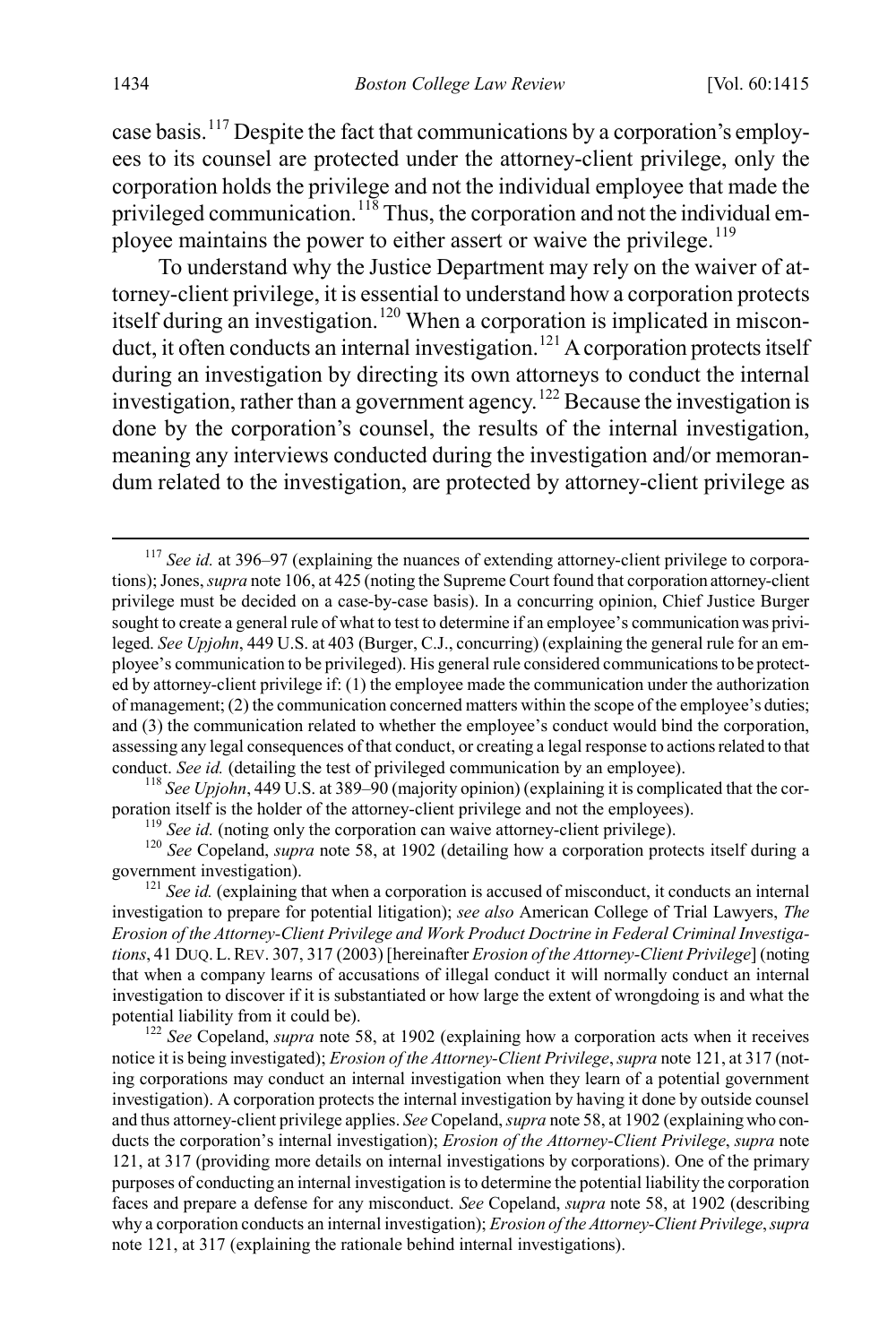attorney work-product; thus, the corporation can protect itself by choosing not to reveal this privileged information.<sup>[123](#page-21-1)</sup>

Because the documents in an internal investigation are protected by the attorney-client privilege, in order for the prosecutors to obtain the investigation results, the companies must waive said privilege.<sup>[124](#page-21-2)</sup> A corporation is primarily motivated to waive the attorney-client privilege in exchange for a DPA or NPA.<sup>[125](#page-21-3)</sup> Thus, the Justice Department is able to nudge corporations into a DPA in exchange for the confidential work product of the attorney.[126](#page-21-4) The corporation must then do its own investigation of culpability and turn that privileged information over to the Justice Department.<sup>[127](#page-21-5)</sup> After the Justice Department receives the results from the internal investigation, it will decide whether to prosecute the corporation or grant leniency in the form of a DPA or  $NPA$ .<sup>[128](#page-21-6)</sup>

<span id="page-21-0"></span>

<span id="page-21-3"></span><span id="page-21-2"></span>torney-client privilege is especially important to a corporation).<br><sup>124</sup> See id. (describing how prosecutors would obtain the results of the internal investigation).<br><sup>125</sup> See id. at 1910 (explaining that corporations oft lege to receive cooperation credit); Zendeh, *supra* not[e 97,](#page-16-7) at 1456 (commenting that NPAs and DPAs are desirable because of the consequences a corporation could face if they are convicted). Corporations want a DPA or NPA so that they do not get indicted and risk the same fate as Arthur Andersen. *See* Zendeh, *supra* note [97,](#page-16-7) at 1456 (noting Arthur Andersen went bankrupt and ceased to exist after the government indicted it). Both Enron and Arthur Andersen ended up bankrupt after prosecution by the Justice Department. *See* Uhlmann, *supra* not[e 30,](#page-6-0) at 1311 (commenting on the demise that Enron and Arthur Andersen ultimately faced); *Enron: The Real Scandal*, THE ECONOMIST (Jan. 17, 2002), http://www.economist.com/node/940091 [https://perma.cc/25LH-PZ4M] (explaining the demise of

<span id="page-21-4"></span>Enron). 126 *See* Garrett, *supra* note [51,](#page-9-7) at 1791 (providing why a corporation might agree to cooperate with prosecutors). A DPA is a sure deal because at trial there is no guarantee the corporation will be found innocent. *See id.* (finding that when individuals are prosecuted, there is a 10% chance the trial results in conviction). If a corporation is able to secure a DPA and follows the terms of the DPA, after a certain amount of time the charges will be dropped. *See Fokker*, 818 F.3d at 738–39 (describing that under a DPA, the prosecution initiates charges but agrees to dismiss). <sup>127</sup> *See* Copeland, *supra* not[e 58,](#page-10-7) at 1902 (describing what corporations must do to receive coop-

<span id="page-21-5"></span>eration credit under the Yates Memo). Even when a corporation does waive attorney-client privilege and enters a DPA or NPA, compliance requirements relating to the DPA or NPA are rarely adopted. *See Garrett, <i>supra* not[e 51,](#page-9-7) at 1828 (noting the truth about DPAs and NPAs). <sup>128</sup> *See Copeland, <i>supra* not[e 58,](#page-10-7) at 1902 (explaining the processes of the Justice Department);

<span id="page-21-6"></span>Larkin & Seibler, *supra* note [40,](#page-7-4) at 30 (noting that because of the obstacles of prosecuting corporations and individuals within the corporation, it is not surprising that the government enlists private parties to do the investigating). Some critics argue that the Justice Department's reliance on internal investigations is not necessary and its heavy reliance on corporations' own internal investigations is the result of policy decisions made by the Justice Department. *See* Copeland, *supra* not[e 58,](#page-10-7) at 1902 (explaining the critiques of the Justice Department's reliance on internal investigations).

<span id="page-21-1"></span> <sup>123</sup> *See* Copeland, *supra* not[e 58,](#page-10-7) at 1902 (noting the results of the internal investigation, if done properly, are protected by attorney-client privilege). Copeland goes on to state that the only protection available to a corporation is the attorney-client privilege because corporations are not protected by the Fifth Amendment, the right to protect oneself against self-incrimination. *See id.* (explaining why at-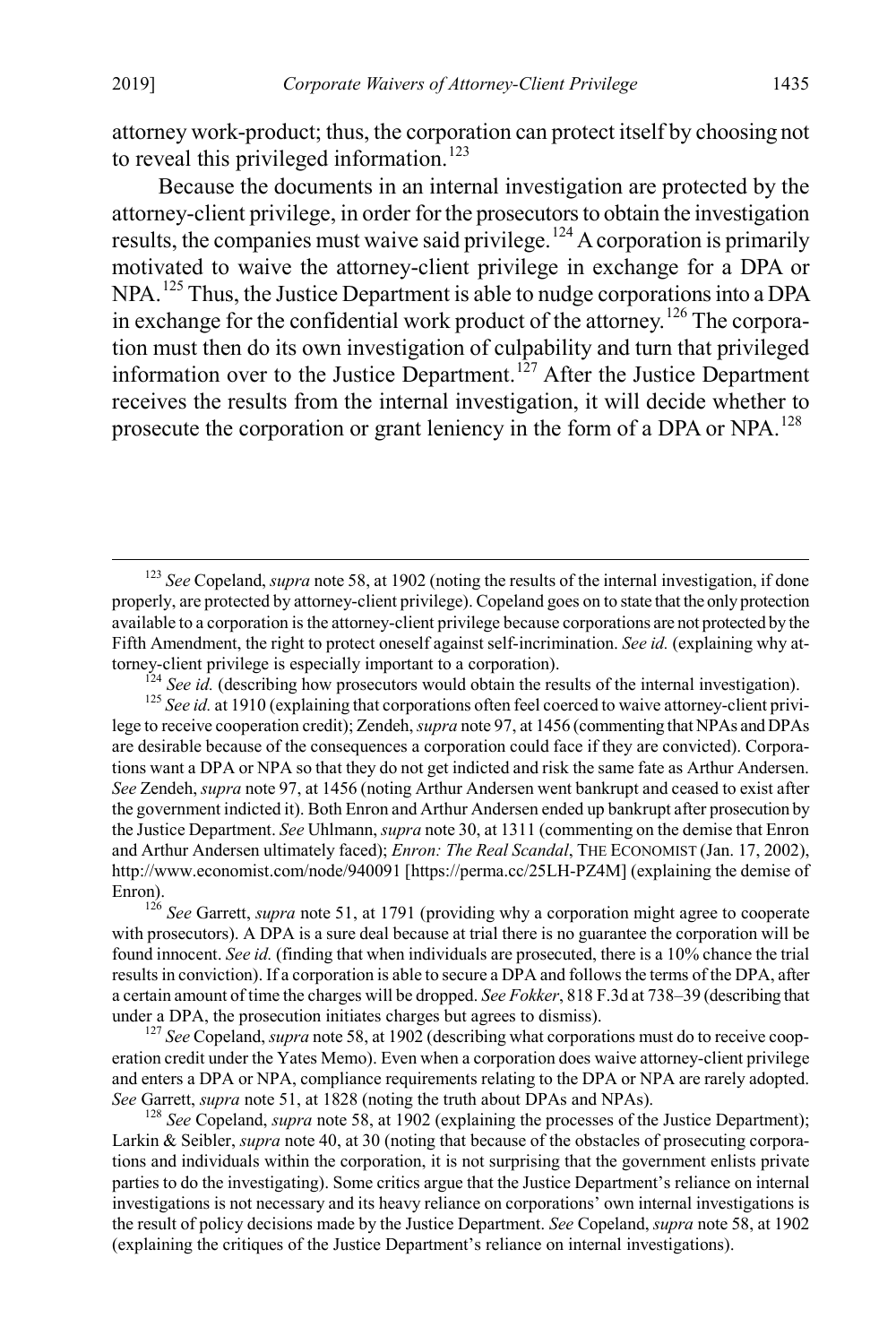#### <span id="page-22-0"></span>II. RECONCILING PROSECUTING CORPORATIONS WITH THE WAIVER OF ATTORNEY-CLIENT PRIVILEGE

There is no question that the prosecution of a corporation can be tantamount to a "death sentence" which is why, in part, the Justice Department re-lies so heavily on DPAs.<sup>[129](#page-22-2)</sup> Notwithstanding, the Justice Department's use of DPAs may encourage, if not demand, the waiver of attorney-client privilege that may be eroding one of the oldest privileges in law.[130](#page-22-3) This portion of the Note proceeds in three sections.[131](#page-22-4) The first section analyzes the difficulties in prosecuting corporations.<sup>[132](#page-22-5)</sup> The second section discusses the problems with tying DPAs to the waiver of attorney-client privilege.<sup>[133](#page-22-6)</sup> The last section describes the judicial branch's role in overseeing the DPAs that often result from the waiver of attorney-client privilege.<sup>[134](#page-22-7)</sup>

## <span id="page-22-1"></span>*A. The Challenges of Prosecuting Corporations*

White collar crimes are notoriously difficult to prosecute because, unlike robbery or burglary, white collar crimes often involve complex fact patterns and may have vast collateral consequences.<sup>[135](#page-22-8)</sup> As Deputy Holder explained,

<span id="page-22-8"></span><span id="page-22-7"></span><span id="page-22-6"></span><span id="page-22-5"></span><span id="page-22-4"></span><sup>131</sup> See infra notes [135–](#page-22-1)[182](#page-31-0) and accompanying text.<br><sup>132</sup> See infra notes 135–[148](#page-24-0) and accompanying text.<br><sup>133</sup> See infra notes [149–](#page-25-0)[161](#page-27-0) and accompanying text.<br><sup>134</sup> See infra notes [162–](#page-27-1)182 and accompanying text.<br><sup>135</sup> See prosecute); Keefe, *supra* not[e 11](#page-3-1) (detailing why corporate bankers avoid jail). In the twenty-first century, the Department of Justice cracked down on corporate misconduct by prosecuting WorldCom, Enron, and Arthur Andersen. *See* Larkin & Seibler, *supra* not[e 40,](#page-7-4) at 17 (providing a history of corporate prosecution). The problem with prosecuting these corporations was that there were vast collateral consequences. *See id.* (explaining that as a result of the Arthur Andersen prosecution, around 28,000 employees lost their jobs and most employees had nothing to do with the Enron scandal and destroying documents)*.* Due to the massive collateral consequences from the Enron and Arthur Andersen litigation, the Justice Department sought to use DPAs and NPAs to mitigate any future collateral consequences to innocent individuals, like employees and shareholders. *See* Uhlmann, *supra* not[e 30,](#page-6-0) at 1312 (noting the collateral consequences of prosecuting Enron and Arthur Andersen). Corporate prosecution is also so difficult because it takes an incredible amount of time and resources. *See* Garrett, *supra* not[e 51,](#page-9-7) at 1829 (finding that many of the prosecution losses of corporations can be attributed in some part to the vast amount of resources the defense has). For instance, Jeffrey Skilling, Enron's former CEO, was not sentenced until 2006 despite the prosecution beginning in 2002 and then had his sentence reduced in 2013. *See id.* (explaining the difficulties of prosecuting executives). Due to the Enron and Arthur Andersen collapses, prosecutors and the Justice Department have become reluctant to indict large corporations for fear they would drive them out of business too. *See* Alexander C. Kaufman, *How Obama's Failure to Prosecute Wall Street Set the Stage for Trump's Win*, HUFFING-TON POST (July 11, 2017), https://www.huffingtonpost.com/entry/chickenshit–club\_us\_5963fcc6e4b 005b0fdc7bacb [https://perma.cc/PH9W-HT6B] (commenting on the lack of prosecution of the individuals responsible for the financial crisis under President Obama).

<span id="page-22-2"></span><sup>&</sup>lt;sup>129</sup> Uhlmann, *supra* note [30,](#page-6-0) at 1303, 1310–11 (explaining that a criminal indictment was the equivalent to a death penalty for a corporation).

<span id="page-22-3"></span><sup>&</sup>lt;sup>130</sup> *See* Garrett, *supra* not[e 51,](#page-9-7) at 1825 (detailing the critique of the Justice Department and its use of waivers); Jones, *supra* note 106, at 421 (explaining the history of attorney-client privilege).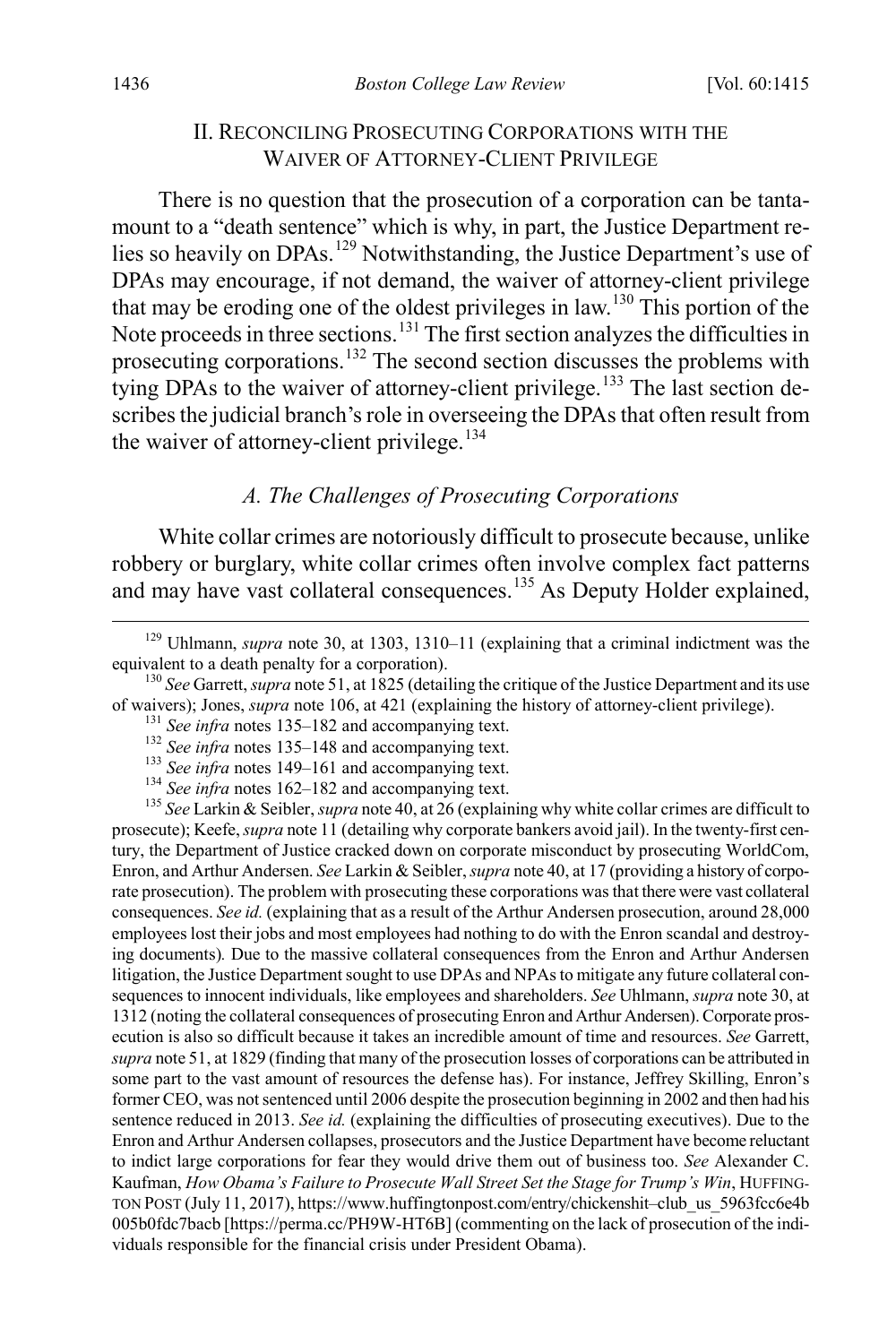criminal prosecutions of the individuals responsible for corporate misconduct are often challenging due to the difficulty of establishing intent, the adequacy of written disclosures, and the reality of how far removed some executives can make themselves from the day-to-day operations of the company.<sup>[136](#page-23-0)</sup> Even when prosecutors charge corporations and their executives, the prosecutors often lose, and even when they win, the individuals often get fairly light sen-tences, averaging only eighteen months.<sup>[137](#page-23-1)</sup>

The challenges of prosecuting a corporation are further exemplified by the fact that a corporation is an artificial entity that somehow can be held crim-inally liable but physically cannot go to jail.<sup>[138](#page-23-2)</sup> Therefore, the prosecution of a corporation often results in fines alone.<sup>[139](#page-23-3)</sup> The corporation is held responsible for the acts of the individuals and the individuals can skate by with no conse-quences.<sup>[140](#page-23-4)</sup> Meanwhile, the fines that the corporations have to pay hurt innocent shareholders rather than the individuals who were responsible for miscon-

<span id="page-23-3"></span><sup>139</sup> See Garrett, *supra* not[e 51,](#page-9-7) at 1792–93 (detailing the common results of prosecuting corporations); Keefe, *supra* not[e 11](#page-3-1) (commenting that no individuals went to jail after HSBC allegedly helped launder money into the U.S. financial markets for drug cartels and banned countries, and that instead the bank was fined \$2 billion). <sup>140</sup> *See* Garrett, *supra* not[e 51,](#page-9-7) at 1790 (detailing corporate prosecutions); Keefe, *supra* note [11](#page-3-1)

<span id="page-23-0"></span><sup>&</sup>lt;sup>136</sup> See Garrett, *supra* not[e 51,](#page-9-7) at 1824 (citing Deputy Holder's remarks on a speech about financial fraud). The Yates Memo also contains similar language explaining how difficult it is to prosecute high-level executives. *See* Yates Memo, *supra* not[e 57,](#page-10-1) at 2 (explaining it is difficult to determine who made corporate decisions at different levels of the corporation).<br><sup>137</sup> *See* Garrett, *supra* not[e 51,](#page-9-7) at 1791–92 (finding that of the 10% of individuals convicted at

<span id="page-23-1"></span>trial, their average sentence was eighteen months which is substantially lower than the average sentence for most other federal crimes). <sup>138</sup> *See* N.Y. Cent. & Hudson River R.R. v. United States, 212 U.S. 481, 494 (1909) (holding

<span id="page-23-2"></span>corporations could be held liable for criminal acts performed by employees); Garrett, *supra* not[e 51,](#page-9-7) at 1790; *see also* Larkin & Seibler, *supra* not[e 40,](#page-7-4) at 13 (explaining that holding corporations responsible for their employees' criminal actions prevented them from harming the public with no consequences). Corporations are easier to prosecute because they can be prosecuted if any individual committed a crime while in the scope of his or her employment, which provides leverage to prosecutors. *See* Larkin & Seibler, *supra* not[e 40,](#page-7-4) at 30 (explaining why prosecuting corporations should be easier). In fact, white collar defense lawyers believe that it is so difficult to prosecute individuals for corporate misconduct because the government does not have as much leverage over the individuals. *See* Garrett, *supra* not[e 51,](#page-9-7) at 1824 (providing the opinion of defense lawyers in why the Justice Depart-<br>ment prosecutors face challenges in prosecuting individuals for corporate misconduct).

<span id="page-23-4"></span><sup>(</sup>explaining the reasons bank executives avoid jail);*see also* Eisinger,*supra* not[e 10](#page-3-0) (noting that after HSBC allegedly helped launder money through the American financial system for drug cartels and banned countries, no executive was prosecuted and the company itself just had to pay a fine).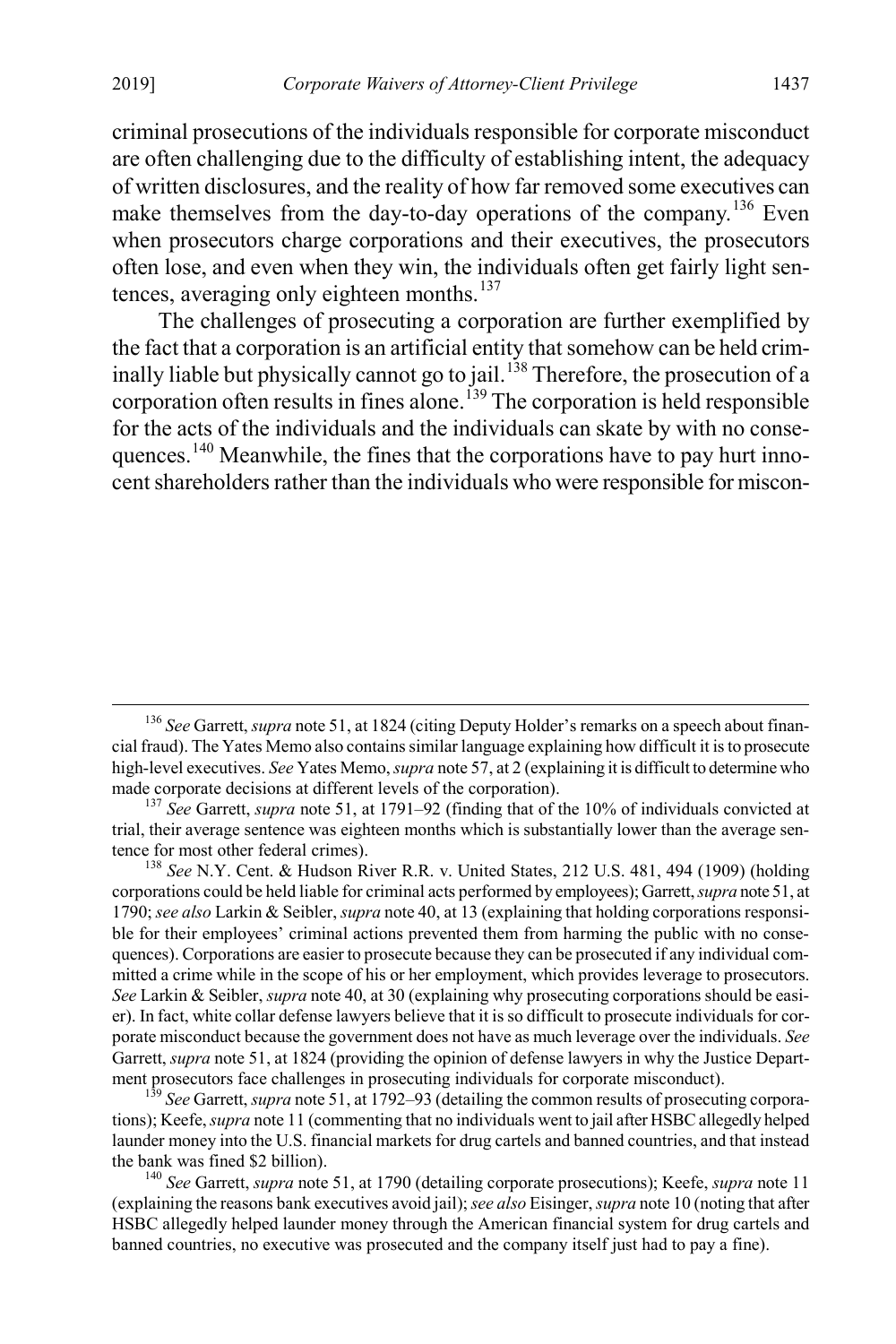duct in the first place.<sup>[141](#page-24-1)</sup> In fact, the majority of the time, no individual or cor-porate officer is prosecuted when corporations receive a DPA.<sup>[142](#page-24-2)</sup>

For prosecutors who are not deterred by potential collateral consequences or the difficulty of prosecuting corporations, the fact that many large corpora-tions are organizationally complex still makes it challenging to convict.<sup>[143](#page-24-3)</sup> There are many layers to a corporation and most senior officers and directors have little to do with the day-to-day operations of the company.<sup>144</sup> Furthermore, even if the executives are involved in day-to-day operations, the directors and high-level executives are sophisticated enough to know how to appear to be separated.<sup>[145](#page-24-5)</sup> Due to this organizational complexity, it is often difficult for prosecutors to prove executives had the mens rea necessary for conviction.<sup>[146](#page-24-6)</sup> Further, the disparity in resources that the Justice Department has compared to the corporations it seeks to prosecute also makes it difficult to prosecute.<sup>[147](#page-24-7)</sup> The Justice Department has a finite amount of resources, so it has to be strate-gic in which corporations it takes on.<sup>[148](#page-24-8)</sup>

<span id="page-24-1"></span><span id="page-24-0"></span> <sup>141</sup> *See* Keefe, *supra* note [11;](#page-3-1) *see also* Garrett, *supra* not[e 51,](#page-9-7) at 1790 (explaining that corporations often act as the scapegoats for individuals when a corporation is criminally prosecuted). The fines hurt the shareholders because the corporation has to pay the fine which takes away from any profits. *See* Jill E. Fisch, *Criminalization of Corporate Law: The Impact on Shareholders and Other Constituents*, U. PA. J. BUS. & TECH. L. 91, 93 (2007) (noting that innocent constituents of corpora-<br>tions are punished for individual corporate misconduct).

<span id="page-24-2"></span><sup>&</sup>lt;sup>142</sup> See Garrett, *supra* not[e 51,](#page-9-7) at 1791 (finding that about two-thirds of DPAs and NPAs entered into do not result in employees or officers being prosecuted). <sup>143</sup> *See id.* at 1826 (describing how organizational complexity hides fault and although it might be

<span id="page-24-3"></span>obvious that some employees are at fault, determining who knew what at what time is extremely difficult). There is also a theory that if an employee's conduct is meant to benefit the corporation, then the corporation should be blamed and responsible for the harm that occurred. *See id.* (explaining theories of why a corporation is responsible for corporate misconduct by an employee). <sup>144</sup> *See id.* at 1825 (quoting Attorney General Holder's opinion that top executives are often so

<span id="page-24-4"></span>insulated that it is difficult to distinguish their culpability versus the corporation's culpability); Yates Memo, *supra* not[e 57,](#page-10-1) at 2 (explaining the difficult task of determining which individual made corporate decisions for the corporation at which level). <sup>145</sup> *See* Garrett, *supra* not[e 51,](#page-9-7) at 1825 (noting the sophistication of executives and officers at

<span id="page-24-5"></span>corporations); Kaufman, *supra* not[e 135](#page-22-1) (explaining executives rarely follow threads that lead back to them); *see also* Copeland, *supra* note [58,](#page-10-7) at 1909 (finding that the Justice Department's policy of waiving attorney-client privilege creates an incentive for a corporation to sacrifice its employees to save itself). <sup>146</sup> *See* Garrett, *supra* not[e 51,](#page-9-7) at 1832 (commenting that organizational complexity makes it dif-

<span id="page-24-6"></span>ficult for prosecutors to prove intent of individuals because responsibilities are often shared); *see also*  Yates Memo, *supra* not[e 57,](#page-10-1) at 2 (explaining the difficulty in establishing whether individuals had the knowledge and criminal intent when prosecuting corporations). <sup>147</sup> *See* Garrett, *supra* not[e 51,](#page-9-7) at 1828–29 (noting that a substantial amount of resources would

<span id="page-24-7"></span>have to go into identifying the specific individuals responsible for the misconduct within a complex organization). <sup>148</sup> *See* Holder Memo, *supra* not[e 43,](#page-8-0) § VI.B (explaining that waivers of attorney-client privilege

<span id="page-24-8"></span>allow the government to gather statements of potential witnesses and targets without having to negotiate with each of them individually); Larkin & Seibler, *supra* not[e 40,](#page-7-4) at 30 (explaining that, by requesting corporations to turn in the responsible individuals, the Justice Department is demonstrating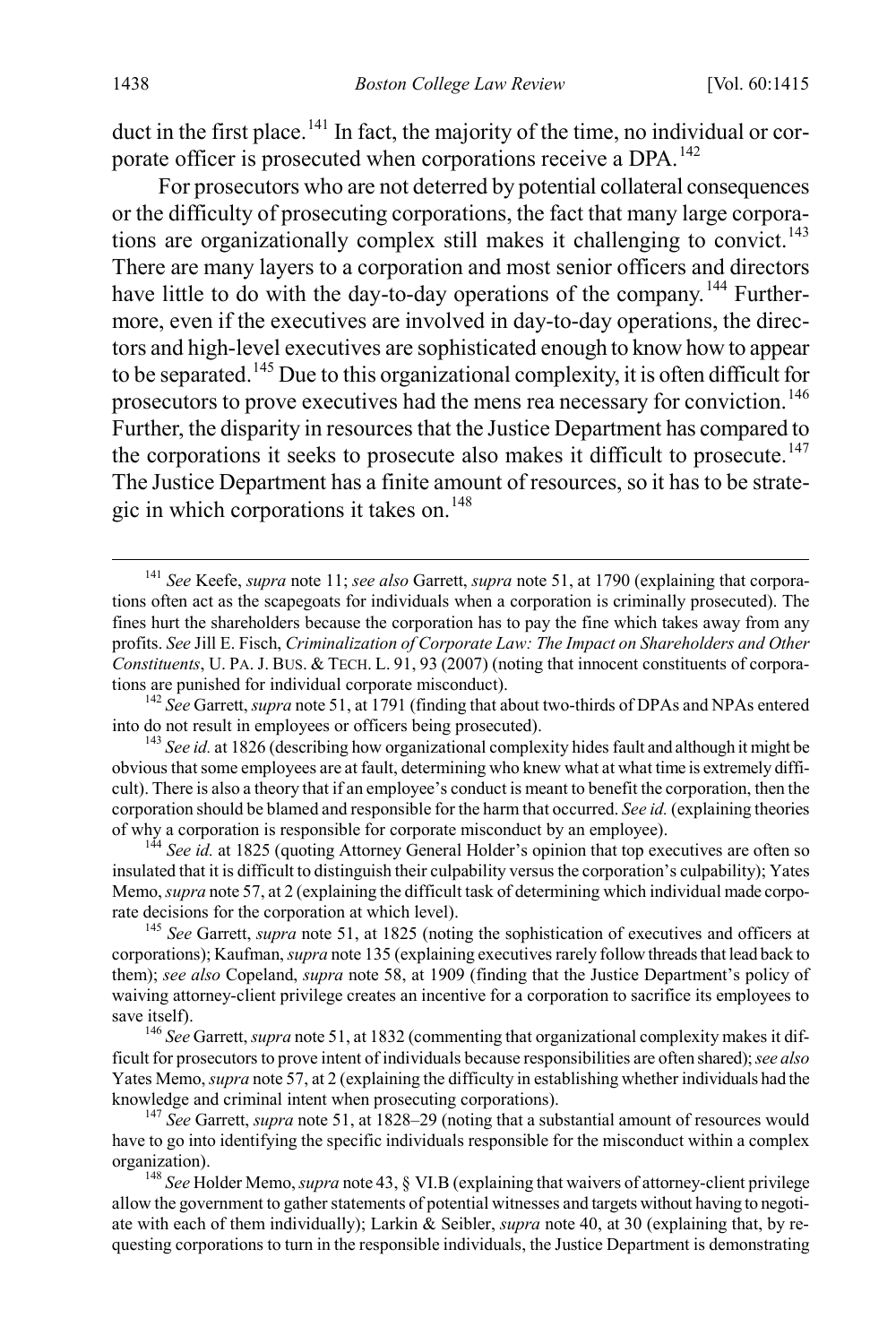#### <span id="page-25-8"></span><span id="page-25-0"></span>*B. The Problem of Using DPAs That Encourage the Waiver of Attorney-Client Privilege*

After Enron and the vast amount of criticism that the Justice Department received for the prosecution of Arthur Andersen, the use of DPAs when prose-cuting corporations rose.<sup>[149](#page-25-1)</sup> As DPAs became more frequent, it seemed the waiver of attorney-client privilege became more and more widespread as a precondition of cooperation in criminal prosecutions.<sup>[150](#page-25-2)</sup> Even though the waiver of attorney-client privilege is considered voluntary, corporations often feel pressure to appear cooperative when faced with a governmental investiga-tion.<sup>[151](#page-25-3)</sup> No company wants a fate like Enron's or Arthur Andersen's.<sup>[152](#page-25-4)</sup> Prosecutors maintain that the waiver of attorney-client privilege is not mandatory for a DPA or to avoid an indictment, yet, the pressure to disclose has not disappeared.[153](#page-25-5) For instance, in a survey conducted in 2006, seventy-five percent of inside and outside counsel believed that the government expected a company under investigation to waive attorney-client privilege. [154](#page-25-6)

<span id="page-25-2"></span><sup>150</sup> *See* Brown, *supra* note [30,](#page-6-0) at 898. *But see* Gideon Mark & Thomas C. Pearson, *Corporate Cooperation During Investigations and Audits*, 13 STAN. J. L. BUS. & FIN. 1, 26 (2007) (explaining that the Director of the Executive Office for U.S. Attorneys' law review article explained that based on empirical data, waivers of attorney-client privilege were the exception and not the norm). Critics of the Justice Department argued that the Justice Department created a "culture of waiver." *See* Garrett, *supra* not[e 51,](#page-9-7) at 1825 (detailing the critique of the Justice Department and its use of waivers). <sup>151</sup> *See* Brown, *supra* not[e 30,](#page-6-0) at 899 (explaining that corporations feel extreme pressure to waive

<span id="page-25-3"></span>attorney-client privilege when facing a government investigation). Critics of the waiver of attorneyclient privilege argue that the pressure to waive attorney-client privilege is eroding the foundation and policy behind attorney-client privilege. *See id.* at 900 (noting the perspective of critics). The 2008 Justice Manual even recognizes that a vast number of individuals in the legal community contend that the Justice Department's policies created pressure for corporations to waive attorney-client privilege. *See* Copeland, *supra* not[e 58,](#page-10-7) at 1910 (describing the Justice Department's concession on public opinion of waivers). <sup>152</sup> *See 10 Years Later: What Happened to the Former Employees of Enron?*, *supra* not[e 2](#page-1-4) (ex-

<span id="page-25-4"></span>plaining that when Enron collapsed, it lost \$60 billion in market value and thousands lost their jobs); *see also* Uhlmann, *supra* not[e 30,](#page-6-0) at 1311 (detailing that as a result of Arthur Andersen's indictment, 28,000 employees lost their jobs and the company subsequently filed for bankruptcy). It should be noted that federal prosecutors contend that the waiver of attorney-client privilege is never compelled or required. See Brown, supra note 30, at 899 (reflecting the Justice Department's contention).

<span id="page-25-5"></span><sup>153</sup> See Copeland, *supra* not[e 58,](#page-10-7) at 1910 (explaining the perceived pressure of waiver); Larkin & Seibler, *supra* note [40,](#page-7-4) at 31 (commenting that indictment by federal prosecutors was considered a death sentence). <sup>154</sup> *See* Brown, *supra* not[e 30,](#page-6-0) at 936 (quoting the Department of Justice's statement that it does

<span id="page-25-6"></span>not require the waiver of a corporation's attorney-client privilege when accessing a corporation's

<span id="page-25-7"></span>that it cannot or does not want to spend its own resources investigating these individuals); *see also Erosion of the Attorney-Client Privilege*, *supra* not[e 121,](#page-20-0) at 319 (commenting that the Justice Department's real intention in requesting attorney-client waivers from corporations is to make the government's job easier). <sup>149</sup> *See* Griffin, *supra* not[e 53,](#page-9-6) at 323 (reflecting a summary of why U.S. Attorneys used DPAs

<span id="page-25-1"></span>and NPAs). Criminal trials were costly because of the collateral consequences that could result, such as the bankruptcy of a company. *See* Uhlmann, *supra* not[e 30,](#page-6-0) at 1303, 1310–11 (explaining a crimi-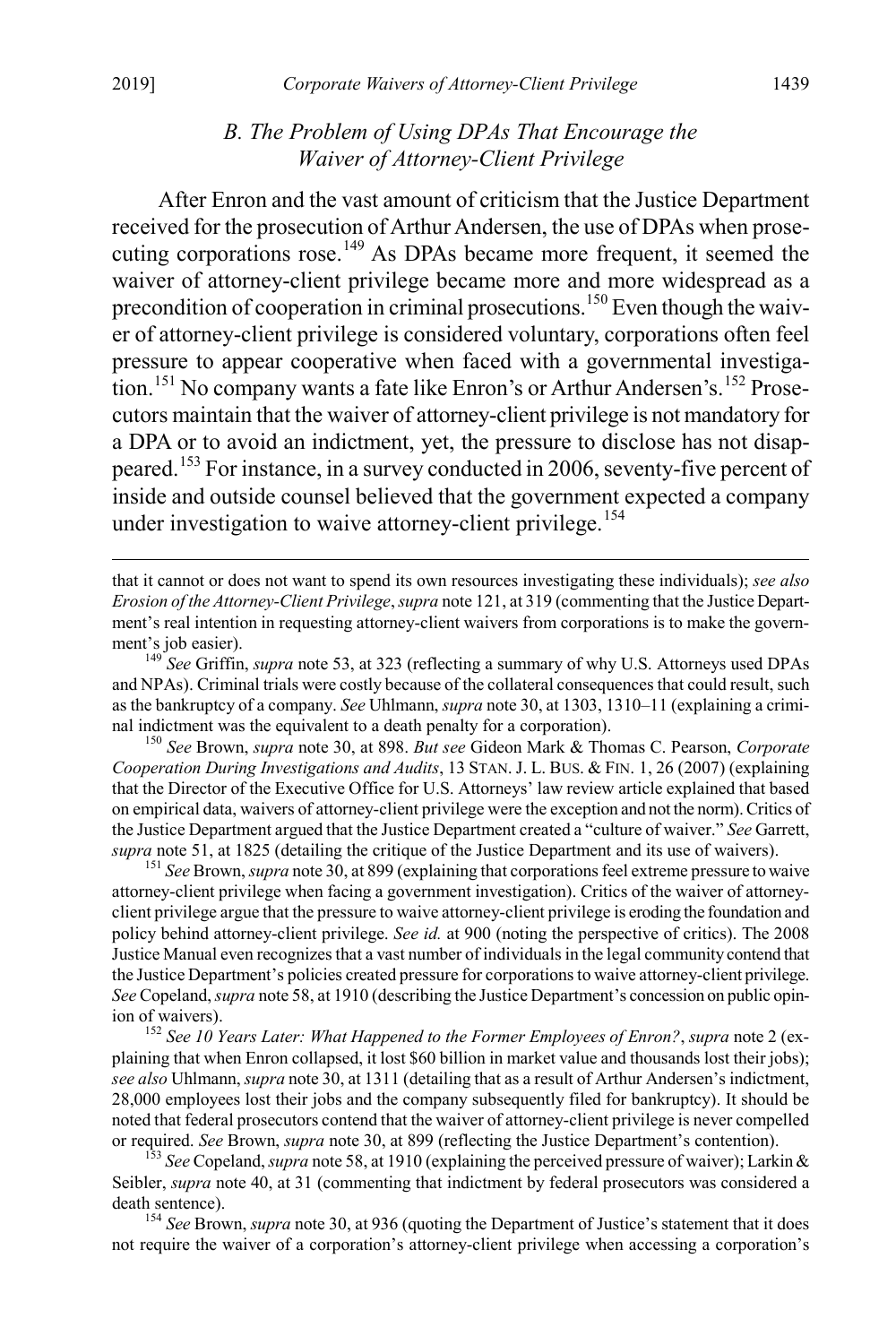In light of the perceived pressure for corporate waivers of attorney-client privilege, there is a real problem that this pressure could be eroding the under-lying policy values of the privilege.<sup>[155](#page-26-0)</sup> The loss of attorney-client privilege in the corporate setting then makes it difficult for corporations to conduct accurate internal investigations because the employees can no longer trust that what they say will be kept confidential.<sup>[156](#page-26-1)</sup> Yet, due to resource constraints, the government relies on this waiver to gain important and valuable information regarding the corporation's misdeeds, and thus a dichotomy of important inter-ests emerges.<sup>[157](#page-26-2)</sup>

<span id="page-26-3"></span>In a corporate context, because the corporation holds the attorney-client privilege and not the individual, only the corporation can waive the privi-

<span id="page-26-0"></span>tive implications); AM. CHEMISTRY COUNCIL, *supra* note [154,](#page-25-7) at 3–4 (finding that the majority of lawyers who answered the survey contended that the government expected a waiver of attorney-client privilege or work product protections); *see also* Mark & Pearson, *supra* not[e 150,](#page-25-8) at 28 (discussing the 2006 American Chemistry Council survey). The underlying policy behind attorney-client privilege is to protect the disclosures made between an attorney and the client for the purposes of seeking legal advice. *See* Heyman, *supra* not[e 106,](#page-18-1) at 1132 (detailing the policy behind attorney-client privilege). In order for a lawyer to advocate zealously for his or her client, a client must be able to trust the lawyer enough to speak openly and honestly. *See* Trammel v. United States, 445 U.S. 40, 51 (1980) (explaining the reasons for attorney-client privilege). Additionally, when employees speak with the corporation's attorney, it is unlikely that they will have their own counsel present, which creates unfairness if the employees' interviews are turned over and possibly used against them. *See* Copeland, *supra* note [58,](#page-10-7) at 1909 (noting why waivers of attorney-client privilege with respect to corporations can be seen

<span id="page-26-1"></span>as unfair). <sup>156</sup> *See* Brown, *supra* not[e 30,](#page-6-0) at 923 (explaining why the waiver of attorney-client privilege has implications on corporate internal investigations). For example, when employees know that their communications are not confidential, they will unlikely be inclined to speak honestly and openly if the information they share would reflect poorly upon them. *See id.* (noting why results from internal investigations may be incorrect). There is also a perceived pressure on employees that the company expects them to cooperate with an internal investigation and there could be consequences for not cooperating with the corporation's counsel. *See* Elizabeth G. Thornburg, *Sanctifying Secrecy: The Mythology of the Corporate Attorney-Client Privilege*, 69 NOTRE DAME L.REV. 157, 175 (1993) (detailing the pressures that employees face during internal investigations). <sup>157</sup> *See* Copeland, *supra* not[e 58,](#page-10-7) at 1909 (explaining that with the waiver of attorney-client privi-

<span id="page-26-2"></span>lege in a corporate setting, the Justice Department is able to obtain the results from internal investigations without using its own resources). The waiver of attorney-client privilege puts a strain on the idea that a client should be frank and complete with the information that he or she provides to his or her attorney in order to ensure the best legal representation or advice. *See* Upjohn v. United States, 449 U.S. 383, 389 (1981) (finding the attorney-client privilege is necessary to "encourage full and frank communication between attorneys and their clients").

cooperation). *But see id.* at 899 (pointing to evidence that multiple surveys support the proposition that corporations feel like they must waive attorney-client privilege when faced with a government investigation); AM. CHEMISTRY COUNCIL ET AL., THE DECLINE OF THE ATTORNEY-CLIENT PRIVI-LEGE IN THE CORPORATE CONTEXT—SURVEY RESULTS 3–4 (Mar. 2006), https://www.nacdl.org/ WorkArea/DownloadAsset.aspx?id=17390 [https://perma.cc/66HV-ENY4] (finding that 75% of inside and outside counsel that answered the survey believed that the government expected a company under investigation to waive attorney-client privilege or work product protections). <sup>155</sup> *See* Brown, *supra* not[e 30,](#page-6-0) at 900 (describing why waiving attorney-client privilege has nega-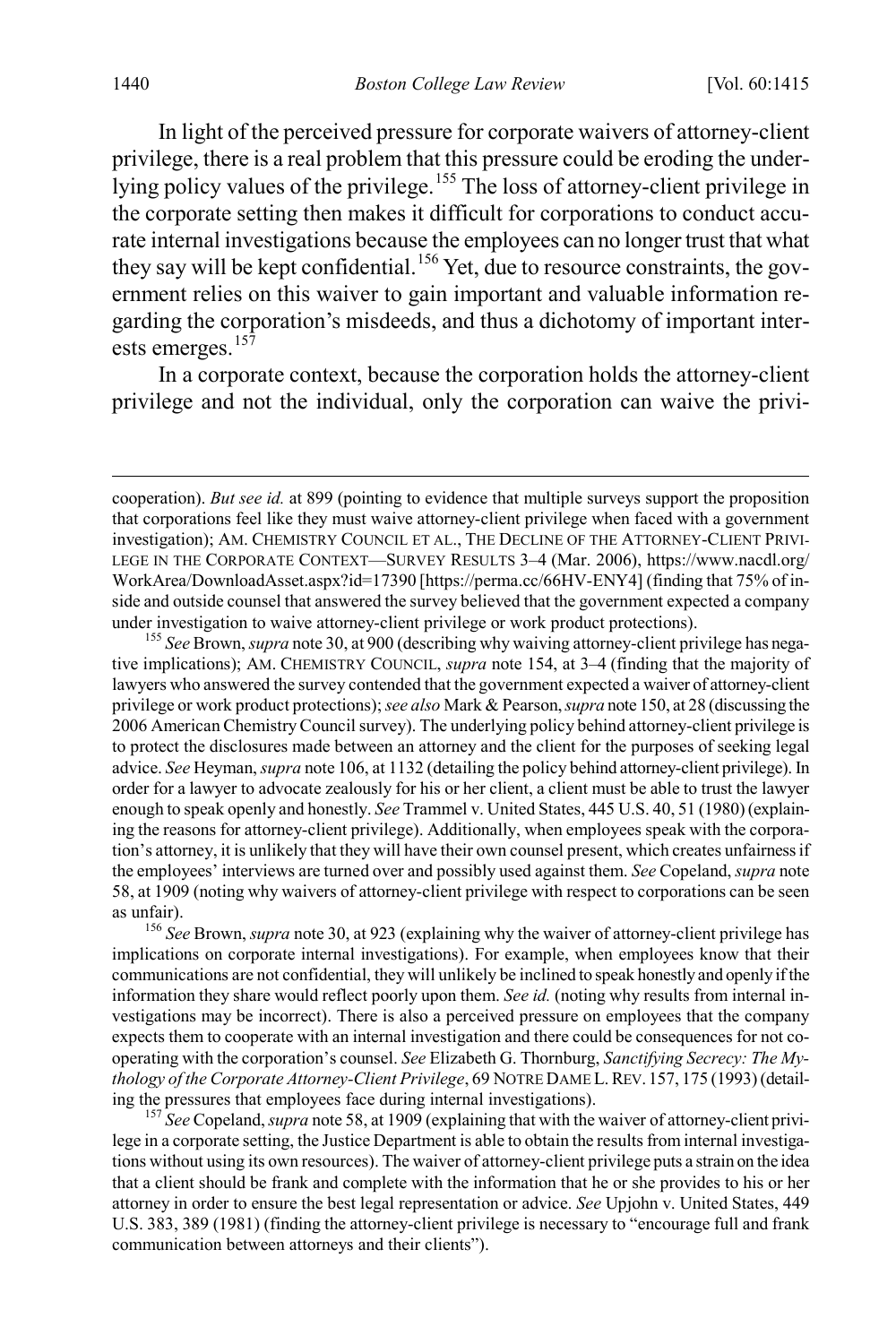lege.[158](#page-27-2) Yet, this creates somewhat of a paradox because a corporation is an artificial entity created by law and therefore the decision to maintain or waive privilege is made by the individuals authorized to act on behalf of the organi-zation.<sup>[159](#page-27-3)</sup> Therefore, a corporation itself cannot directly waive the attorney-client privilege; the directors and officers must waive the privilege.<sup>[160](#page-27-4)</sup> This unique dichotomy becomes even more complex when a corporation (in reality its officers and/or directors) has the power to waive attorney-client privilege over communications between an employee of the corporation and the corpo-ration's lawyer, and the employee objects to this waiver.<sup>[161](#page-27-5)</sup>

#### <span id="page-27-1"></span><span id="page-27-0"></span>*C. Judicial Intervention Over the Waivers of Attorney-Client Privilege in Exchange for DPAs*

Judicial intervention in the enforcement of DPAs is sparse—the majority of the time, DPAs are approved without controversy, even if they include a waiver of attorney-client privilege.<sup>[162](#page-27-6)</sup> Due to the vast prosecutorial discretion over DPAs and NPAs, Congress proposed legislation to promote stricter judi-cial oversight over DPAs and NPAs.<sup>[163](#page-27-7)</sup> The proposed legislation has been

<span id="page-27-2"></span> <sup>158</sup> *See* Commodity Futures Trading Commc'n v. Weintraub, 471 U.S. 343, 348 (1985) (concluding a corporation holds attorney-client privilege); *Upjohn*, 449 U.S. at 390 (reiterating that a corporation can hold attorney-client privilege); *see also* Carol A. Poindexter, *Parallel Proceedings: Internal Investigations and Waiver Issues*, 7 DRI'S FOR THE DEFENSE 57, 58 (July 2011) (explaining that a corporation can both assert and waive attorney-client privilege).

<span id="page-27-3"></span><sup>&</sup>lt;sup>159</sup> See Brown, *supra* not[e 30,](#page-6-0) at 923 (illustrating the challenges of corporations waiving attorneyclient privilege); Heyman, *supra* not[e 106,](#page-18-1) at 1139 (explaining the nuances behind waiving attorneyclient privilege). This would normally be either the officers of the company or the directors. *See* Heyman, *supra* not[e 106,](#page-18-1) at 1139–40 (describing how corporations would waive attorney-client privilege). Officers or directors still must act in the best interest of the company when exercising a waiver or maintaining attorney-client privilege. *See id.* at 1140 (explaining the duties that officers have). <sup>160</sup> *See* Weintraub, 471 U.S. at 348 (detailing how corporate attorney-client privilege is waived);

<span id="page-27-4"></span>Brown, *supra* not[e 30,](#page-6-0) at 923 (explaining how attorney-client privilege is waived); *see also* Heyman, *supra* not[e 106,](#page-18-1) at 1139–40 (explaining the counterintuitive idea that corporations hold attorney-client privilege yet the corporations cannot directly waive the privilege). Attorney-client privilege cannot be waived by lower-level employees because they are not the management of the company. *See* Heyman, *supra* note [106,](#page-18-1) at 1140 (noting which individuals can waive attorney-client privilege for a corpora-

<span id="page-27-5"></span><sup>&</sup>lt;sup>161</sup> See RONALD J. COLOMBO, LAW OF CORPORATE OFFICERS AND DIRECTORS: RIGHTS, DUTIES, AND LIABILITIES § 10:13 (2017) (explaining the dynamics of a corporation waiving attorney-client privilege).<br><sup>162</sup> *See* United States v. Saena Tech Corp., 140 F. Supp. 3d 11, 46 (D.D.C. 2015) (concluding that

<span id="page-27-6"></span>until the Speedy Trial Act is amended by Congress to provide additional judicial review over DPAs, the court is limited in its power to review the merits of a DPA); Zendeh, *supra* not[e 97,](#page-16-7) at 1463 (noting the realities of DPAs). The district court in *Saena* explained that it does have the authority to reject a DPA that was not intended to rehabilitate a defendant's actions. *See Saena Tech Corp.*, 140 F. Supp. 3d at 13 (explaining the court's powers over DPAs). <sup>163</sup> *See* Zendeh, *supra* not[e 97,](#page-16-7) at 1462 (noting Congress considered amending the Speedy Trial

<span id="page-27-7"></span>Act to give more power to judicial review under the Accountability in Deferred Prosecution Act in 2014).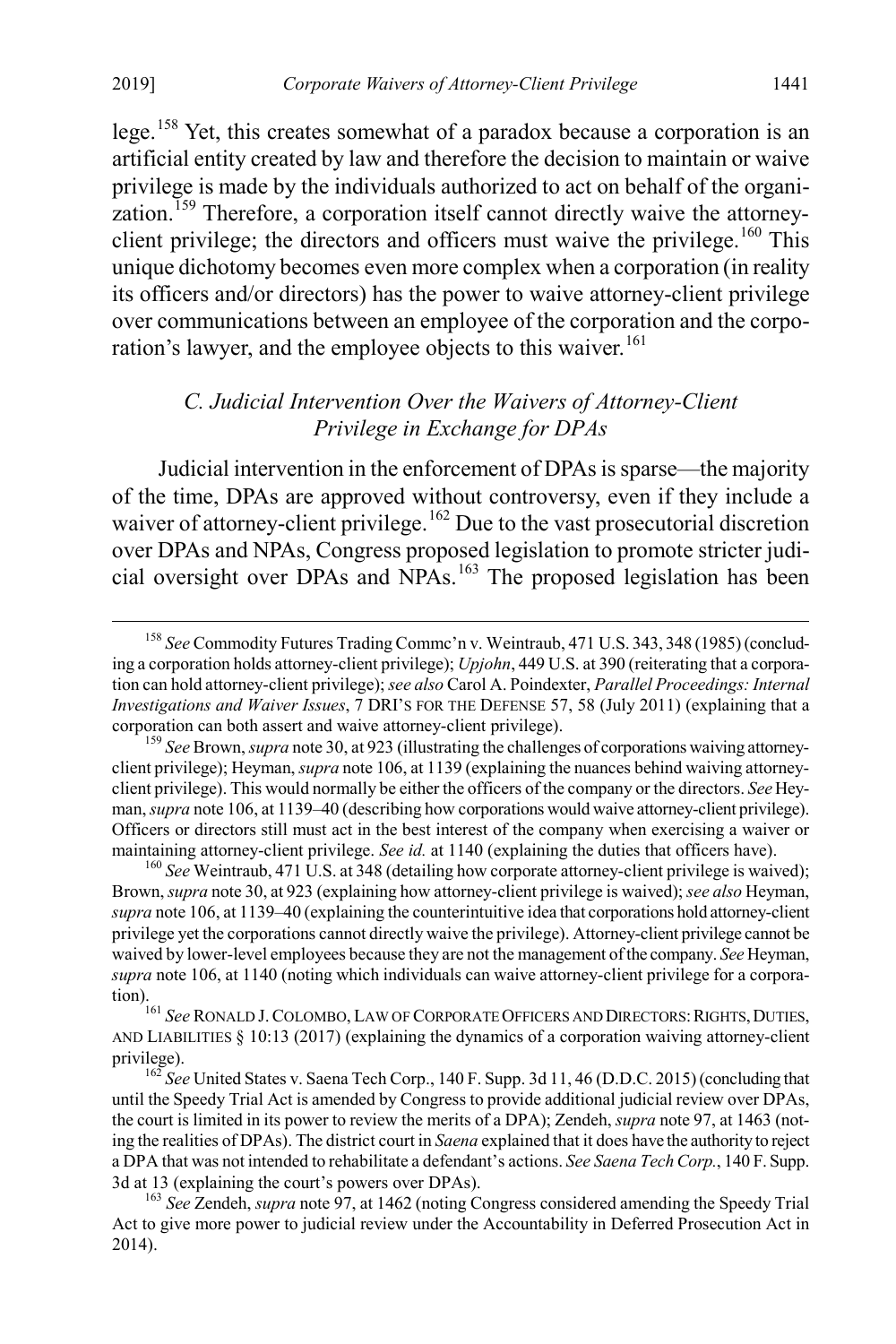largely unsuccessful, and thus any oversight over DPAs has come from the courts.[164](#page-28-0)

For instance, in a 2014 case, Fokker Services, an aerospace service provider, was charged with conspiracy to violate and evade U.S. export laws by selling aviation and avionic parts to banned countries in the Middle East.<sup>[165](#page-28-1)</sup> Despite this, the government agreed to a DPA that included a fine of \$10.5 billion.<sup>166</sup> The United States District Court for the District of Columbia rejected the DPA.<sup>[167](#page-28-3)</sup> The court defended this rejection by explaining that the DPA was "grossly disproportionate to the gravity of Fokker Services' conduct in a post 9-11 world" and because it would undermine the public's confidence in the law if it allowed the corporation to get away with such disgraceful conduct that benefited "one of the [United States'] worst enemies."<sup>[168](#page-28-4)</sup> The court reasoned that a prosecutor has discretion upon whether to charge a corporation, but once the parties enter into a resolution that requires the court's approval, such as a

<span id="page-28-0"></span><sup>&</sup>lt;sup>164</sup> See id. at 1463 (explaining that the district courts do not often reject DPAs). Oversight over DPAs comes from the Speedy Trial Act. *See* 18 U.S.C. § 3161(h)(2) (2012) (requiring any delay during prosecution due to an agreement to be approved by the court); Zendeh, *supra* note [97,](#page-16-7) at 1464 (explaining that the Speedy Trial Act's language requires court approval before granting a motion to exclude time). Pursuant to the Speedy Trial Act, a criminal trial must begin within seventy days after the defendant is charged or makes his or her initial appearance. *See* United States v. HSBC Bank USA, N.A., 863 F.3d 125, 130 (2d Cir. 2017) (providing the procedure for the Speedy Trial Act). For a DPA to work as it was intended, the parties have to obtain a waiver from court exempting them from the Speedy Trial Act. *See id.* (explaining the Speedy Trial Act). Otherwise, a DPA would serve no purpose because if the parties do not receive an exemption from the Speedy Trial Act then the charges are subject to a mandatory dismissal after the seventy day period. *See id.* (describing the speedy trial act). Most DPAs call for monitoring that is far longer than seventy days. *See id.* at 128 (noting, for example, that the duration of HSBC's DPA was five years). Additionally, some courts have found that they have the power to reject a DPA under their supervisory authority. *See* United States v. HSBC Bank USA, N.A., No. 12-cr-763, 2013 WL 3306161, at \*1, \*4, \*7 (E.D.N.Y. July 1, 2013) (concluding that a court has supervisory authority over a DPA when it "transgresses the bounds of lawfulness or propriety"). <sup>165</sup> *See* United States v. Fokker Servs. B.V., 79 F. Supp. 3d 160, 161 (D.D.C. 2015), *rev'd*, 818

<span id="page-28-1"></span>F.3d 733 (D.C. Cir. 2016) (detailing what allegations Fokker faced). Fokker is an aerospace service provider. *See* FOKKER SERVICES, http://www.fokker.com/Fokker\_Services [https://perma.cc/GV9C-2GTE] (providing more information about Fokker).

<span id="page-28-2"></span><sup>166</sup> *See Fokker Servs. B.V*., 79 F. Supp. 3d at 166 (commenting that despite the shocking conduct over a significant period of time, the government agreed to a lenient DPA and did not prosecute any individuals for their personal misconduct in the conspiracy). In fact, there were employees directly involved in the misconduct that continued to work at the company. *See id.* (providing background information regarding the *Fokker* case). <sup>167</sup> *See id.* at 167 (explaining that the court could not approve the DPA because the DPA was

<span id="page-28-3"></span>grossly disproportionate to the severity of the corporation's crimes). When a court does not approve a DPA, it denies the Motion for Exclusion of Time under the Speedy Trail Act. *See id.* (explaining the

<span id="page-28-4"></span><sup>&</sup>lt;sup>168</sup> See id. (concluding that a fine below the revenue generated from this illegal conduct and a probation period less than eighteen months was not an appropriate exercise of prosecutorial discretion and thus, the court could not approve the DPA in its current form).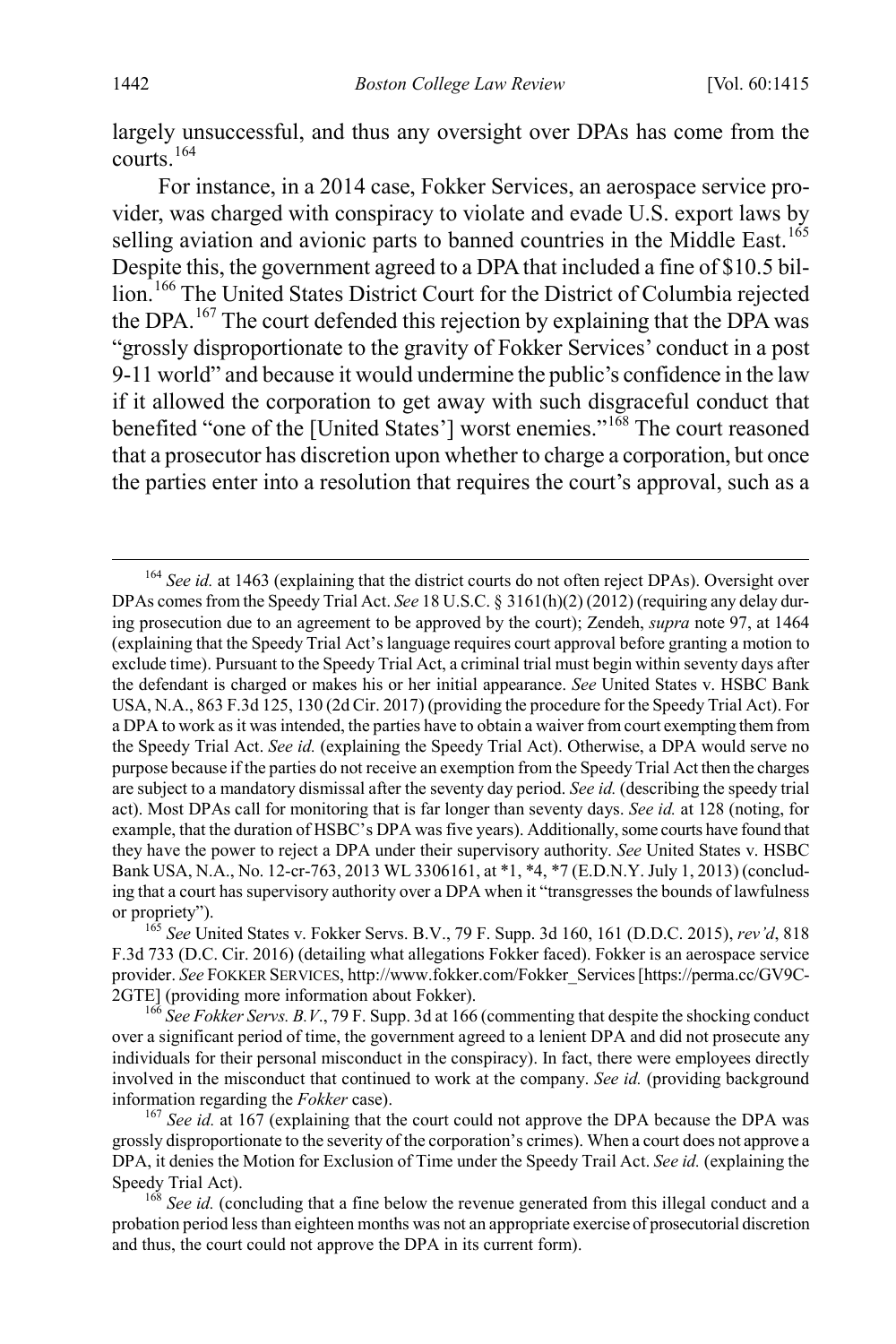<span id="page-29-6"></span>DPA, the court has "supervisory power" over that DPA.<sup>[169](#page-29-0)</sup> In the case of DPAs, this power stems from the Speedy Trial Act.<sup>170</sup> Yet, on appeal, the District of Columbia Circuit found that the district court acted beyond its scope.<sup>[171](#page-29-2)</sup> The appellate court vacated the district court's holding and held that the statutory language of the Speedy Trial Act tied the court's approval requirement to a DPA for the purpose of allowing the defendant to demonstrate his or her good conduct alone, and not to determine the merits of the DPA itself. $^{172}$  $^{172}$  $^{172}$ 

Another instance of judicial intervention regarding a DPA was in *United States v. HSBC*. [173](#page-29-4) HSBC allegedly violated the Bank Secrecy Act, the International Emergency Economic Powers Act, and the Trading with the Enemy Act by allowing illegal cartels and various banned countries to move their money into the United States through HSBC.[174](#page-29-5) Instead of facing a trial and possible

<span id="page-29-2"></span>ty). <sup>172</sup> *See id.* at 744–45, 751 (noting the court does not have the authority to rule over the merits of a

<span id="page-29-4"></span><span id="page-29-3"></span>DPA).<br><sup>173</sup> *See HSBC Bank USA, N.A.*, 2013 WL 3306161, at \*6 (concluding that the court had power to exercise its authority over a DPA).

<span id="page-29-5"></span><sup>174</sup> Bank Secrecy Act, 31 U.S.C. §§ 5311–5332 (2012); International Emergency Economic Powers Enhancement Act, 50 U.S.C. §§ 1701–1707 (2012); Trading with the Enemy Act, 50 U.S.C. §§ 4301–4341 (2012); *see HSBC Bank USA, N.A*., 863 F.3d at 129–30 (describing HSBC's alleged criminal conduct). It was alleged that around \$881 million in drug trafficking proceeds were laundered through HSBC. *See HSBC Bank USA, N.A*., 863 F.3d at 130 (describing the crimes that HSBC allegedly committed). HSBC also allegedly allowed a Saudi bank with connections to al Qaeda to move money into the United States. *See* Keefe, *supra* not[e 11](#page-3-1) (detailing more of HSBC's alleged behaviors).

<span id="page-29-0"></span><sup>&</sup>lt;sup>169</sup> *See id.* at 165 (finding that the district court has the power to reject or approve a DPA as a result of its supervisory power).

<span id="page-29-1"></span><sup>&</sup>lt;sup>170</sup> See id. at 167 (concluding a court can decline to approve a DPA by denying a Motion for Exclusion of Time under the Speedy Trial Act); *see also* United States v. Fokker Servs. B.V., 818 F.3d 733, 739 (D.C. Cir. 2016) (explaining a DPA can only be used if there is an exclusion of time granted from the Speedy Trial Act). Normally, filing a charge or an indictment would trigger the Speedy Trial Act's seventy-day clock in which the trial must begin. *See Fokker Servs. B.V*., 79 F. Supp. 3d at 167 (describing the procedural requirements relating to the Speedy Trail Act). With a DPA, however, the statute allows the exclusion of the seventy-day clock in order to effectuate the DPA agreement. *See id.* (explaining the Speedy Trial Act). For instance, if the statute did not allow an extension of the seventy day clock, after seventy days the charges could be dismissed without the defendant being compliant for the full length of the DPA. *See id.* (explaining how the Speedy Trial Act operates)*.* The Speedy Trial Act of 1974 provides time limits for completing certain stages of a federal criminal prosecution. *See Speedy Trial*, 46 GEO. L.J. ANN.REV.CRIM. PROC. 448, 457 (2017) (explaining the Speedy Trial Act). For instance, the Speedy Trial Act requires an indictment to be filed within thirty days of an arrest or service of a summons on a defendant. *See id.* at 458 (detailing the nuances of the Speedy Trial Act). The Speedy Trial Act also specifies that a trial must commence within the later of seventy days of filing an indictment or within seventy days from the date the defendant first appeared before a judicial officer. *See id.* at 459. Courts have supervisory powers in order to protect the integrity of the judicial process. *See Fokker Servs. B.V.*, 79 F. Supp. 3d at 165; Peter R. Reilly, *Corporate Deferred Prosecution as Discretionary Injustice*, 2017 UTAH L.REV. 839, 847 (describing the court's powers).<br><sup>171</sup> *See Fokker Servs. B.V.*, 818 F.3d at 750 (concluding the lower court went beyond its authori-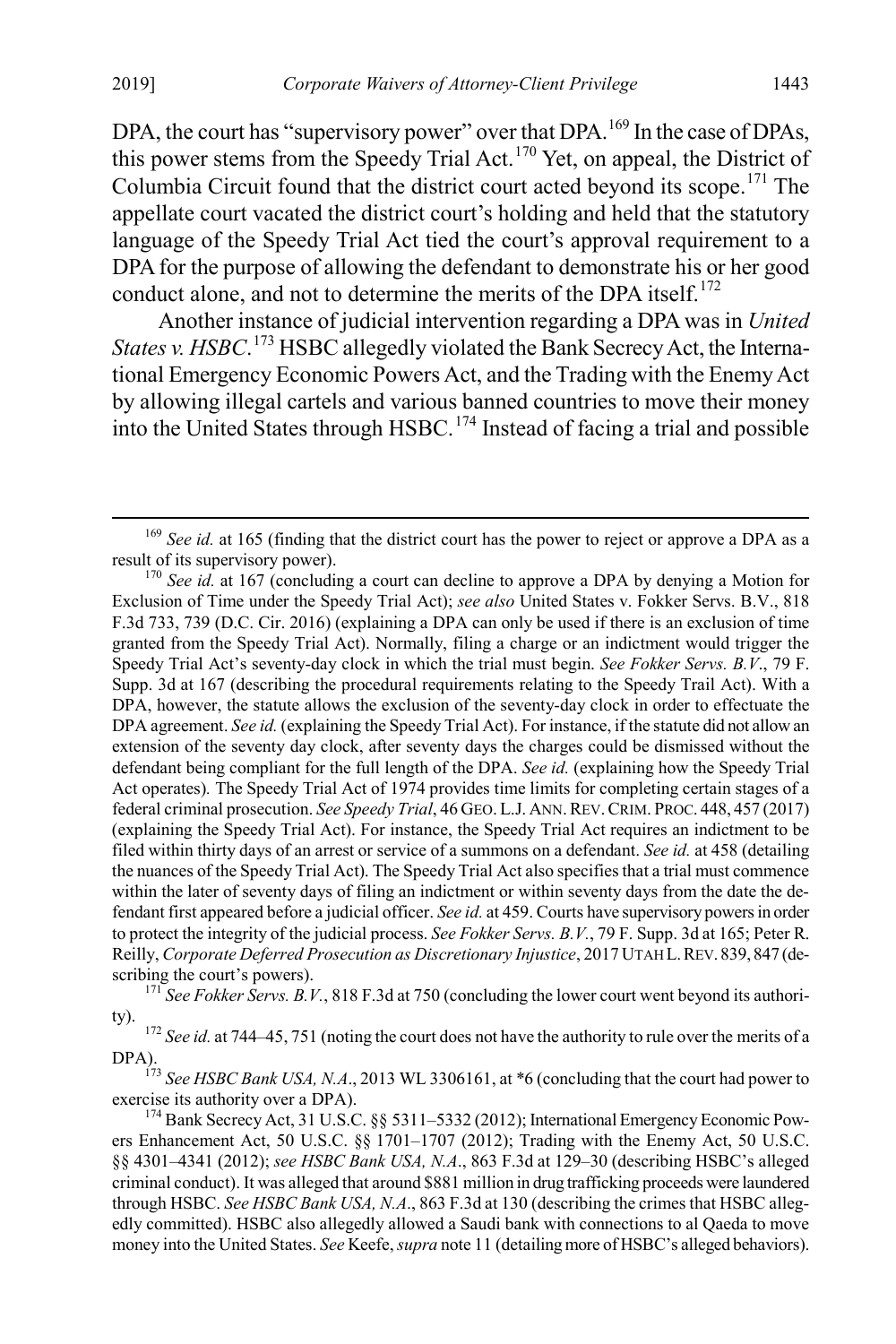conviction, HSBC entered into a five-year DPA with the Justice Department.<sup>[175](#page-30-0)</sup> In ultimately approving this DPA between the Justice Department and HSBC, Judge Gleeson of the United States District Court for the Eastern District of New York found that the district court had the power to approve or reject a DPA.<sup>[176](#page-30-1)</sup> Although this conclusion itself was rather novel, what was even more remarkable was Judge Gleeson's commentary.[177](#page-30-2) Specifically, Judge Gleeson explained that a court has the power to reject a DPA when the requirements of cooperation violate the company's attorney-client privilege.<sup>178</sup> The United States Court of Appeals for the Second Circuit ultimately disagreed.<sup>[179](#page-30-4)</sup> The appellate body reasoned that the supervisory power doctrine should be used

<span id="page-30-3"></span>might require the court to use its supervisory power).<br><sup>179</sup> *See HSBC Bank USA, N.A.*, 863 F.3d at 135 (concluding the district court erred in recognizing

<span id="page-30-4"></span>the separation of powers by giving itself the authority to supervise the implementation of a DPA without evidence of wrongdoing); Copeland, *supra* not[e 58,](#page-10-7) at 1910 (explaining the Justice Department's policies have forced corporations to waive attorney-client privilege). The United States Court of Appeals for the Second Circuit conceded supervisory powers could be used by the court but they should be used infrequently. *See HSBC Bank USA, N.A*., 863 F.3d at 136 (holding supervisory powers should be used in exceptional circumstances). The Second Circuit reasoned that exercising supervisory power over DPAs when there is no concrete evidence of impropriety turns the presumption of prosecutorial discretion upside down. *See id.* (concluding that to invoke supervisory power there had to be hard evidence of an impropriety).

<span id="page-30-0"></span><sup>&</sup>lt;sup>175</sup> See HSBC Bank USA, N.A., 863 F.3d at 129 (acknowledging the DPA that HSBC entered into); Steven M. Witzel, *Privilege Waivers' Role in Deferred and Non-Prosecution Agreements*, 250 N.Y. L. J., no. 47, Sept. 5, 2013, at 1, https://www.friedfrank.com/index.cfm?pageID=25&itemID= 6781 [https://perma.cc/2EYX-QFTT] (noting a DPA between the Department of Justice and HSBC was approved by a district court judge on July 1, 2013). The DPA stated that HSBC would pay a \$1.256 billion fine, fully cooperate with the government, adopt a compliance program and admit to a thirty-page Statement of Facts. *See HSBC Bank USA, N.A*., 863 F.3d at 130 (providing the details of the DPA). In exchange for the cooperation, the DOJ would defer prosecution for five years and dismiss all charges if HSBC did not break any provisions in the DPA. *See id.* at 129 (providing the details of the HSBC DPA).<br><sup>176</sup> *See HSBC Bank USA, N.A.*, 2013 WL 3306161, at \*11 (concluding that the court had the au-

<span id="page-30-1"></span>thority to approve or reject a DPA based on its supervisory power). Despite both parties' contention that the court lacked authority over either the implementation or approval of a DPA, Judge Gleeson found that the supervisory power permitted federal courts to supervise "the administration of criminal justice" before them. *See id.* at \*4–5 (explaining the court's powers). Judge Gleeson theorized that once the DPA was placed on the court's docket, the parties subjected themselves to the court's authority. *See id.* at \*5 (concluding if the DPA made it onto the court's docket, the court had authority over it). Judge Gleeson found that his supervisory power came from U.S. Supreme Court cases that affirmed one of the purposes of supervisory power is to protect the integrity of the judicial process. *See id.* at \*4 (describing where the court's supervisory powers came from); Reilly, *supra* not[e 170,](#page-29-6) at 847 (explaining one purpose of supervisory powers is to protect the judicial process). <sup>177</sup> *See HSBC Bank USA, N.A*., 863 F.3d at 131 (explaining that the district court understood its

<span id="page-30-2"></span>exercise of supervisory power over a DPA was an innovative and unique approach); *HSBC Bank USA, N.A.*, 2013 WL 3306161 at  $*6$  (recognizing that the supervisory power over a DPA was novel and is normally requested by the defendant when the defendant suspects or alleges impropriety). Judge Gleeson found that when a DPA or its implementation transgressed the bounds of lawfulness or propriety, judicial intervention was necessary. *See HSBC Bank USA, N.A*., 2013 WL 3306161 at \*6 (describing when judicial intervention was needed over a DPA).<br><sup>178</sup> *See HSBC Bank USA, N.A.*, 2013 WL 3306161 at \*6 (explaining the numerous instances that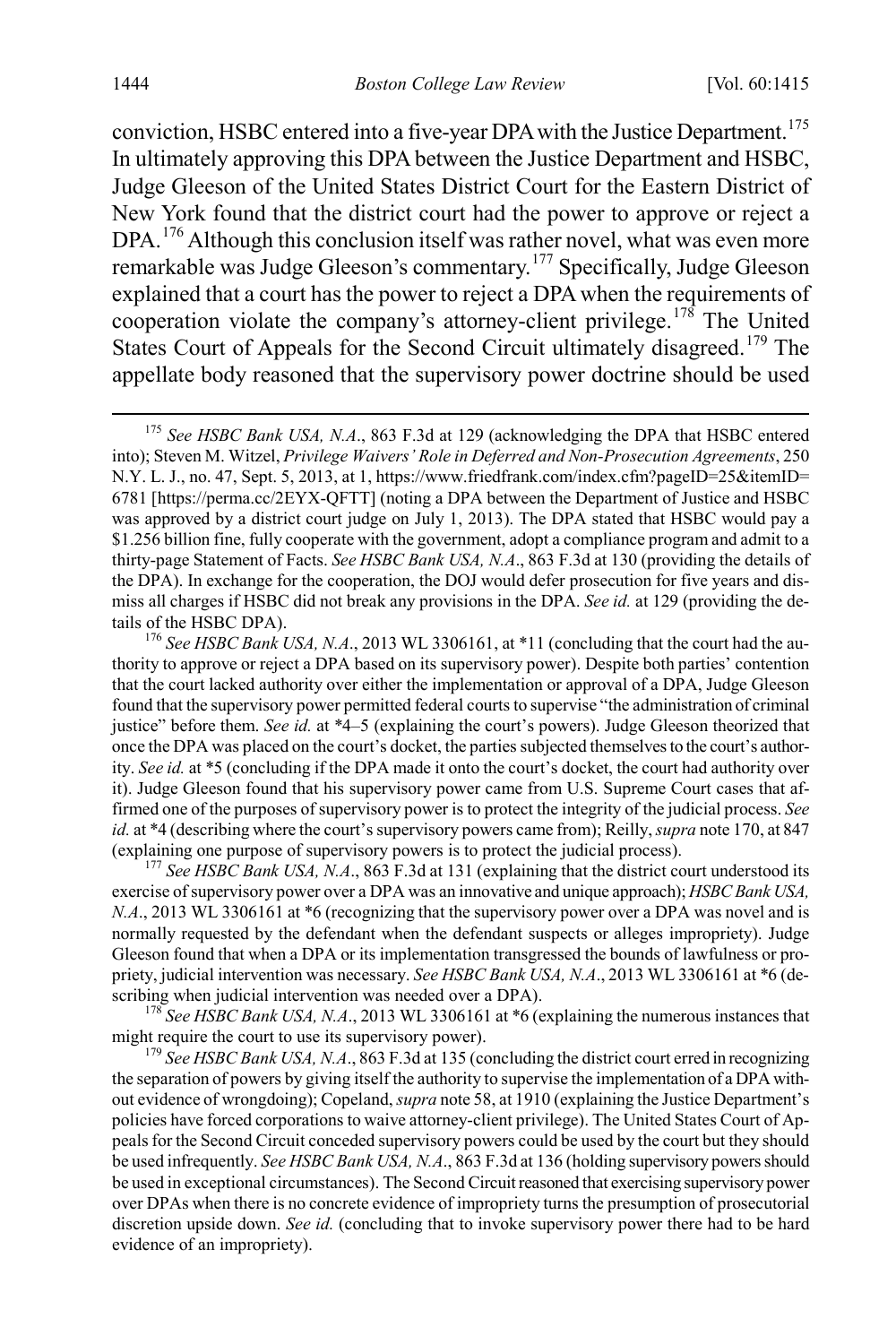cautiously.[180](#page-31-2) It went on to state that the district court would have reason to invoke its supervisory power over the implementation of a DPA if there was actual evidence of misconduct, but the court cannot invoke its supervisory power "just in case" there might be misconduct.<sup>[181](#page-31-3)</sup> For instance, the Second Circuit theorized that if the district court had actual knowledge that the Justice Department forced a corporation to waive attorney-client privilege, that might be enough to invoke the court's supervisory power over the DPA.<sup>[182](#page-31-4)</sup>

#### <span id="page-31-1"></span><span id="page-31-0"></span>III. CONGRESS MUST ACT TO PROTECT THE PUBLIC FROM CORPORATE MISCONDUCT

Attorney-client privilege is one of the most fundamental and historical privileges recognized in law, yet, it is slowly eroding because of the pressure that corporations feel to waive this privilege when being investigated.<sup>[183](#page-31-5)</sup> If the government is serious about deterring corporate misconduct, it must start prosecuting high-level executives by conducting its own investigations and not re-lying on corporations to waive attorney-client privilege.<sup>[184](#page-31-6)</sup> If the government cannot conduct its own investigations, Congress must step in to prevent attor-ney-client privilege from disappearing in a corporate context.<sup>[185](#page-31-7)</sup> This portion of the Note proceeds in three parts.<sup>[186](#page-31-8)</sup> The first section argues that allowing corporations to waive attorney-client privilege erodes the fundamental principles underlying the privilege.[187](#page-31-9) The second section avers that the Justice Department should conduct its own investigations in order both to preserve the attorney-client privilege and to hold individuals responsible for corporate mis-

<span id="page-31-2"></span><sup>&</sup>lt;sup>180</sup> *See HSBC Bank USA, N.A.*, 863 F.3d at 135 (explaining the supervisory power doctrine is a remarkable judicial power that should be used infrequently).

<span id="page-31-3"></span><sup>&</sup>lt;sup>181</sup> *See id.* at 137 (finding that the court cannot monitor DPAs based on the hypothetical situation where misconduct could occur).

<span id="page-31-4"></span><sup>&</sup>lt;sup>182</sup> *See id.* (explaining that if there was actual misconduct by the prosecutor in entering the DPA, the district court might have the power to invoke its supervisory power).

<span id="page-31-5"></span> $t^{183}$  *See* Upjohn v. United States, 449 U.S. 383, 389 (1981) (noting attorney-client privilege is the oldest privilege known in common law); Brown, *supra* not[e 30,](#page-6-0) at 936 (explaining the emphasis the Holder Memo places on waiving attorney-client privilege); Heyman, *supra* not[e 106,](#page-18-1) at 1132–33 (explaining how attorney-client privilege has its origins in Anglo-American jurisprudence); Mark & Pearson, *supra* note [150,](#page-25-8) at 1 (finding that from 1997 to 2007 the prosecution of corporations was characterized by the erosion of attorney-client privilege). <sup>184</sup> *See* Zales, *supra* not[e 8,](#page-2-7) at 179 (explaining that to deter corporate misconduct, executives need

<span id="page-31-6"></span>to be scared of breaking the law); Kaufman, *supra* not[e 135](#page-22-1) (corporations are unlikely to waive attorney-client privilege when the investigation leads to the executives and CEOs).

<span id="page-31-8"></span><span id="page-31-7"></span><sup>185</sup> *See* Garrett, *supra* not[e 51,](#page-9-7) at 1795 (explaining the idea that lower-level employees get sacrificed when corporate management waives attorney-client privilege); *see also* United States v. Wells Fargo Bank, N.A., 132 F. Supp. 3d 558, 566–67 (S.D.N.Y. 2015) (concluding that Wells Fargo can elect to waive its attorney-client privilege, not an employee). <sup>186</sup> *See infra* notes [190–](#page-32-0)[220](#page-37-0) and accompanying text. <sup>187</sup> *See infra* notes [190–](#page-32-0)[204](#page-34-0) and accompanying text.

<span id="page-31-9"></span>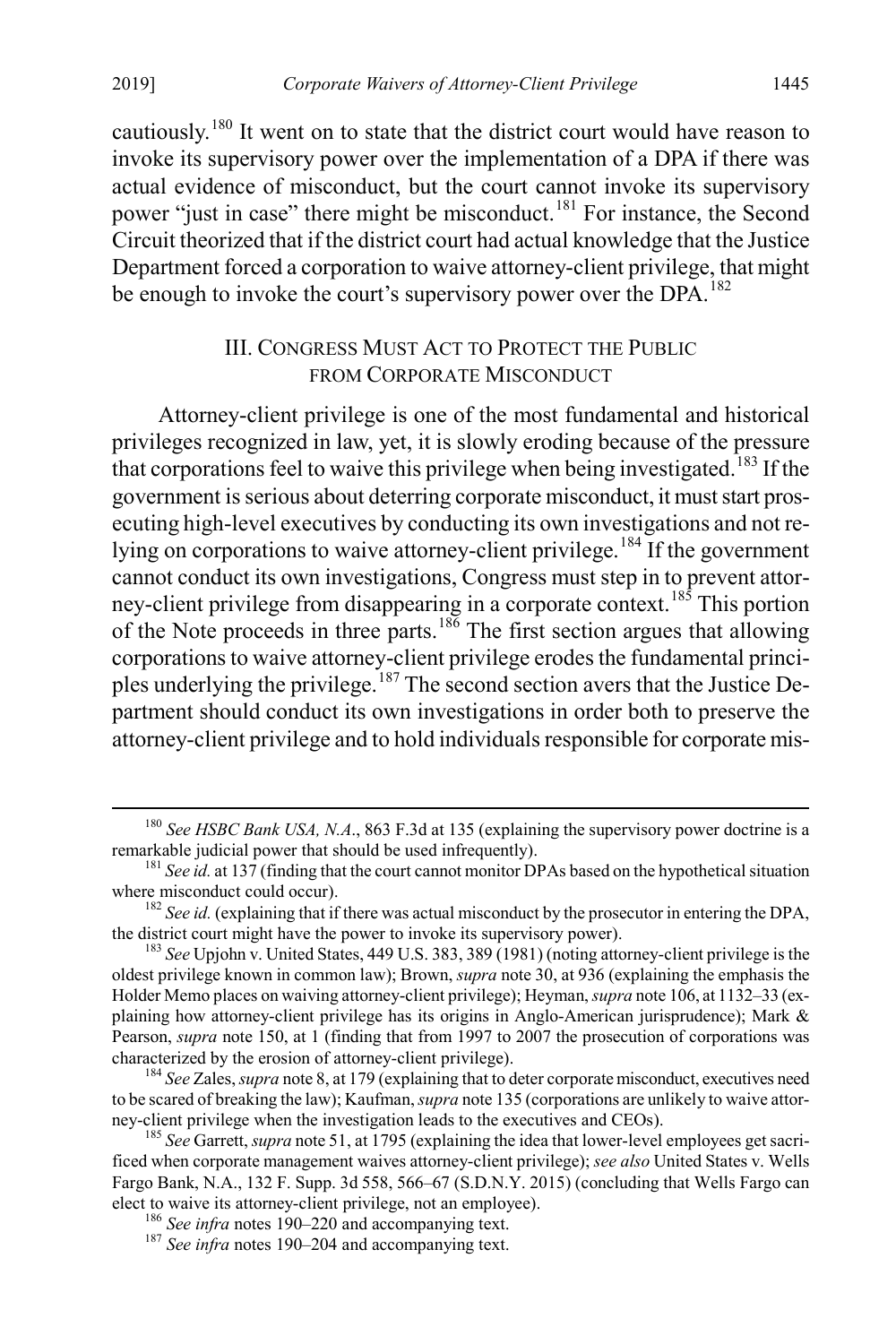conduct.[188](#page-32-1) The third section proposes that Congress should enact a statute that either bars the waiver of corporate attorney-client privilege in exchange for a DPA or NPA or allows individuals to estop the government from using privi-leged information against them.<sup>[189](#page-32-2)</sup>

## <span id="page-32-0"></span>*A. Corporations Waiving Attorney-Client Privilege Erodes the Privilege Itself*

The attorney-client privilege is one of the most established privileges in the United States.<sup>[190](#page-32-3)</sup> It serves an effective role of encouraging frank and honest conversation with one's counsel, and without it, an attorney is limited in his or her ability to advocate zealously.<sup>[191](#page-32-4)</sup> Few, if any, legal scholars or practitioners doubt how important the attorney-client privilege is, and yet its sanctity has drastically been minimized when it comes to corporations.<sup>[192](#page-32-5)</sup>

More often than not, when there is an allegation of corporate misconduct, the corporation conducts an internal investigation.<sup>[193](#page-32-6)</sup> In order to conduct a thorough investigation, there must be some expectation of confidence so that the counsel can obtain the relevant and accurate facts.<sup>[194](#page-32-7)</sup> The issue with internal investigations is that the attorney-client privilege belongs to the corporation, meaning the corporation can choose to waive it and turn over protected

<span id="page-32-4"></span>honest communication between an attorney and his or her client); *Trammel*, 445 U.S. at 51 (explaining why attorney-client privilege is necessary); Heyman, *supra* not[e 106,](#page-18-1) at 1133 (describing the importance of attorney-client privilege). <sup>192</sup> *See* Brown, *supra* not[e 30,](#page-6-0) at 900 (noting that some find that the Justice Department's pressure

<span id="page-32-5"></span>to waive attorney-client privilege is eroding the foundation and policy behind attorney-client privilege); *Developments in White Collar Criminal Law and the Culture of Waiver*, *supra* note 25, at 203– 04 (explaining that the Justice Department's policy is forcing corporations to waive attorney-client privilege). <sup>193</sup> *See* Copeland, *supra* not[e 58,](#page-10-7) at 1917 (commenting that when a corporation hears of miscon-

<span id="page-32-3"></span><span id="page-32-2"></span><span id="page-32-1"></span><sup>&</sup>lt;sup>188</sup> See infra notes [205–](#page-34-1)[208](#page-35-0) and accompanying text.<br><sup>189</sup> See infra notes [209–](#page-35-1)[220](#page-37-0) and accompanying text.<br><sup>190</sup> See Heyman, *supra* not[e 106,](#page-18-1) at 1132–33 (noting how the attorney-client privilege is rooted in Anglo-American jurisprudence and is one of the most important privileges). Congress has allowed the attorney-client privilege to evolve with the times by not codifying and instead allowing it to develop in the federal courts according to reason and experience. *See* Trammel v. United States, 445 U.S. 40, 47 (1980) (explaining the adaptability of attorney-client privilege). <sup>191</sup> *Upjohn*, 449 U.S. at 389 (finding the attorney-client privilege necessary to ensure candid and

<span id="page-32-6"></span>duct, it often conducts an internal investigation to see what the potential costs will be). The investigation is conducted by counsel and therefore protected by attorney-client privilege. *See id.* at 1902 (describing an internal investigation). Corporate internal investigations are important because they allow a corporation to determine who was responsible for any misconduct and what liability could result from that misconduct. *See id.* at 1917 (noting the importance of internal investigations). <sup>194</sup> *See Upjohn*, 449 U.S. at 389 (detailing why attorney-client privilege is necessary); *Trammel*,

<span id="page-32-7"></span><sup>445</sup> U.S. at 51 (for why attorney-client privilege is important); Heyman, *supra* not[e 106,](#page-18-1) at 1133 (explaining that there needs to be complete honesty for attorneys to advocate zealously for their clients).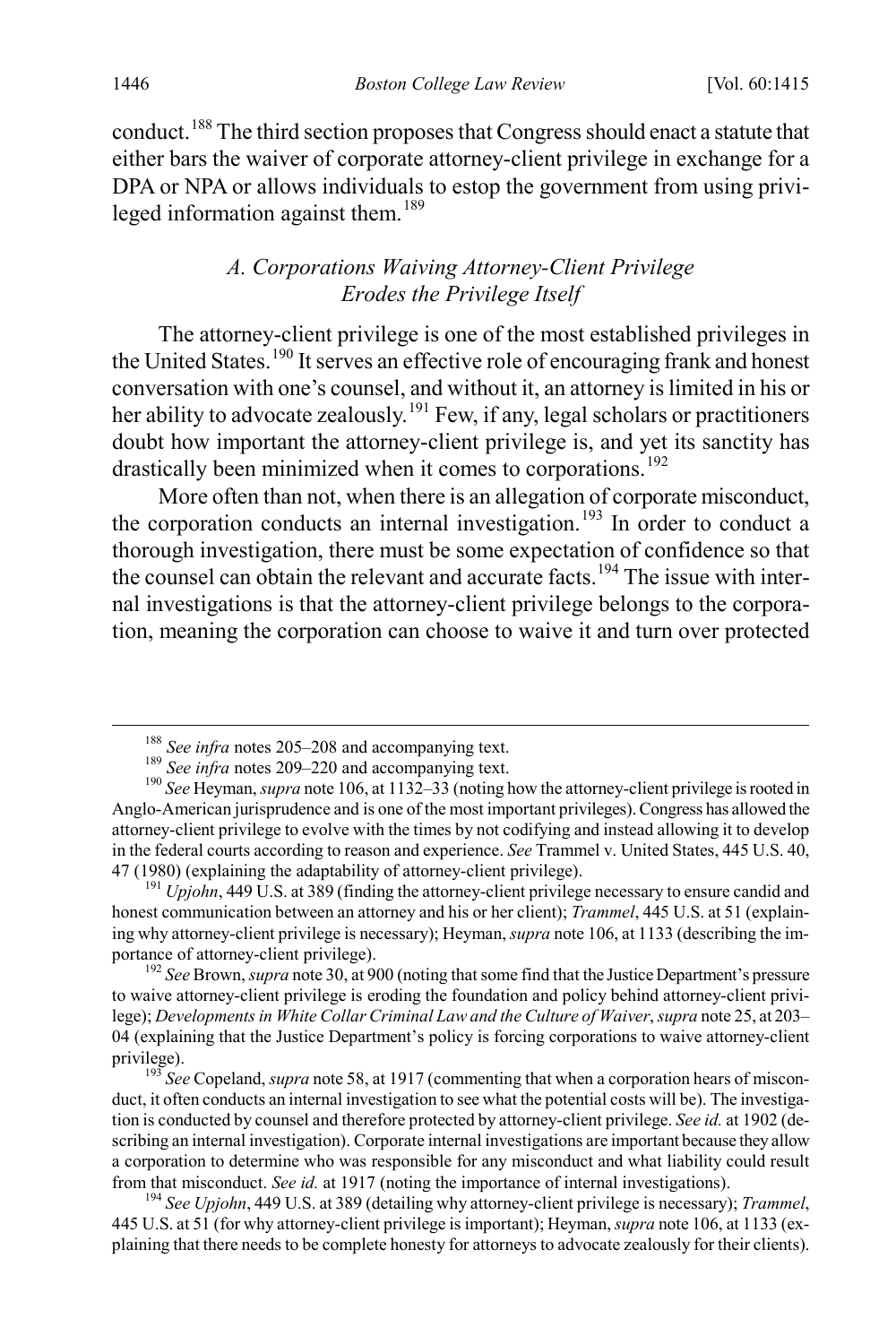communications by its employees to the government.<sup>[195](#page-33-0)</sup> Employees often feel pressure to participate in internal investigations, but if an employee knows that a corporation may waive privilege and turn the information over to the prosecution, there is less of an incentive to be frank with the corporation's attorney, which may lead to an investigation that is not entirely accurate.<sup>[196](#page-33-1)</sup> This slippery slope continues when this potentially inaccurate investigation is turned over and relied upon by the Justice Department when a NPA or DPA is agreed to.<sup>[197](#page-33-2)</sup> Essentially, corporations are getting lenient deals, and employees are potentially being prosecuted, based on a potentially faulty internal investiga $tion$ <sup>[198](#page-33-3)</sup>

Furthermore, when a corporation is allowed to waive its attorney-client privilege, the people deciding to waive this attorney-client privilege are the executives and directors.<sup>[199](#page-33-4)</sup> This puts the executives and directors at an extremely unfair vantage point because, if the results of the investigation lead back to them, they likely would not waive the privilege.<sup>[200](#page-33-5)</sup> Alternatively, if the results lead to a lower-level employee who is not involved in the decisionmaking process of waiving the attorney-client privilege, the executives are likely to waive the attorney-client privilege and get a better deal for the corporation.<sup>[201](#page-33-6)</sup>

<span id="page-33-1"></span><span id="page-33-0"></span><sup>&</sup>lt;sup>195</sup> *See* Heyman, *supra* not[e 106,](#page-18-1) at 1140 (explaining that the decision to waive privilege is made by the corporation's management).

<sup>&</sup>lt;sup>196</sup> See Brown, *supra* not[e 30,](#page-6-0) at 923 (commenting that when employees know what they say is not protected by attorney-client privilege it defeats the justification for attorney-client privilege); Thornburg, *supra* not[e 156,](#page-26-3) at 175 (noting employees often feel pressure to cooperate in internal investigations for fear of getting fired or looking uncooperative).

<span id="page-33-2"></span><sup>&</sup>lt;sup>197</sup> See Copeland, *supra* not[e 58,](#page-10-7) at 1901–02 (commenting that the Justice Department significantly relies on corporations turning over their internal investigations); Larkin & Seibler, *supra* not[e 40,](#page-7-4) at 30 (noting that because of the obstacles of prosecuting corporations and individuals within the corporation, it is not surprising that the government enlists private parties to do the investigating); Thornburg, *supra* note [156,](#page-26-3) at 175 (explaining that legal advice based on incomplete facts can be unreliable). Often times corporations will waive attorney-client privilege in order to obtain an NPA or DPA. *See* Brown, *supra* not[e 30,](#page-6-0) at 898–99 (providing the reasons a corporation might waive attorney-client privilege). <sup>198</sup> *See* Thornburg, *supra* not[e 156,](#page-26-3) at 175 (explaining that if employees are not honest with the

<span id="page-33-3"></span>corporation's counsel then the lawyer's advice is only based on part of the relevant facts). It also poses problems for the corporation if there are not proper incentives to encourage its employees to be honest with its counsel. *See id.* (commenting on the problems associated with the waiver of attorney-client privilege as it relates to corporations).<br><sup>199</sup> *See* Commodity Futures Trading Comm'n. v. Weintraub, 471 U.S. 343, 348 (1985) (explain-

<span id="page-33-4"></span>ing that a corporation's management has the power to waive attorney-client privilege). The corporation's management is usually its directors and officers. *See id.* (providing background on the corporation's management). <sup>200</sup> *See* Kaufman, *supra* note [135](#page-22-1) (noting the power that executives have over attorney-client

<span id="page-33-5"></span>privilege for corporations).<br><sup>201</sup> *See id.* (explaining the consequences that the lower-level employees face if attorney-client

<span id="page-33-6"></span>privilege is waived for the corporation).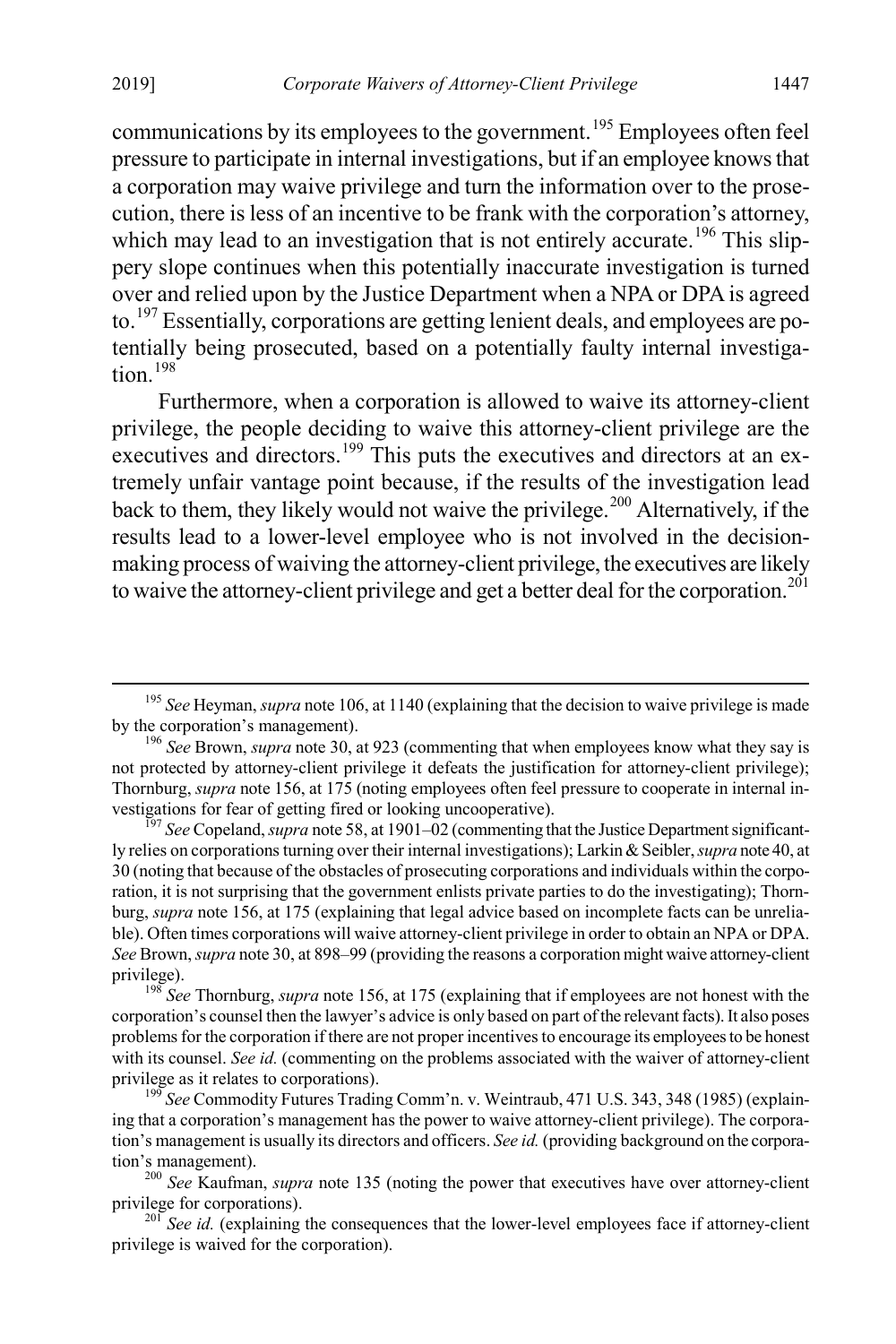In order to deter criminal behavior, the executives need to be scared.<sup>[202](#page-34-2)</sup> Although the benefits of waiving attorney-client privilege in order to get a better deal cannot be denied, it is insufficient to deter future misconduct.<sup>[203](#page-34-3)</sup> If anything, this system allows executives to use the attorney-client privilege as both a shield and a sword—thereafter, the decision to break the law may be evaluat-ed as nothing more than the cost of doing business, not a punishment.<sup>[204](#page-34-4)</sup>

### <span id="page-34-1"></span><span id="page-34-0"></span>*B. The Justice Department Must Conduct Its Own Investigations to Ensure Individuals Are Held Responsible*

The Justice Department should be conducting its own investigations to reduce the potential of a coerced waiver of attorney-client privilege.<sup>[205](#page-34-5)</sup> If the Justice Department is serious about deterring future corporate crime, it needs to switch its current approach of relying on what the executives and officers of corporations allow it to know and perform its own investigative work.<sup>[206](#page-34-6)</sup> Although it will take more resources, the Justice Department has been effective in the past working with lower-level employees and granting them immunity in order to assure their cooperation against higher-level culpable employees.<sup>[207](#page-34-7)</sup> By conducting its own investigations, not only will the Justice Department

<span id="page-34-2"></span><sup>&</sup>lt;sup>202</sup> See Zales, *supra* not[e 8,](#page-2-7) at 179 (commenting that executives should have a fear of being pun-<br>ished in order to deter corporate misconduct).

<span id="page-34-3"></span><sup>&</sup>lt;sup>203</sup> See Copeland, *supra* note [58,](#page-10-7) at 1910 (commenting that corporations often feel coerced to waive attorney-client privilege to receive cooperation credit); Zales, *supra* not[e 8,](#page-2-7) at 179 (explaining that there needs to be real consequences for corporations if they are involved in criminal misconduct).

<span id="page-34-4"></span><sup>&</sup>lt;sup>204</sup> See Kaufman, *supra* not[e 135](#page-22-1) (finding executives were not prosecuted after the financial crisis and just paid fines); Larkin & Seibler, *supra* note [40,](#page-7-4) at 32 (explaining the Yates Memo creates a problem if corporate management is skilled and able to sacrifice lower-level employees). If corporations know that if they waive attorney-client privilege they will get an NPA or DPA and only have to pay a fine, the executives or directors could abuse this leniency by the Justice Department and not allow the internal investigation to lead back to them, thus getting away with nothing more than a slap on the wrist. *See* Kaufman, *supra* note [135](#page-22-1) (noting how most corporations just had to pay fines after the financial crisis)*.* The executives and officers use the attorney-client privilege as a shield when they assert it to protect themselves from their wrongdoings and use it as a sword when an investigation does not lead back to them by turning it over to the government in favor of a better outcome. *See id.* (commenting on how the corporations may just pay fines rather than face punishment); Garrett, *supra*  not[e 51,](#page-9-7) at 1795 (explaining that because the executives are negotiating with the prosecutors there is an incentive to sacrifice lower-level employees in order to save themselves). <sup>205</sup> *See* Brown, *supra* note [30,](#page-6-0) at 909 (describing critiques of waiver of attorney-client privilege

<span id="page-34-5"></span>for corporations); Copeland, *supra* not[e 58,](#page-10-7) at 1916 (noting that corporate internal investigations are basically conducted for the government, therefore a corporation's counsel is more or less an agent for the government). <sup>206</sup> *See* Zales, *supra* not[e 8,](#page-2-7) at 179 (finding that to deter corporate misconduct, executives need to

<span id="page-34-6"></span>be scared of breaking the law); Kaufman, *supra* note [135](#page-22-1) (explaining corporations are unlikely to waive attorney-client privilege when the investigation leads to the executives and CEOs). <sup>207</sup> *See* Bayot & Farzad, *supra* not[e 4](#page-2-0) (detailing the sentencing of a WorldCom former executive).

<span id="page-34-7"></span>In the prosecution of WorldCom, the Justice Department was able to prosecute the CEO by providing employees lower on the corporate ladder with immunity or lenient deals in exchange for cooperation. See id. (explaining how the Justice Department was able to prosecute the former CEO of WorldCom).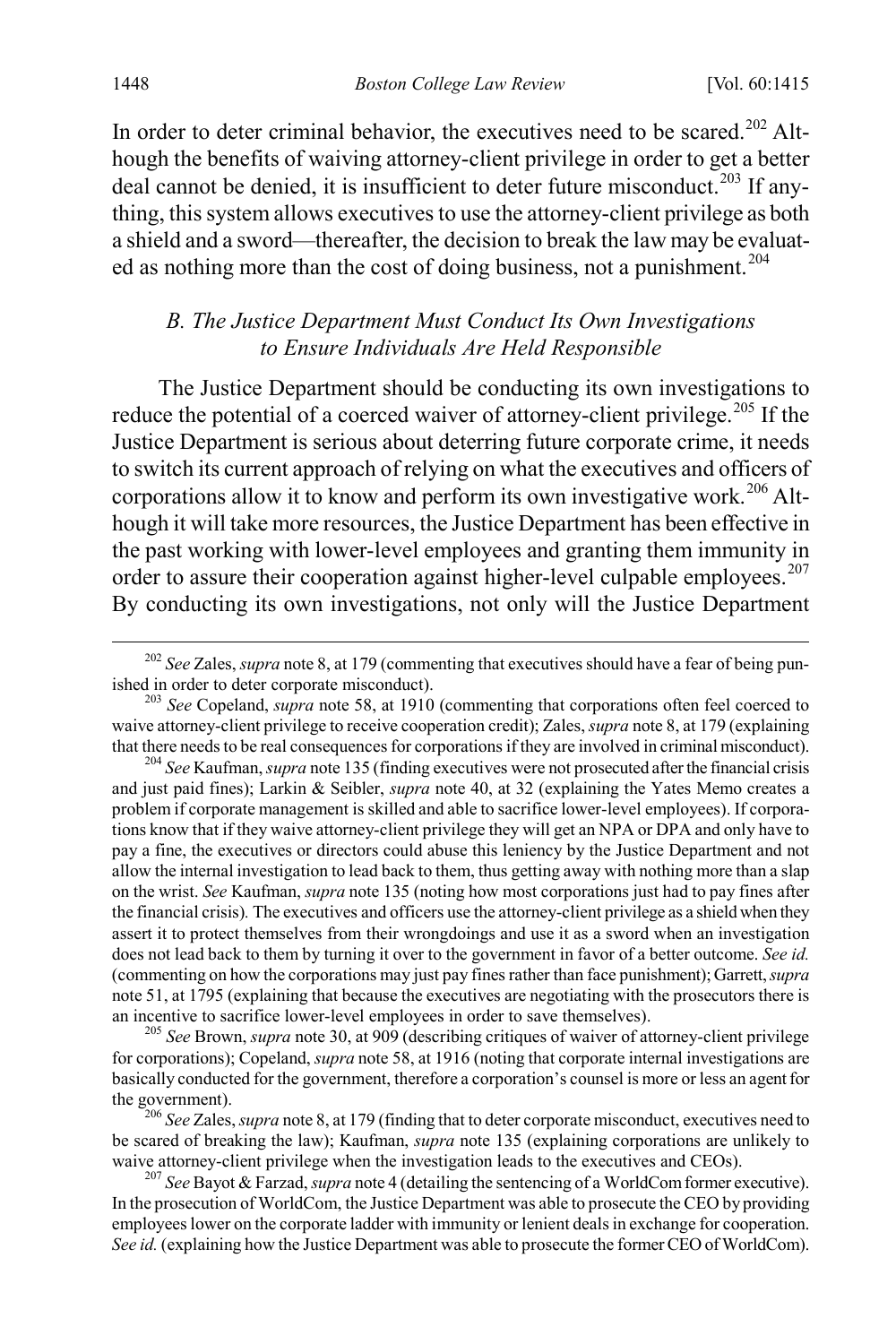have a better chance at deterring future misconduct, but it will also preserve the sanctity of attorney-client privilege. $208$ 

### <span id="page-35-1"></span><span id="page-35-0"></span>*C. Congress Must Act to Prevent the Corporate Waiver of Attorney-Client Privilege*

If corporations continue to be encouraged, whether explicitly or implicitly, to waive attorney-client privilege in exchange for better plea deals or outcomes, legislation should be passed to allow individuals to estop the govern-ment from using that privileged information against them.<sup>[209](#page-35-3)</sup> Employees cannot protect the sanctity of attorney-client privilege in a corporate setting because the privilege belongs to the corporation, not the employees.  $^{210}$  $^{210}$  $^{210}$  Employees can be put in incredibly tough situations where they are pressured into talking with corporate counsel because they depend on the corporation for their job and are worried about the consequences of appearing uncooperative.<sup>[211](#page-35-5)</sup> On the one hand, this pressure may force employees to incriminate themselves because any of the protected information with the corporation's counsel can be waived by the corporation.<sup>[212](#page-35-6)</sup> On the other hand, the knowledgeable employees who know their conversations are not protected may not communicate unfavorable information in an internal investigation. [213](#page-35-7) This potentially inaccurate information can then be leveraged by the corporation to obtain a DPA, as a corporation facing a possible indictment will try to avoid a death sentence like

<span id="page-35-2"></span> <sup>208</sup> *See* Zales, *supra* not[e 8,](#page-2-7) at 179 (finding executives must be punished to deter future corporate crime). If the Justice Department conducts its own investigation, it will not need to rely so heavily on the corporation's internal investigation and thus the perceived coercion of pressing corporations to waive attorney-client privilege will be eliminated. *See* Copeland, *supra* not[e 58,](#page-10-7) at 1901 (explaining how the Justice Department relies on the results from internal investigations); *see also* Brown, *supra*  not[e 30,](#page-6-0) at 899 (explaining that when faced with a government investigation, corporations often feel severe pressure to waive attorney-client privilege). <sup>209</sup> *See* Garrett, *supra* not[e 51,](#page-9-7) at 1795 (explaining the idea that lower-level employees get sacri-

<span id="page-35-3"></span>ficed by corporate management); Kaufman, *supra* not[e 135](#page-22-1) (noting high-level employees rarely are prosecuted post Enron). It is often the expendable and lower-level employees that get hurt when attorney-client privilege is asserted or waived. *See* United States v. Wells Fargo Bank, N.A., 132 F. Supp. 3d 558, 566–67 (S.D.N.Y. 2015) (finding that a lower-level employee could not waive the corporation's attorney-client to assert a defense to criminal charges). <sup>210</sup> *See Wells Fargo Bank, N.A.*, 132 F. Supp. 3d at 566–67 (concluding that only Wells Fargo

<span id="page-35-4"></span>itself can elect to waive its attorney-client privilege, not an employee); Brown, *supra* not[e 30,](#page-6-0) at 923 (explaining the attorney-client privilege is for the corporations and not the individuals working for the corporation). <sup>211</sup> *See* Thornburg, *supra* not[e 156,](#page-26-3) at 175 (noting employees often feel a sense of loyalty to their

<span id="page-35-5"></span>company and are worried about being seen as uncooperative). <sup>212</sup> *See Wells Fargo Bank, N.A.*, 132 F. Supp. 3d at 566–67 (finding that an individual could not

<span id="page-35-6"></span>waive the corporation's attorney-client privilege even to assert a defense in order to escape criminal culpability). <sup>213</sup> *See* Brown, *supra* not[e 30,](#page-6-0) at 923 (explaining employees are unlikely to disclose information

<span id="page-35-7"></span>that paints them in a negative light).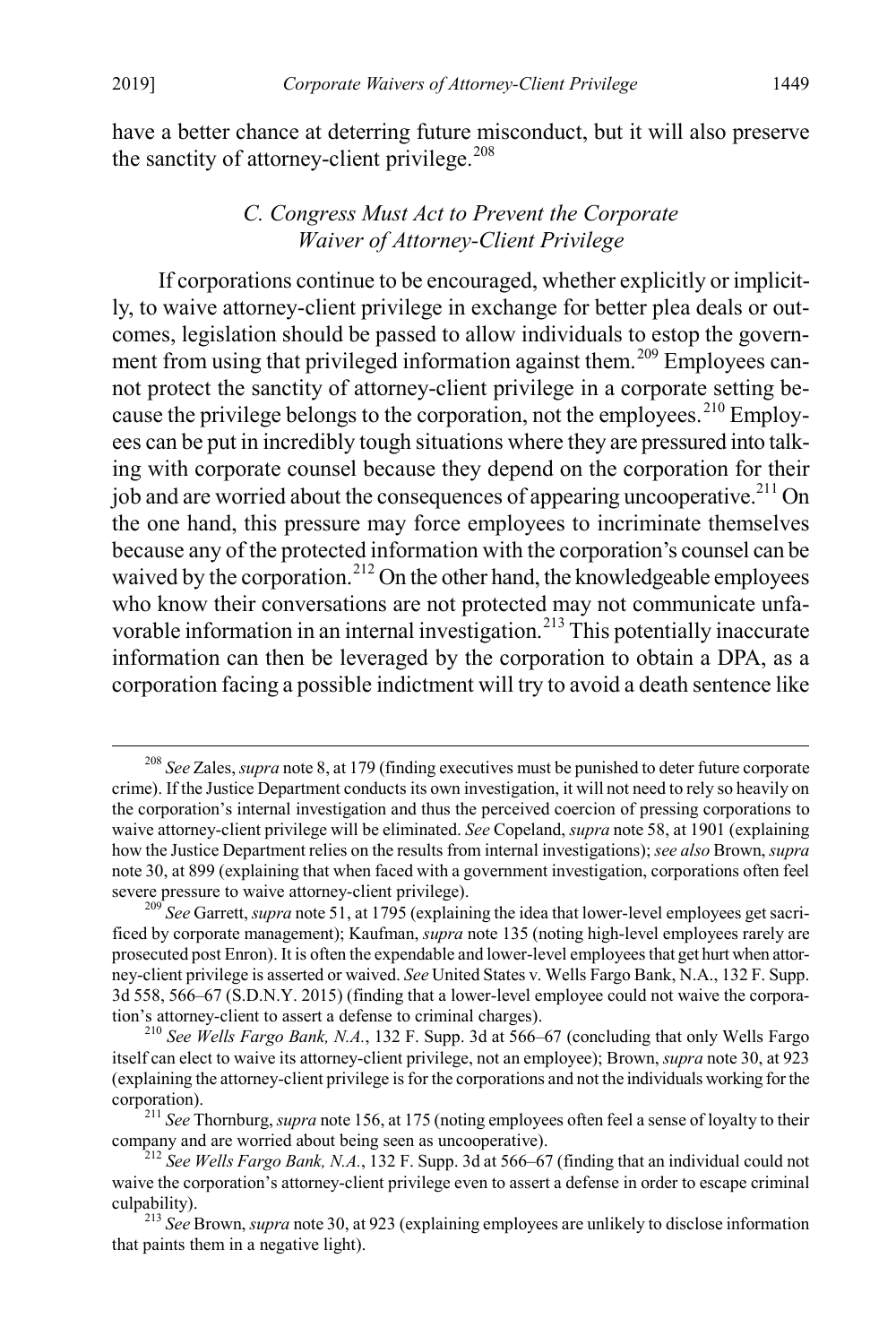Enron's that results in the Justice Department's reliance on a possibly inaccu-rate and/or misleading internal investigation.<sup>[214](#page-36-0)</sup>

Courts cannot be relied upon to protect the sanctity of attorney-client privilege either because it is fairly evident that the courts do not have the power to protect attorney-client privilege when it is waived in exchange for a DPA.<sup>[215](#page-36-1)</sup> Thus, Congress must pass legislation that prevents corporations from waiving attorney-client privilege unless the employees can protect themselves and estop the government from using that privileged information against them.<sup>[216](#page-36-2)</sup>

If Congress truly wants to deter corporate misconduct and avoid another situation like HSBC, where the individuals who laundered money for banks associated with terrorists and drug cartels got off scot-free, it must prevent the corporate waiver of attorney-client privilege.<sup>[217](#page-36-3)</sup> This can be done with a statute similar to the proposed Accountability in Deferred Prosecution Act that would specifically bar the waiver of attorney-client privilege in exchange for a DPA or NPA.<sup>[218](#page-36-4)</sup> If a statute was enacted to prevent this waiver of attorney-client privilege in exchange for a DPA or NPA, it would not only give the courts the power to protect against such waiver, but it would also protect the sanctity and the long-recognized importance of the privilege.<sup>[219](#page-36-5)</sup> The Justice Department would, thus, be forced to conduct its own investigations so higher-level execu-

<span id="page-36-0"></span> <sup>214</sup> *See* Copeland, *supra* not[e 58,](#page-10-7) at 1909 (explaining that with the waiver of attorney-client privilege in a corporate setting, the Justice Department is able to obtain the results from internal investigations without using its own resources); Larkin & Seibler, *supra* not[e 40,](#page-7-4) at 31 (finding that in the last decade, corporations often enter into a pretrial settlement and pay a fine rather than face the prospect of a conviction due to fear that it equates "to a virtual death sentence for business entities"). The waiver of attorney-client privilege puts a strain on the idea that a client should be candid and complete with the information that he or she provides to his or her attorney in order to ensure the best legal representation or advice. *See Upjohn*, 449 U.S. at 389 (finding the attorney-client privilege is necessary to "encourage full and frank communication between attorneys and their clients").

<span id="page-36-1"></span><sup>215</sup>*See* United States v. HSBC Bank USA, N.A., 863 F.3d 125, 135 (2d Cir. 2017) (finding that the district court cannot invoke its supervisory power over a DPA without a showing of misconduct)*;*  United States v. Fokker Servs. B.V., 818 F.3d 733, 744–45 (D.C. Cir. 2016) (explaining a court cannot reject a DPA because of its own opinions about the criminal charges); United States. Saena Tech Corp., 140 F. Supp. 3d 11, 46 (D.D.C. 2015) (concluding that Congress must amend the Speedy Trial Act in order to allow more judicial oversight over DPAs). <sup>216</sup> *See* Copeland, *supra* not[e 58,](#page-10-7) at 1918–19 (explaining that an employee may not know that a

<span id="page-36-2"></span>corporation's interests are not aligned with his or hers during an internal investigation and is not provided with his or her own attorney and the protections of the Fifth Amendment).<br><sup>217</sup> *See* Keefe, *supra* not[e 11](#page-3-1) (explaining no executive was prosecuted as a result of HSBC's mis-

<span id="page-36-3"></span>

<span id="page-36-4"></span>conduct and the corporation only had to pay a fine that equated to one month's worth of profits).<br><sup>218</sup> *See Zendeh, supra* not[e 97,](#page-16-7) at 1462 (explaining that the proposed Accountability in Deferred Prosecution Act had a se

<span id="page-36-5"></span><sup>&</sup>lt;sup>219</sup> See id. (noting Congress considered altering the Speedy Trial Act to give more power to judicial review over DPAs). Barring the corporate waiver of attorney-client privilege would also allow employees to fully disclose relevant information to the corporation's counsel and thus enable counsel to represent the corporation with accurate and complete knowledge. *See* Thornburg, *supra* not[e 156,](#page-26-3) at 175 (noting the benefits of forbidding corporations to waive attorney-client privilege).